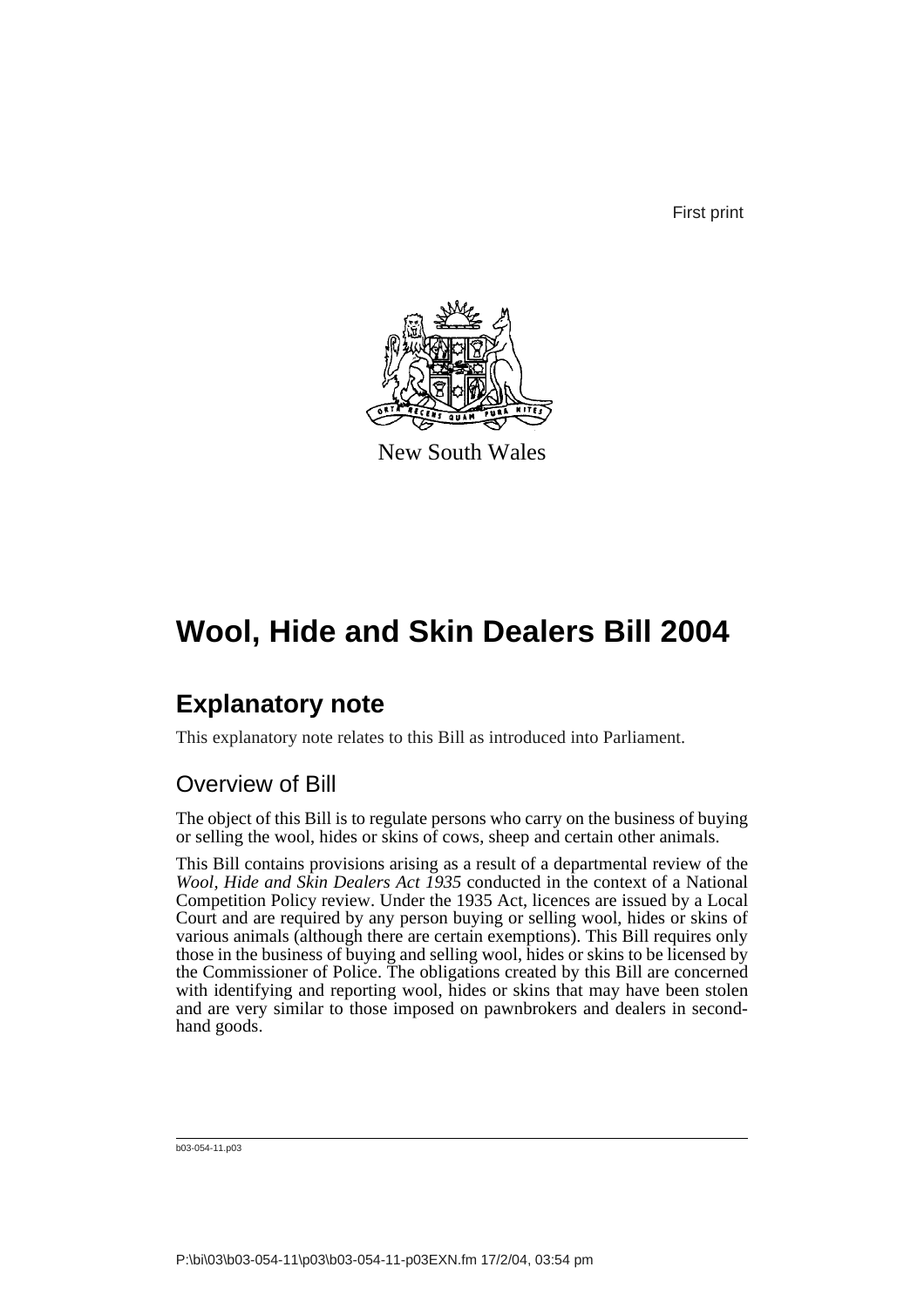Explanatory note

# Outline of provisions

## **Part 1 Preliminary**

**Clause 1** sets out the name (also called the short title) of the proposed Act.

**Clause 2** provides that the proposed Act commences on a day or days to be appointed by proclamation.

**Clause 3** defines terms used in the proposed Act. *Hide* and *skin* are defined as meaning the hide or skin of any bovine animal, any ovine animal or any other animal prescribed by the regulations before treatment in any process of manufacture. *Wool* is defined as meaning the fleece of any ovine animal or any other animal prescribed by the regulations before treatment in any process of manufacture (but does not include fellmongered wool). *Buy* and *sell* are given broad definitions.

**Clause 4** makes it clear that notes included in the proposed Act do not form part of the proposed Act.

**Clause 5** defines a *wool, hide or skin dealer* as a person who buys wool, hides or skins for the purpose of selling that wool or those hides or skins, or in connection with the person's business of selling wool, hides or skins, except in specified or prescribed circumstances.

**Clause 6** provides that the proposed Act does not apply so as to affect any activities conducted in accordance with a licence, permit or other authority under another Act (for example, the *Property, Stock and Business Agents Act 2002*). In particular, the proposed Act does not require a person to obtain a licence under the proposed Act to carry on a business or any activity that is authorised by a licence, permit or other authority issued to that person under any other Act.

# **Part 2 Licensing of wool, hide and skin dealers**

## **Division 1 Requirement to be licensed**

**Clause 7** makes it an offence to carry on the business of a wool, hide or skin dealer unless licensed to do so.

**Clause 8** makes it an offence for a person who is not a licensee to pretend to be a licensee or to take, use or exhibit any title or term that may be construed to mean that the person is licensed to carry on the business of buying or selling wool, hides or skins.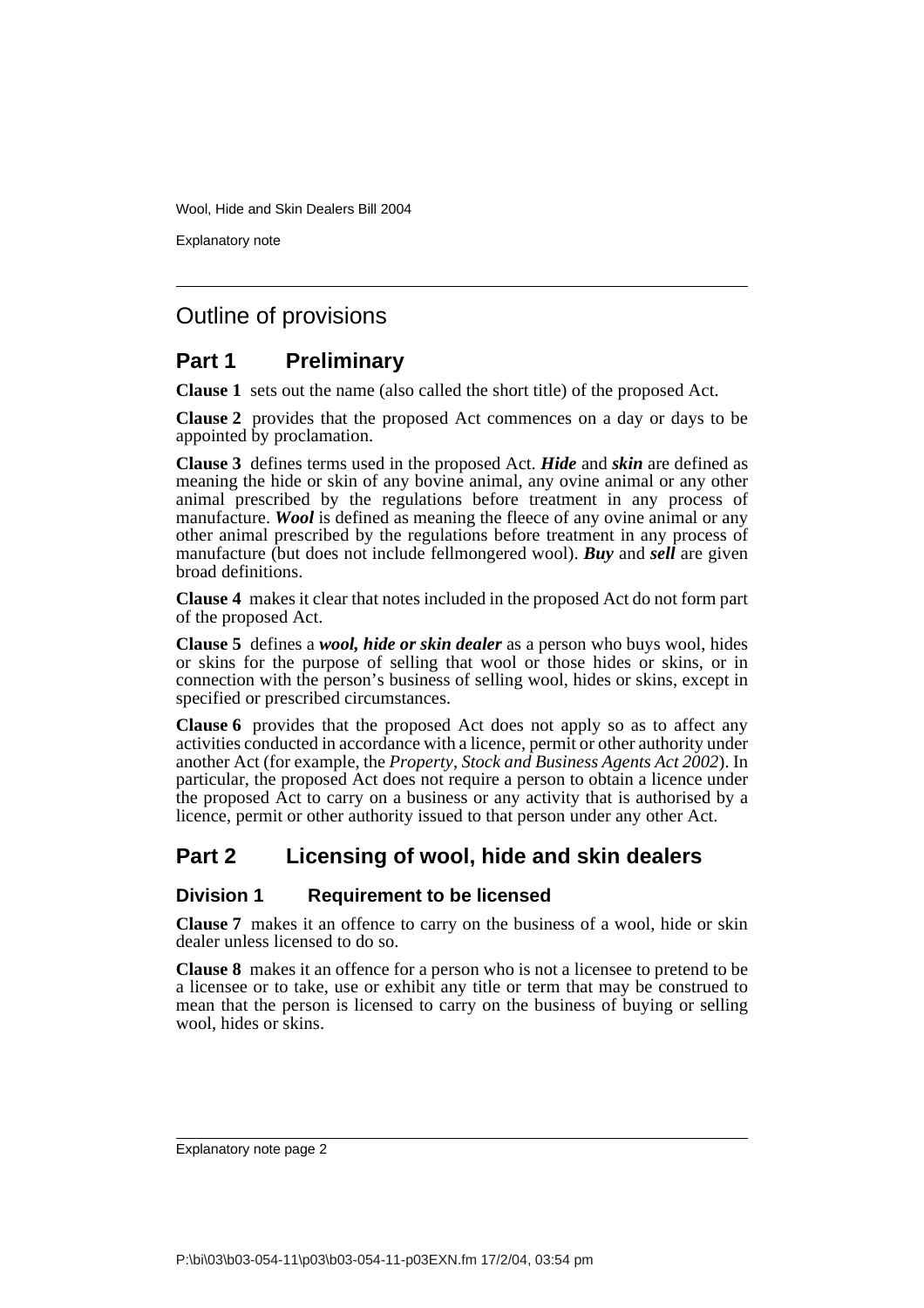Explanatory note

## **Division 2 Persons not entitled to be issued with a licence**

**Clause 9** specifies when a natural person or a corporation is not entitled to be issued with a licence.

## **Division 3 Applying for a licence**

**Clause 10** requires an application for the issue of a licence to be made to the Commissioner of Police, in the form approved by the Commissioner. The application is required to be accompanied by at least two forms of evidence of the identity of the applicant or, in the case where the applicant is a corporation, evidence of the identity of the licensee who is an employee or director of the applicant. There is no application fee.

**Clause 11** requires an applicant for a licence to nominate all premises that the applicant intends to make regular use of, whether as business premises or storage premises, for the purposes of carrying on the proposed licensed business. The proposed section also makes it a condition of any licence granted to the applicant that the applicant as licensee carries on the business only from, or stores wool, hides or skins only at, the premises nominated in the application for the licence.

## **Division 4 Dealing with licence applications**

**Clause 12** provides for the Commissioner to deal with a licence application by granting a licence to the applicant or by refusing to grant the licence.

**Clause 13** provides that a licence remains in force for a period of 3 years after the date of its grant, unless it is sooner cancelled or suspended under the proposed Act.

**Clause 14** provides for the Commissioner to grant a licence subject to conditions. It also provides for the Commissioner to attach conditions to a licence at some time after it is granted (which may be as part of action against a licensee under Part 5).

## **Division 5 Review of decisions**

**Clause 15** provides for the review by the Administrative Decisions Tribunal of certain decisions made by the Commissioner under the proposed Act.

## **Division 6 Miscellaneous provisions**

**Clause 16** provides for the creation of a register of licences.

**Clause 17** requires a licensee to display on all premises used for the carrying on of a licensed business the licensee's initials and surname and the words "Licensed Dealer in Wool, Hides and Skins". The regulations may make additional requirements regarding the display of licence details.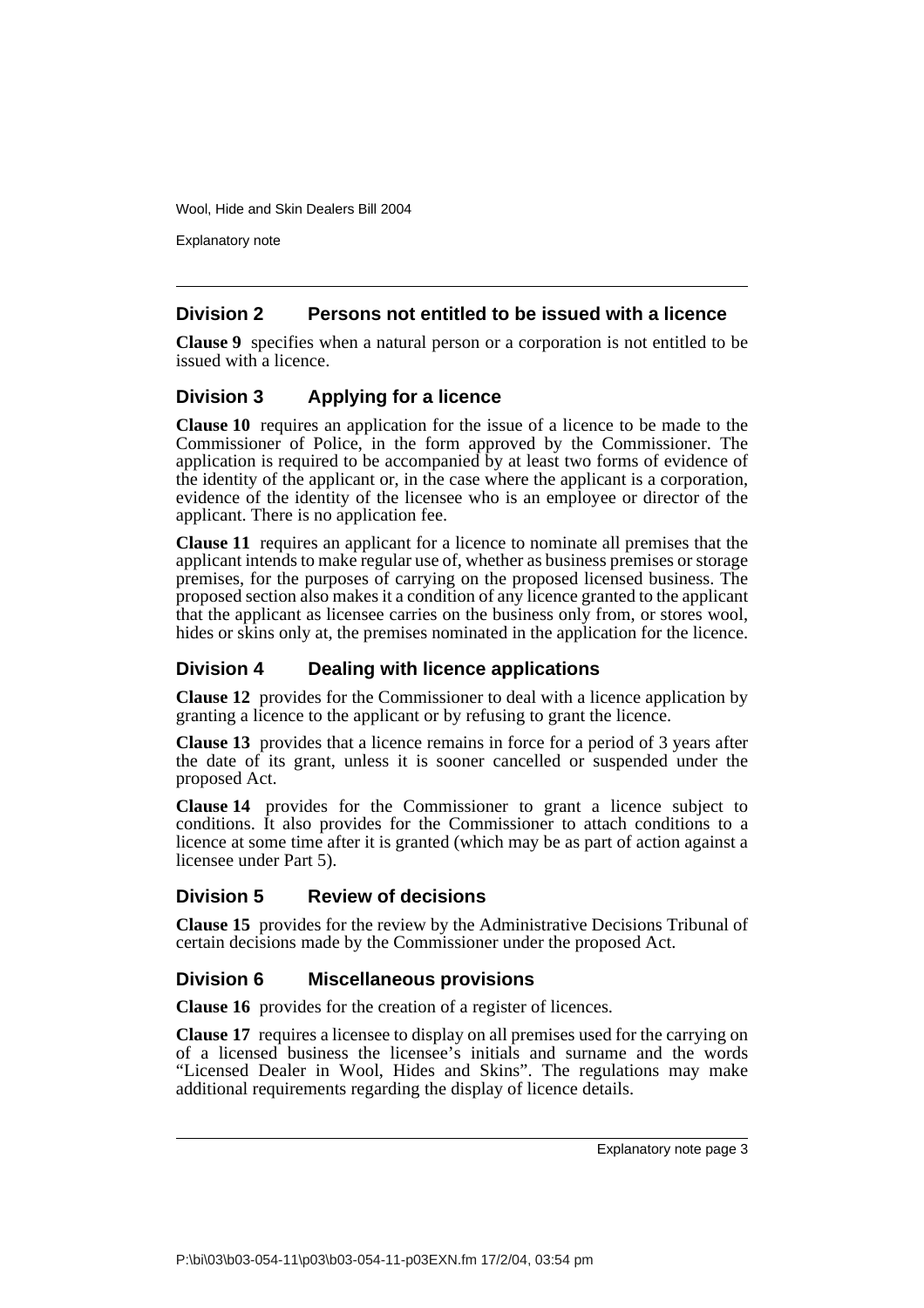Explanatory note

## **Part 3 Obligations and duties of licensees**

**Clause 18** provides that the proposed Part imposes obligations and duties on a licensee in relation to the buying or selling of, or the custody of, wool, hides or skins even if the wool, hides or skins are not bought or sold in the course of the business of a wool, hide or skin dealer.

**Clause 19** requires a licensee to obtain the signature of each person who offers wool, hides or skins for sale to the licensee or proof that that person consents to the sale. The clause also requires a licensee to inspect documentary evidence of the identity of every person who delivers wool, hides or skins to the licensee. That evidence must include evidence of the person's date of birth and address. A licensee is required to obtain the evidence of identity only once for each person by whom the wool, hides or skins are delivered.

**Clause 20** provides for the Commissioner of Police or a police officer to serve on a licensee a written order requiring the licensee to refrain, during a specified period not exceeding 5 days, from disposing of such lots or parcels of wool, hides or skins (including their containers) as are specified in the order, and to retain during that period the lots, parcels and containers to which the order relates without altering or obliterating any brand, marking or writing on them.

**Clause 21** provides that a licensee must not accept any wool, hides or skins offered for sale if the licensee has reasonable grounds to believe that the wool, hides or skins are not the property of the person by whom they are offered for sale or of any person for whom that person is authorised to make the offer.

**Clause 22** requires any licensee, or any employee of a licensee, who suspects for any reason that any wool, hides or skins offered to the licensee or employee for sale may have been stolen or otherwise unlawfully obtained to report the cause of that suspicion to the police.

**Clause 23** requires any licensee, or any employee of a licensee, who suspects for any reason that any wool, hides or skins in the custody of the licensee or employee in the course of the licensee's business may have been stolen or otherwise unlawfully obtained to report the cause of that suspicion to the police.

**Clause 24** requires a licensee to advise the Commissioner immediately if the licensee becomes a person who would not be entitled to be issued with a licence (for instance, a licensee that is a corporation must advise the Commissioner if any of its directors or executive officers becomes a person who is not entitled to be issued with a licence).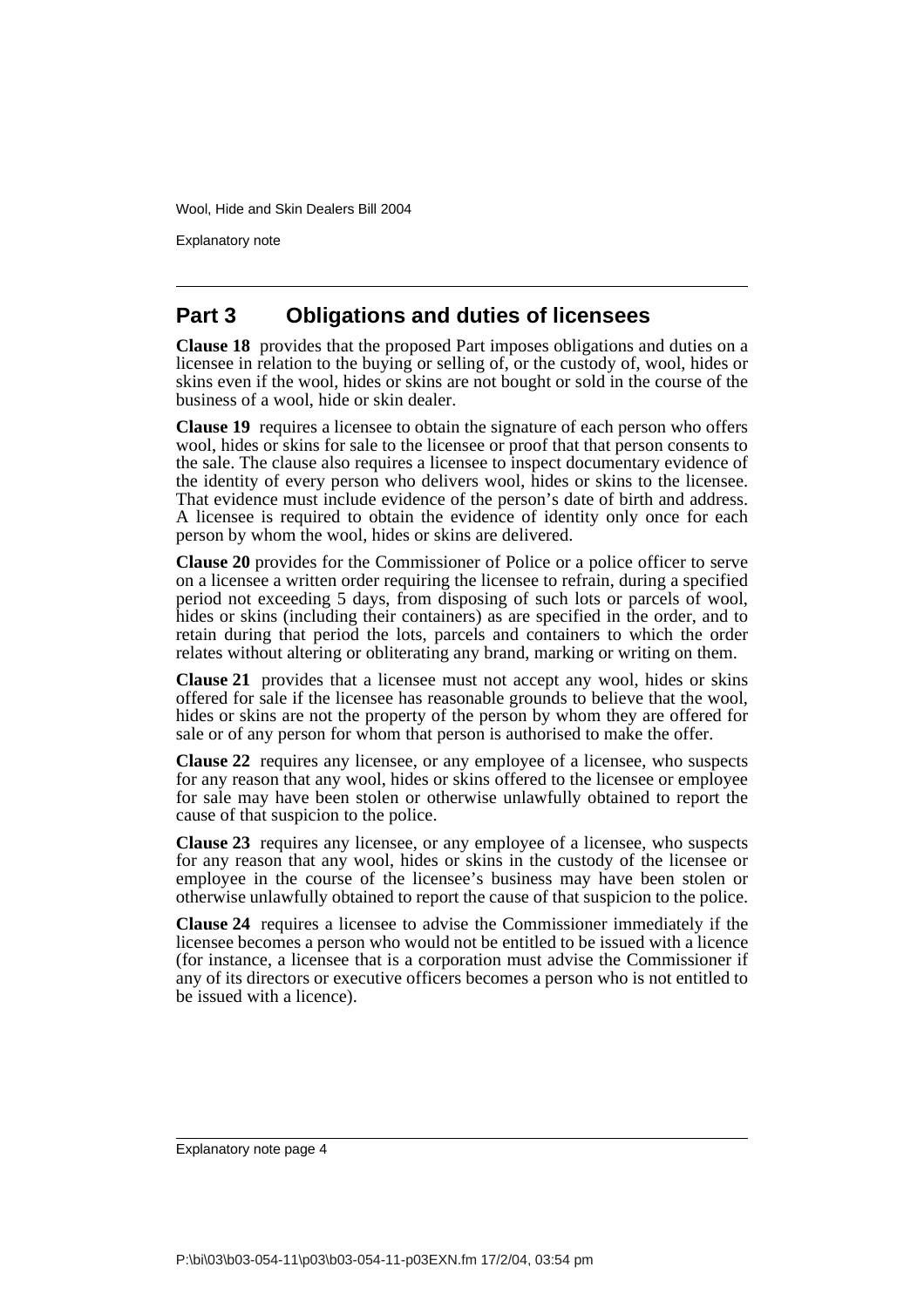Explanatory note

## **Part 4 Records**

**Clause 25** provides that the proposed Part imposes obligations and duties on a licensee in relation to the buying or selling of wool, hides or skins even if the wool, hides or skins are not bought or sold in the course of the business of a wool, hide or skin dealer.

**Clause 26** requires a licensee to keep certain records of all transactions for the buying or selling of wool, hides or skins, including details of the person selling or delivering the wool, hides or skins.

**Clause 27** requires those records to be kept for at least 5 years.

## **Part 5 Action against licensees**

**Clause 28** provides for the Commissioner to serve on a licensee a notice to show cause why the licensee's licence should not be cancelled (such a notice is called a *show cause notice*). Such a notice may only be served in the circumstances listed in the proposed section.

**Clause 29** provides for a licensee to make written submissions and adduce evidence in relation to the matters raised by a show cause notice.

**Clause 30** provides for action by the Commissioner. The Commissioner may undertake inquiries and investigations in relation to the matters to which a show cause notice relates and any submissions made and evidence adduced by or on behalf of the licensee in relation to those matters. If, after those inquiries and investigations, the Commissioner is satisfied on the balance of probabilities that the ground of any show cause notice has been substantiated, the Commissioner may cancel or suspend the licensee's licence, attach conditions to it or determine that a licence is not to be granted to the same licensee in future.

**Clause 31** provides that the proposed provisions dealing with action against licensees may be applied against former licensees and explains how they are to be applied.

**Clause 32** provides for action against a licensee to be stopped by the Commissioner.

**Clause 33** requires a licensee to surrender a cancelled licence.

## **Part 6 Police powers**

**Clause 34** provides for the issue of search warrants to police officers for the purposes of the proposed Act.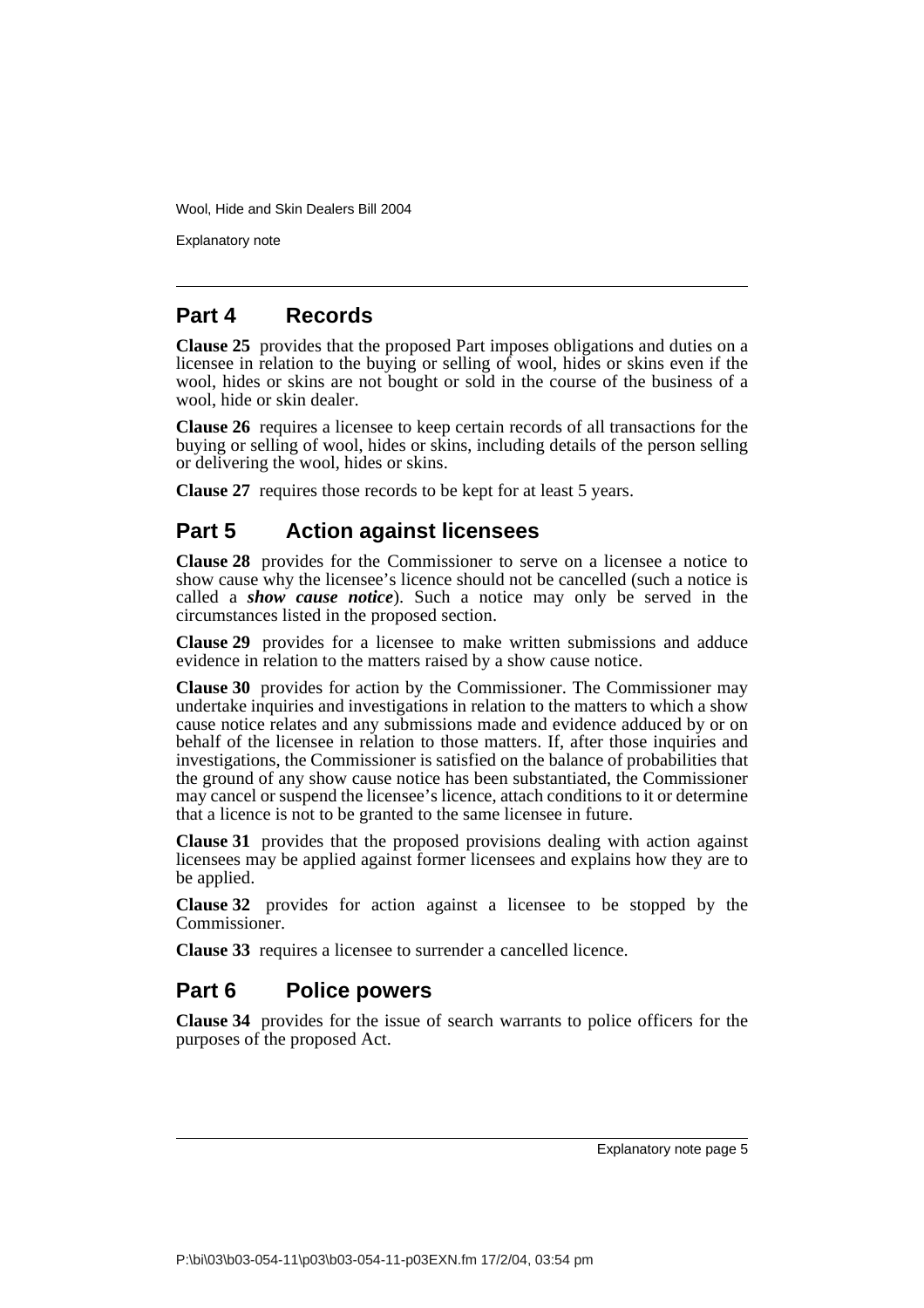Explanatory note

**Clause 35** sets out the powers of a police officer regarding entry and search of premises, the stopping and searching of vehicles and the inspection of wool, hides or skins.

**Clause 36** empowers a police officer to enter premises where a licensed business is carried on to inspect records.

**Clause 37** empowers a police officer to require the production of certain records including records required to be kept under the proposed Act. The proposed section also empowers a police officer to require a person to identify and locate records that correspond to particular wool, hides or skins or to identify and locate wool, hides or skins that correspond to particular records.

**Clause 38** provides for the seizure of records produced to a police officer.

## **Part 7 Miscellaneous**

**Clause 39** provides that the proposed Act binds the Crown.

**Clause 40** provides that proceedings for an offence under the proposed Act or the regulations may be dealt with summarily. Such proceedings will be dealt with by a Local Court.

**Clause 41** sets out when executive officers of corporations will be liable for offences committed by those corporations.

**Clause 42** provides for the service of documents under the proposed Act.

**Clause 43** provides for the making of regulations under the proposed Act.

**Clause 44** repeals the *Wool, Hide and Skin Dealers Act 1935* and an uncommenced amending Act.

**Clause 45** gives effect to a Schedule of consequential amendments to Acts.

**Clause 46** gives effect to the Schedule of savings and transitional provisions.

**Clause 47** provides for the review of the proposed Act by the Minister.

## **Schedule 1 Evidence of identity**

Schedule 1 specifies the documents that will be enough to prove identity when applying for a licence or when selling wool, hides or skins to a licensee.

# **Schedule 2 Amendment of Acts**

Schedule 2 amends certain Acts as a consequence of the enactment of the proposed Act.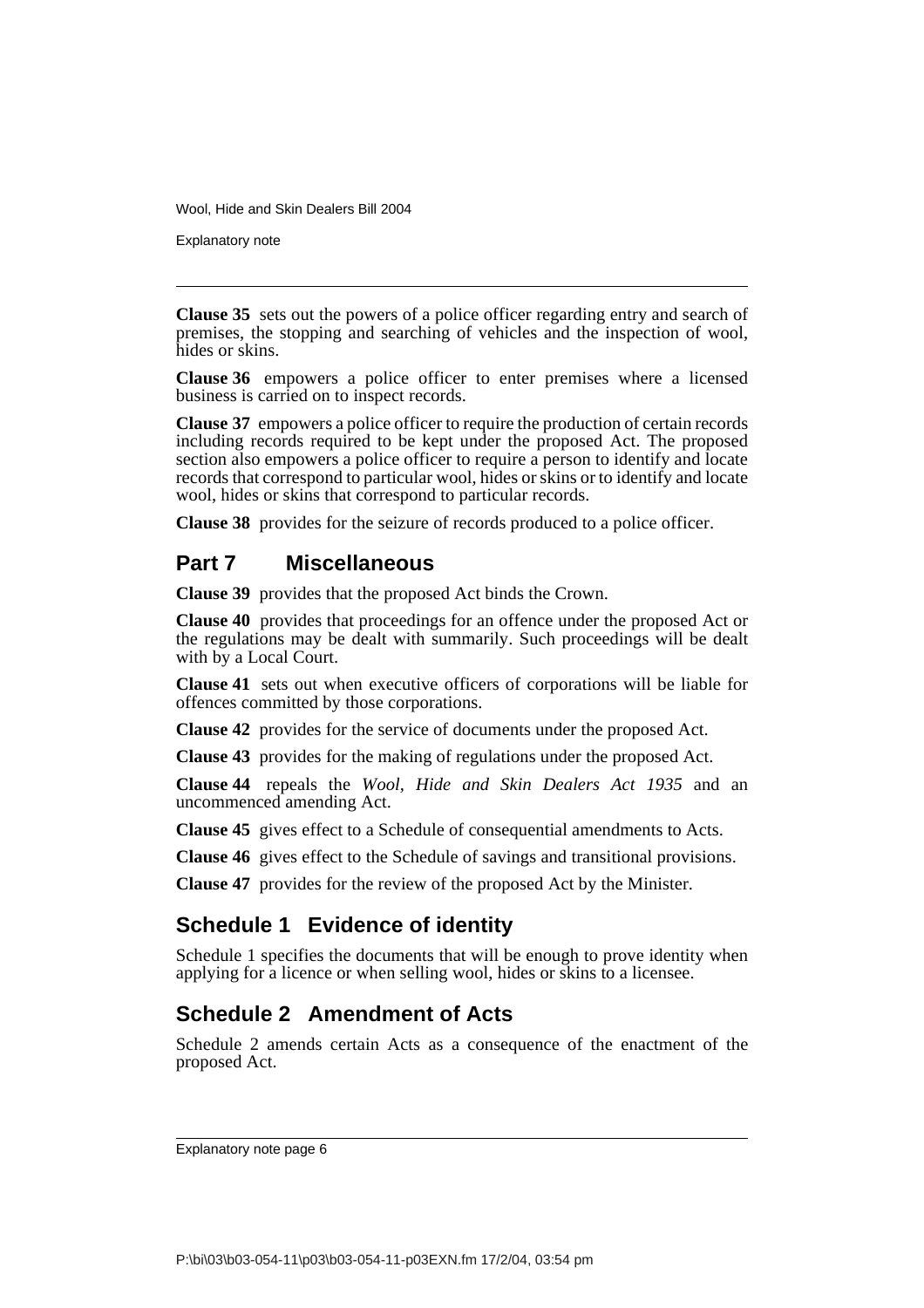Explanatory note

# **Schedule 3 Savings and transitional provisions**

Schedule 3 makes savings and transitional provisions consequent on the enactment of the proposed Act.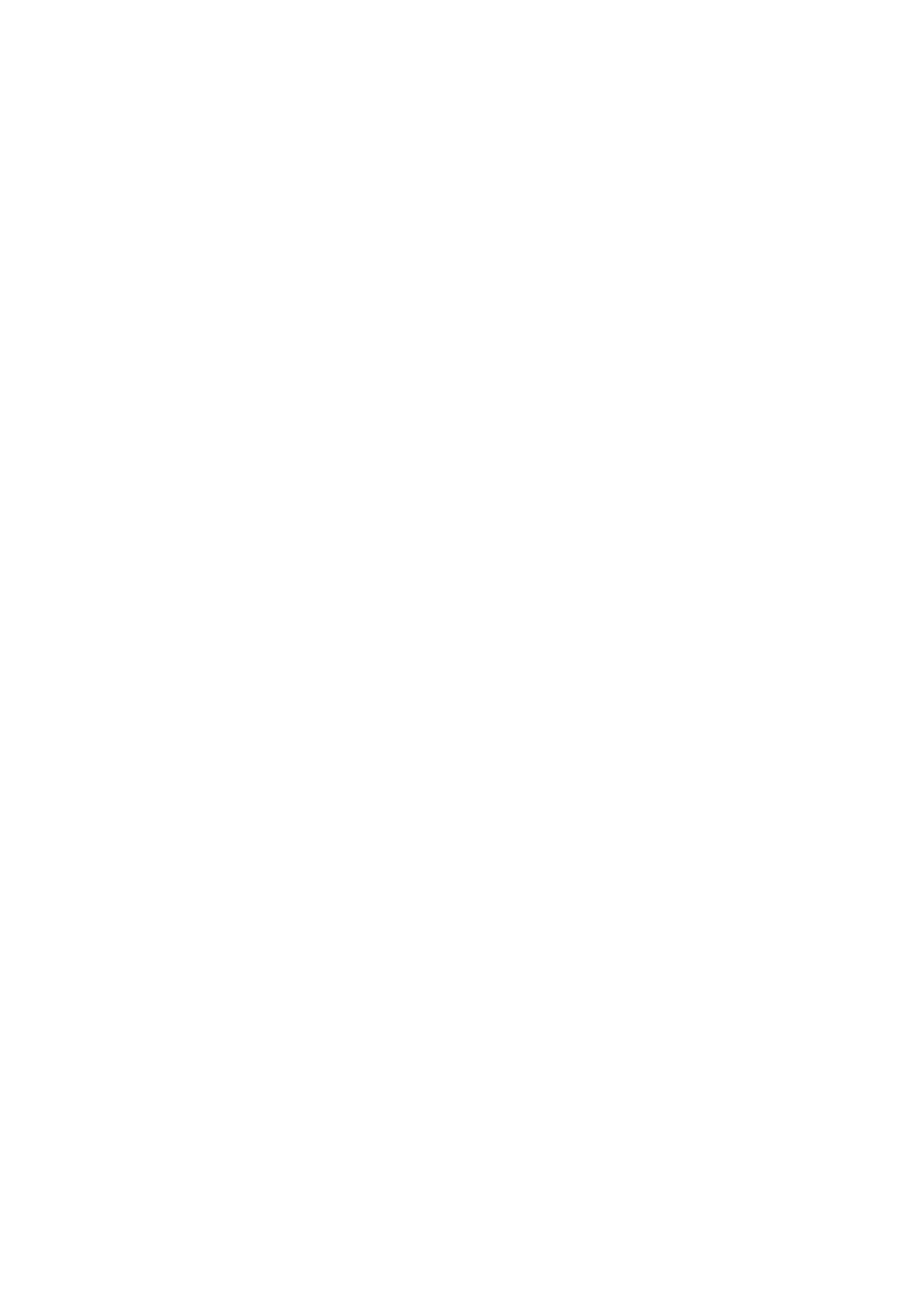First print



New South Wales

# **Wool, Hide and Skin Dealers Bill 2004**

# **Contents**

|        |                                                        | Page |
|--------|--------------------------------------------------------|------|
| Part 1 | <b>Preliminary</b>                                     |      |
|        | Name of Act                                            | 2    |
|        | 2<br>Commencement                                      | 2    |
|        | 3<br><b>Definitions</b>                                | 2    |
|        | <b>Notes</b><br>4                                      | 4    |
|        | 5<br>Meaning of "wool, hide or skin dealer"            | 4    |
|        | 6<br>Restrictions on operation of this Act             | 4    |
| Part 2 | Licensing of wool, hide and skin dealers               |      |
|        | <b>Division 1</b><br><b>Requirement to be licensed</b> |      |
|        | Dealers must be licensed<br>7                          | 5    |
|        | 8<br>Unlicensed person must not pretend to be licensed | 5    |
|        |                                                        |      |
|        |                                                        |      |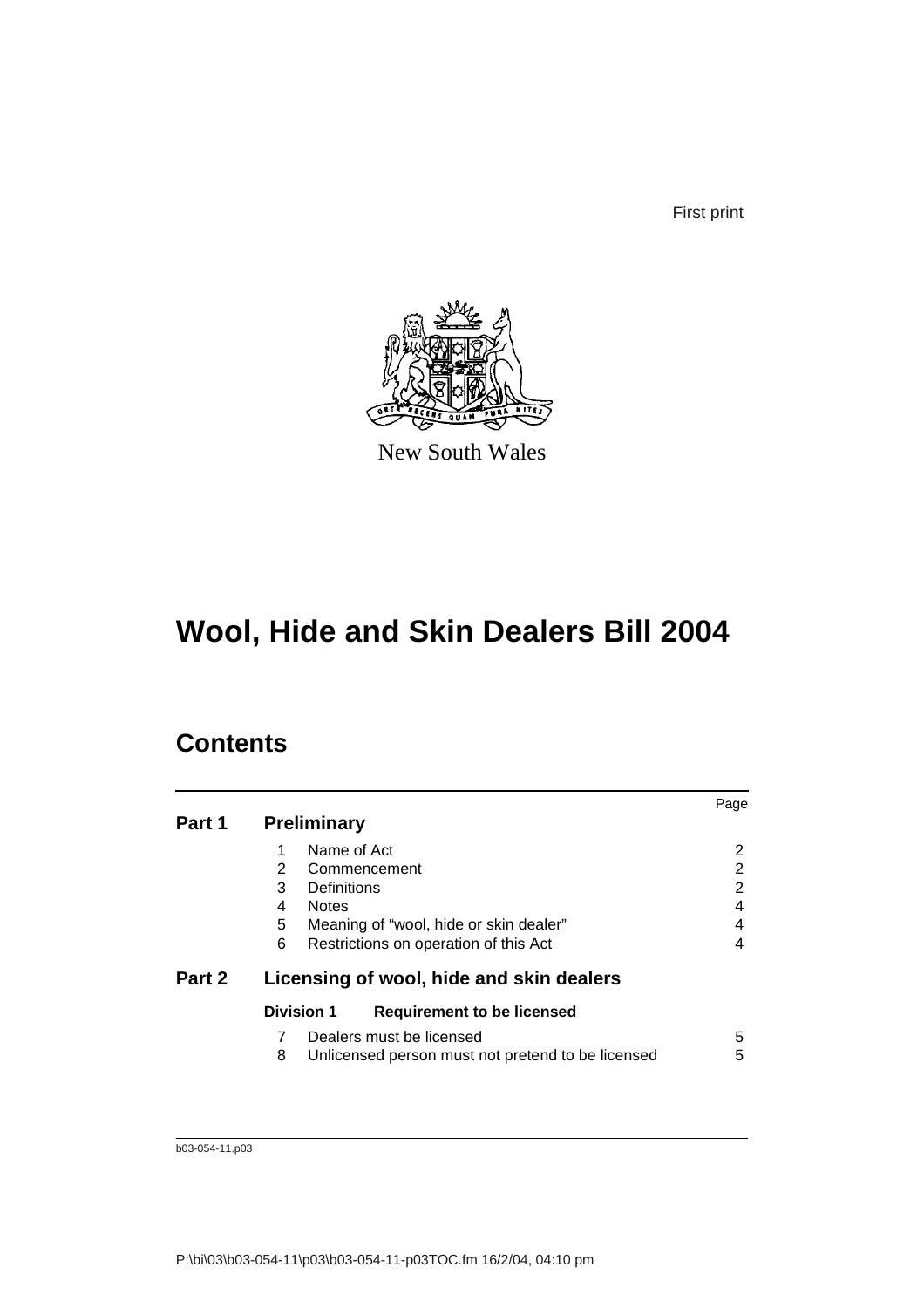**Contents** 

 $\overline{a}$ 

|        |                            |                   |                                                                                                                                                                                                                                                    | Page                       |
|--------|----------------------------|-------------------|----------------------------------------------------------------------------------------------------------------------------------------------------------------------------------------------------------------------------------------------------|----------------------------|
|        |                            | <b>Division 2</b> | Persons not entitled to be issued with a<br>licence                                                                                                                                                                                                |                            |
|        | 9                          |                   | Persons who are not entitled to be issued with a licence                                                                                                                                                                                           | 5                          |
|        |                            | <b>Division 3</b> | <b>Applying for a licence</b>                                                                                                                                                                                                                      |                            |
|        | 10<br>11                   |                   | Licence applications<br>Business and storage premises                                                                                                                                                                                              | 7<br>8                     |
|        |                            | <b>Division 4</b> | Dealing with licence applications                                                                                                                                                                                                                  |                            |
|        | 12<br>13<br>14             | Term of licences  | Granting or refusing a licence<br><b>Conditions of licences</b>                                                                                                                                                                                    | 9<br>9<br>10               |
|        |                            | <b>Division 5</b> | <b>Review of decisions</b>                                                                                                                                                                                                                         |                            |
|        | 15                         |                   | Review by Administrative Decisions Tribunal                                                                                                                                                                                                        | 10                         |
|        |                            | <b>Division 6</b> | <b>Miscellaneous provisions</b>                                                                                                                                                                                                                    |                            |
|        | 16<br>17                   |                   | Register of licences<br>Failure to display licence details                                                                                                                                                                                         | 11<br>11                   |
| Part 3 |                            |                   | <b>Obligations and duties of licensees</b>                                                                                                                                                                                                         |                            |
|        | 18<br>19<br>20<br>21<br>22 | sale              | Application of this Part<br>Evidence of consent to sale and of identity of deliverer<br>Retention period for wool, hides and skins<br>Duty to refuse suspicious wool, hides or skins<br>Duty to report suspicious wool, hides or skins offered for | 12<br>12<br>13<br>13<br>14 |
|        | 23                         | of licensee       | Duty to report suspicious wool, hides or skins in custody                                                                                                                                                                                          | 14                         |
|        | 24                         |                   | Duty to report disentitlement                                                                                                                                                                                                                      | 14                         |
| Part 4 |                            | <b>Records</b>    |                                                                                                                                                                                                                                                    |                            |
|        | 25<br>26<br>27             |                   | Application of this Part<br><b>Transaction records</b><br>Records must be kept for 5 years                                                                                                                                                         | 15<br>15<br>16             |
| Part 5 |                            |                   | <b>Action against licensees</b>                                                                                                                                                                                                                    |                            |
|        | 28                         | cancelled         | Notices to show cause why licence should not be                                                                                                                                                                                                    | 17                         |
|        | 29<br>30<br>31             |                   | Licensee may adduce evidence<br>Action by Commissioner<br>Action against former licensees                                                                                                                                                          | 17<br>17<br>18             |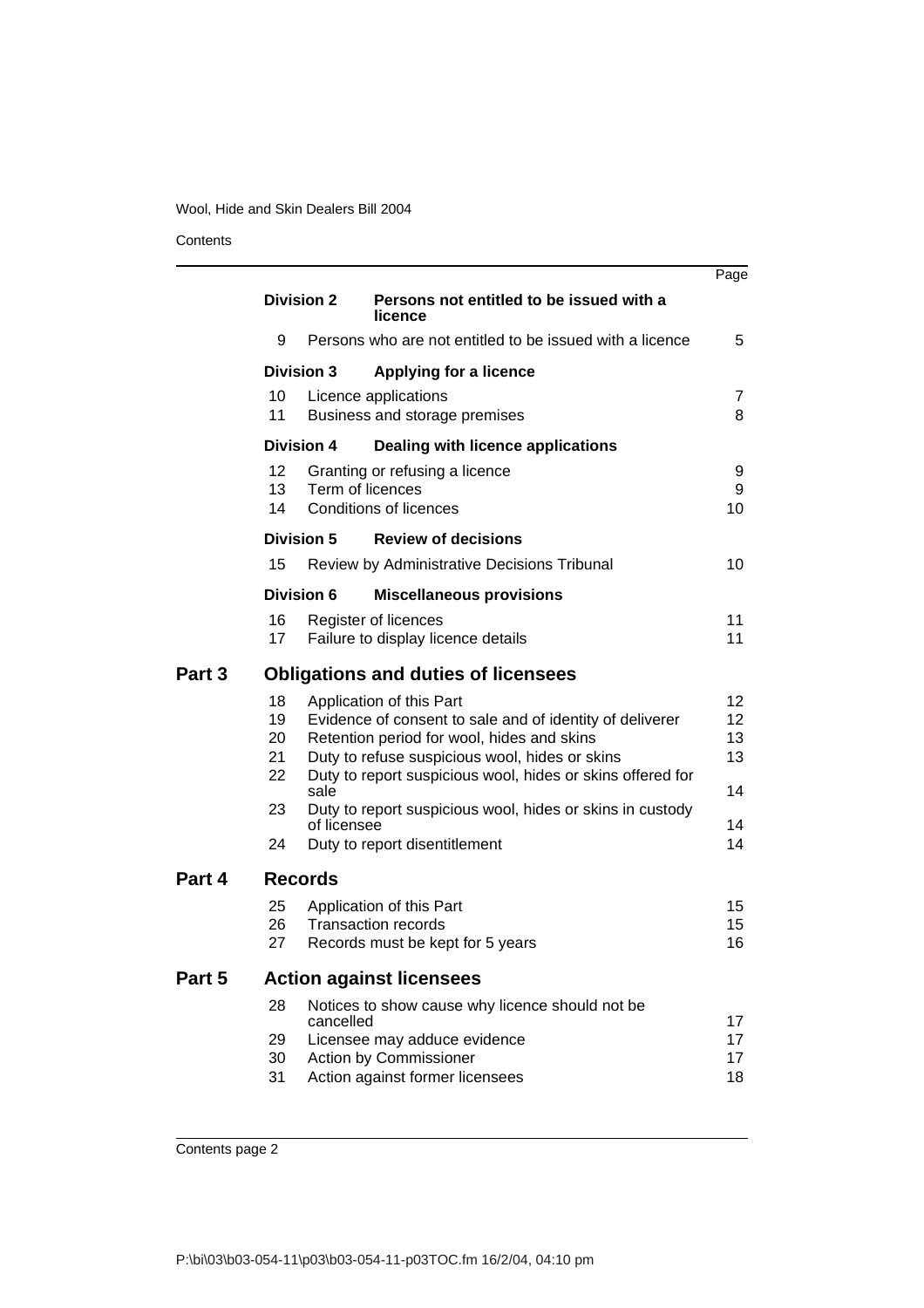**Contents** 

|                   |    |                                        | Page |
|-------------------|----|----------------------------------------|------|
|                   | 32 | Decision to take no further action     | 19   |
|                   | 33 | Surrender of licence                   | 19   |
| Part 6            |    | <b>Police powers</b>                   |      |
|                   | 34 | Search warrants                        | 20   |
|                   | 35 | Powers of entry and search             | 20   |
|                   | 36 | Inspection of records                  | 21   |
|                   | 37 | Production of records and other things | 21   |
|                   | 38 | Seizure of records                     | 22   |
| Part 7            |    | <b>Miscellaneous</b>                   |      |
|                   | 39 | Act binds the Crown                    | 23   |
|                   | 40 | Nature of proceedings for offences     | 23   |
|                   | 41 | Offences by corporations               | 23   |
|                   | 42 | Service of documents                   | 23   |
|                   | 43 | Regulations                            | 24   |
|                   | 44 | Repeals                                | 25   |
|                   | 45 | Amendment of Acts                      | 25   |
|                   | 46 | Savings and transitional provisions    | 25   |
|                   | 47 | Review of Act                          | 25   |
| <b>Schedule 1</b> |    | <b>Evidence of identity</b>            | 26   |
| <b>Schedule 2</b> |    | <b>Amendment of Acts</b>               | 27   |
| <b>Schedule 3</b> |    |                                        |      |
|                   |    | Savings and transitional provisions    | 28   |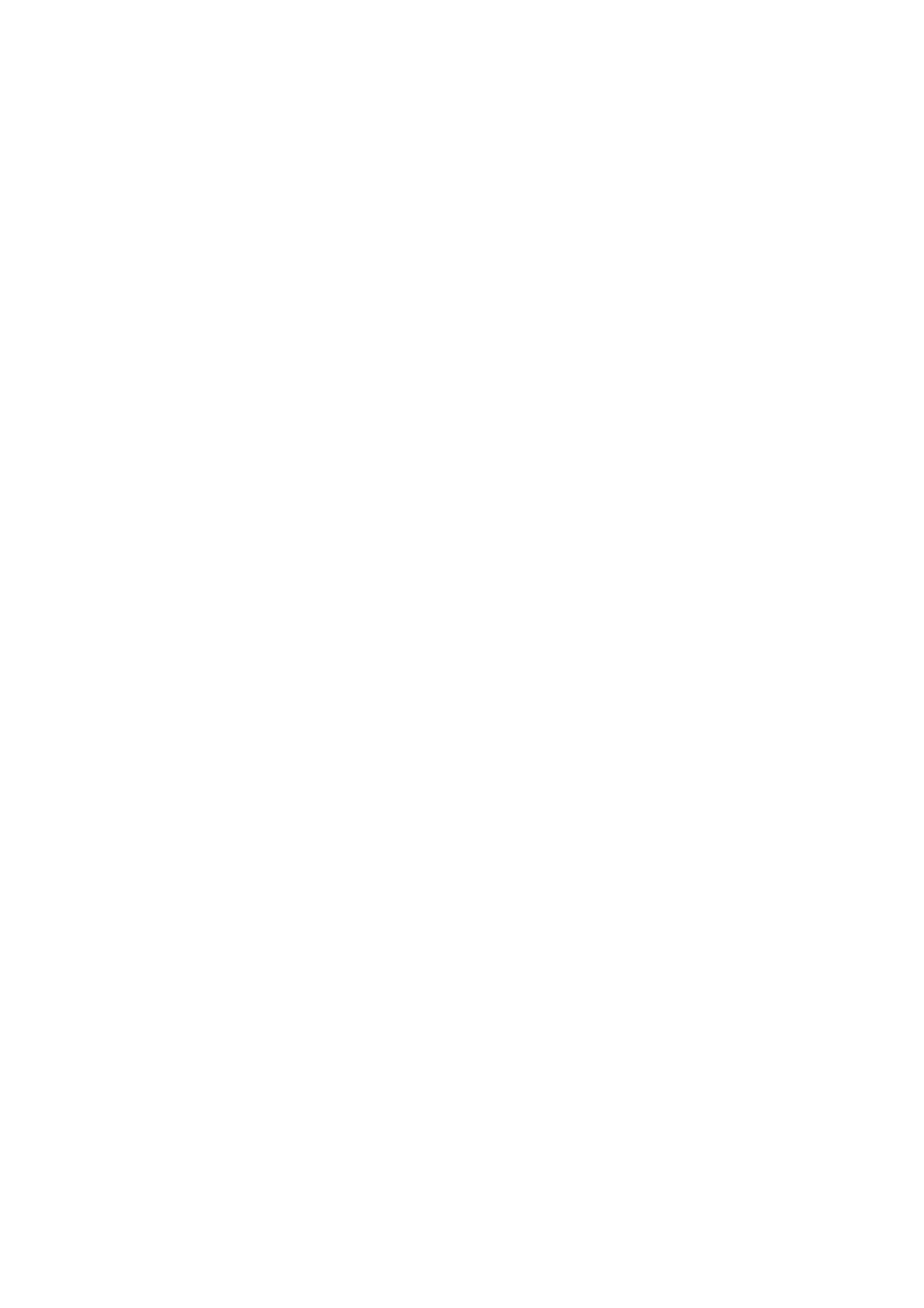

New South Wales

No , 2004

## **A Bill for**

An Act to regulate wool, hide and skin dealers; to repeal the *Wool, Hide and Skin Dealers Act 1935*; and for other purposes.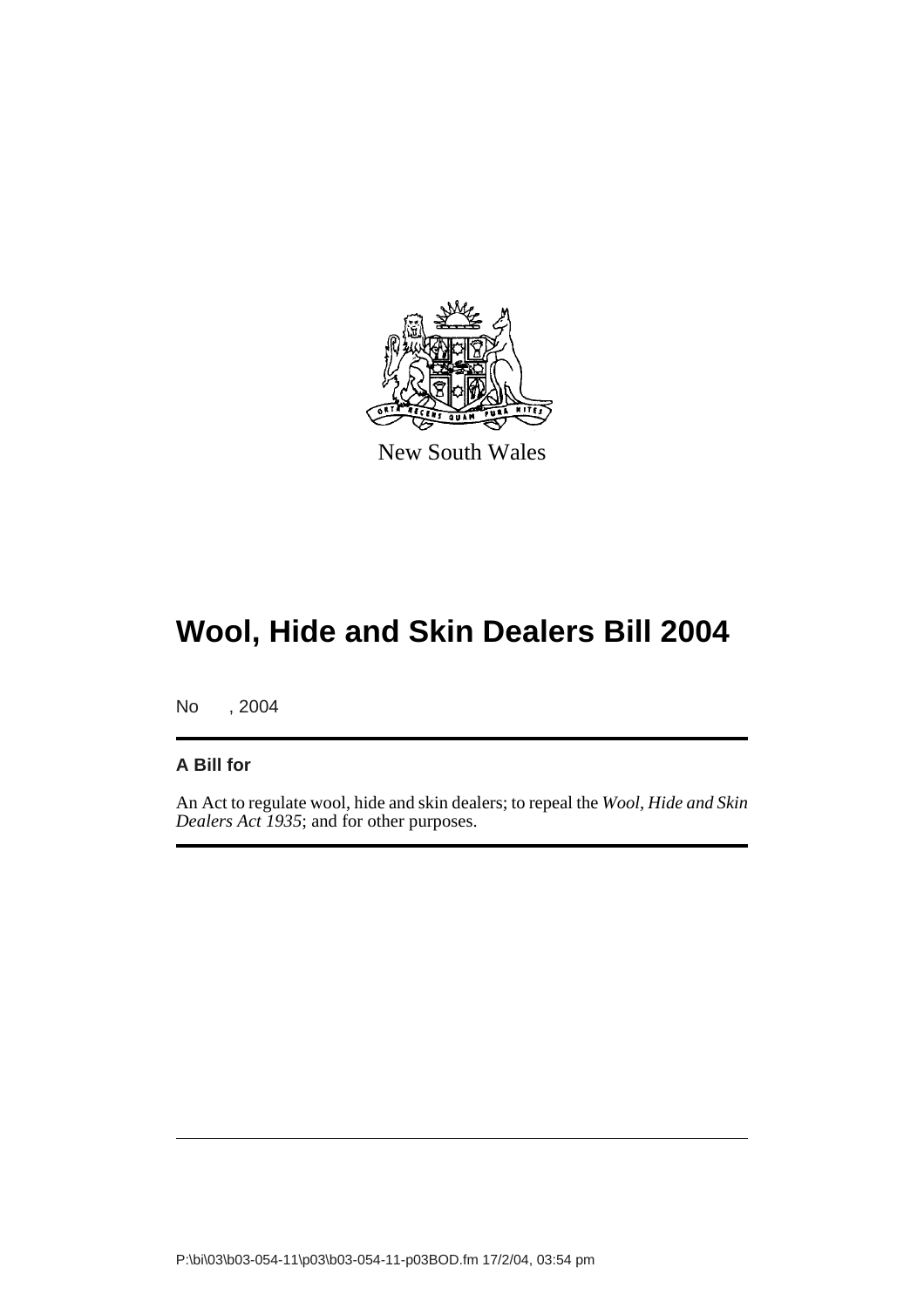| Clause 1 |  |  | Wool, Hide and Skin Dealers Bill 2004 |
|----------|--|--|---------------------------------------|

Part 1 Preliminary

| The Legislature of New South Wales enacts: |                    |                    |                                                                                                                                                                                                                                              |                      |
|--------------------------------------------|--------------------|--------------------|----------------------------------------------------------------------------------------------------------------------------------------------------------------------------------------------------------------------------------------------|----------------------|
| Part 1                                     |                    |                    | <b>Preliminary</b>                                                                                                                                                                                                                           | 2                    |
| 1                                          |                    | <b>Name of Act</b> |                                                                                                                                                                                                                                              | 3                    |
|                                            |                    |                    | This Act is the Wool, Hide and Skin Dealers Act 2004.                                                                                                                                                                                        | 4                    |
| 2                                          |                    |                    | <b>Commencement</b>                                                                                                                                                                                                                          | 5                    |
|                                            |                    |                    | This Act commences on a day or days to be appointed by<br>proclamation.                                                                                                                                                                      | 6<br>$\overline{7}$  |
| 3                                          | <b>Definitions</b> |                    |                                                                                                                                                                                                                                              | 8                    |
|                                            |                    |                    | In this Act:                                                                                                                                                                                                                                 | 9                    |
|                                            |                    |                    | <b>business address</b> of a corporation means:                                                                                                                                                                                              | 10                   |
|                                            |                    | (a)                | in the case of a corporation that has a registered office in<br>Australia-the address of the registered office, or                                                                                                                           | 11<br>12             |
|                                            |                    | (b)                | in any other case—the address of the corporation's principal<br>or only place of business in Australia.                                                                                                                                      | 13<br>14             |
|                                            |                    |                    | <b><i>buy</i></b> includes the following:                                                                                                                                                                                                    | 15                   |
|                                            |                    | (a)                | buy under an agreement to sell,                                                                                                                                                                                                              | 16                   |
|                                            |                    | (b)                | receive under an agreement to sell,                                                                                                                                                                                                          | 17                   |
|                                            |                    | (c)                | accept under an agreement to sell,                                                                                                                                                                                                           | 18                   |
|                                            |                    | (d)                | offer to receive or accept under an agreement to sell,                                                                                                                                                                                       | 19                   |
|                                            |                    | (e)                | cause or suffer to be received or accepted under an agreement<br>to sell.                                                                                                                                                                    | 20<br>21             |
|                                            |                    |                    | <b>Commissioner</b> means the Commissioner of Police.                                                                                                                                                                                        | 22                   |
|                                            |                    |                    | executive officer of a corporation means a person who is concerned<br>in, or takes part in, the management of the corporation (regardless<br>of the person's designation and whether or not the person is a<br>director of the corporation). | 23<br>24<br>25<br>26 |
|                                            |                    |                    | <i>hide</i> or <i>skin</i> means the hide or <i>skin</i> of:                                                                                                                                                                                 | 27                   |
|                                            |                    | (a)                | any bovine animal, or                                                                                                                                                                                                                        | 28                   |
|                                            |                    | (b)                | any ovine animal, or                                                                                                                                                                                                                         | 29                   |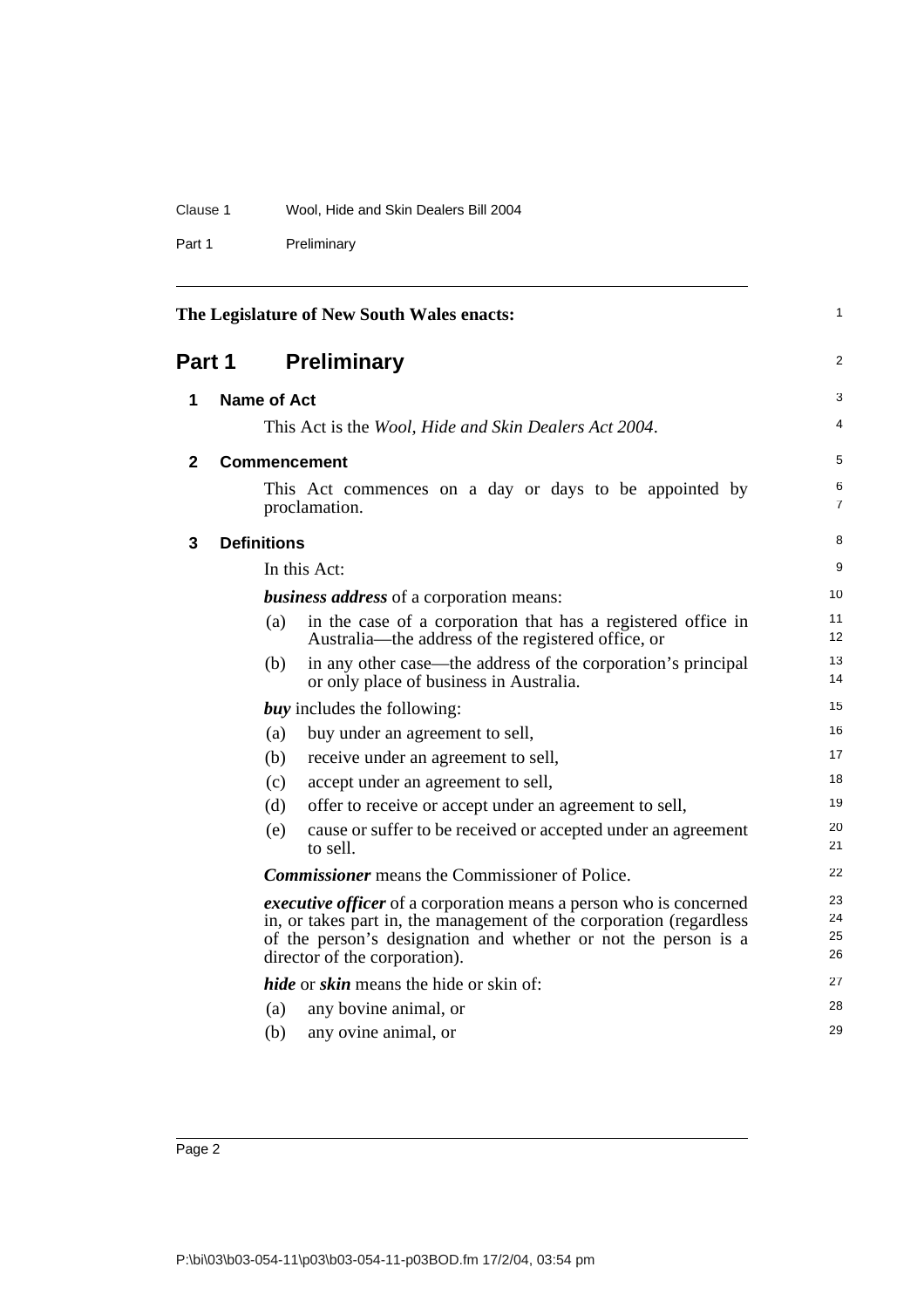Wool, Hide and Skin Dealers Bill 2004 Clause 3 Preliminary **Part 1** 

| (c) | any other animal or kind of animal prescribed by the<br>regulations,                                                                                                                          |  |
|-----|-----------------------------------------------------------------------------------------------------------------------------------------------------------------------------------------------|--|
|     | before treatment in any process of manufacture.                                                                                                                                               |  |
|     | Note. A reference to a bovine animal includes a reference to a bull, cow, ox,<br>heifer, steer or calf. A reference to an ovine animal includes a reference to a<br>ram, ewe, wether or lamb. |  |
|     | <i>licence</i> means a licence in force under this Act.                                                                                                                                       |  |
|     | <i>licensed business</i> means a business authorised by a licence.                                                                                                                            |  |
|     | <i>licensee</i> means the holder of a licence.                                                                                                                                                |  |
|     | not entitled to be issued with a licence—see section 9.                                                                                                                                       |  |
|     | <i>record</i> means:                                                                                                                                                                          |  |
| (a) | a documentary record, or                                                                                                                                                                      |  |
| (b) | record<br>made<br>by<br>an<br>electronic, electromagnetic,<br>a<br>photographic or optical process, or                                                                                        |  |
| (c) | any other kind of record.                                                                                                                                                                     |  |
|     | sell includes any of the following:                                                                                                                                                           |  |
| (a) | sell, barter or exchange,                                                                                                                                                                     |  |
| (b) | agree to sell, barter or exchange,                                                                                                                                                            |  |
| (c) | offer, expose, store, have in possession, send, consign, or<br>deliver for or on sale,                                                                                                        |  |
| (d) | receive for sale.                                                                                                                                                                             |  |
| (e) | cause or suffer to be sold, bartered or exchanged, or to be<br>agreed to be sold, bartered or exchanged,                                                                                      |  |
| (f) | cause or suffer to be offered, exposed, stored, had in<br>possession, sent, consigned, or delivered for or on sale,                                                                           |  |
| (g) | cause or suffer to be received for sale.                                                                                                                                                      |  |
| (h) | attempt to do any such acts or things.                                                                                                                                                        |  |
|     | <i>show cause notice</i> means a notice under section 28.                                                                                                                                     |  |
|     | <i>wool</i> means the fleece of:                                                                                                                                                              |  |
| (a) | any ovine animal, or                                                                                                                                                                          |  |
| (b) | any other animal or kind of animal prescribed by the<br>regulations,                                                                                                                          |  |
|     | before treatment in any process of manufacture, but does not include<br>fellmongered wool.                                                                                                    |  |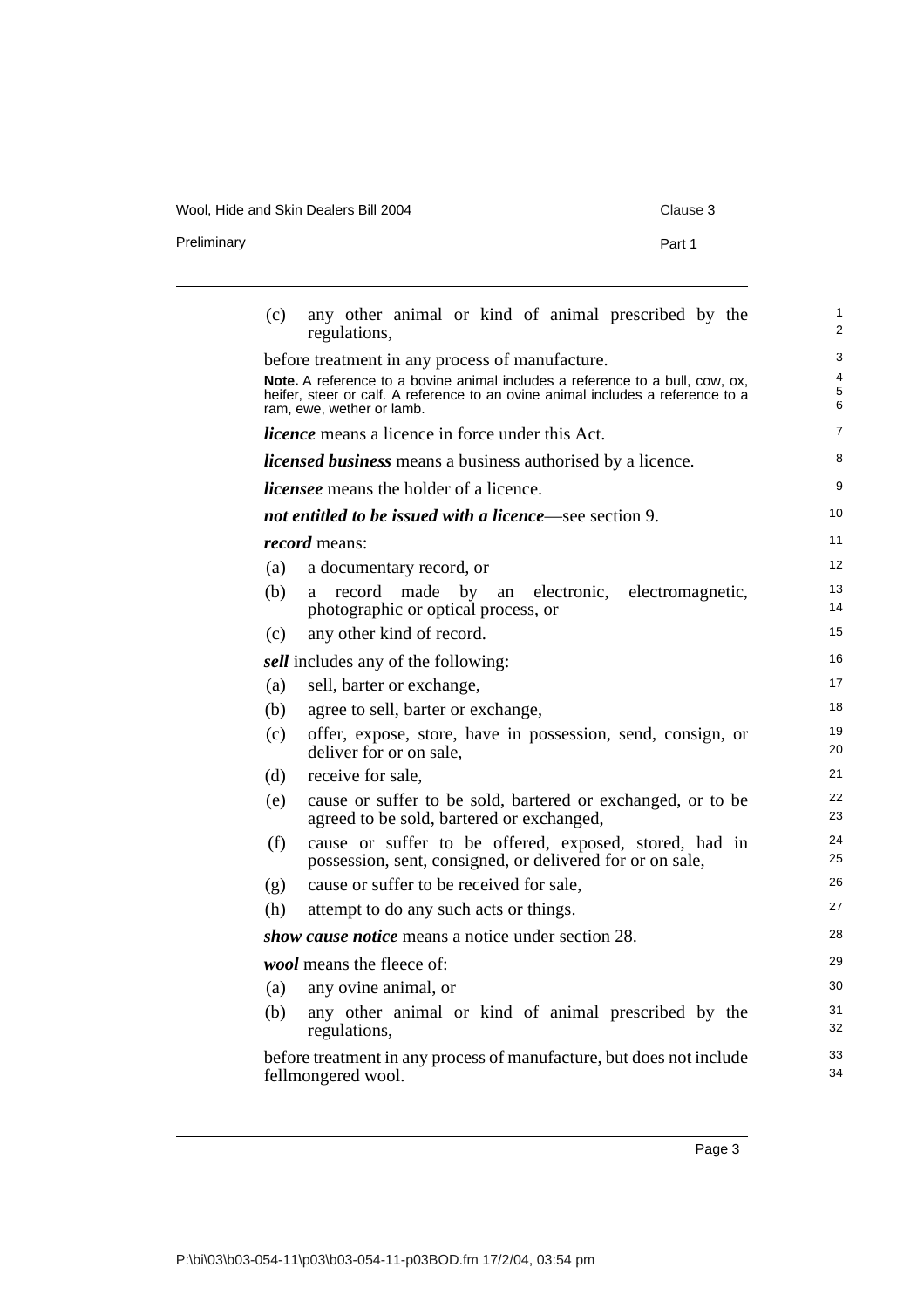| Clause 4 | Wool, Hide and Skin Dealers Bill 2004 |
|----------|---------------------------------------|
|          |                                       |

Part 1 Preliminary

|   |              |     | <i>wool, hide or skin dealer—see section 5.</i>                                                                                                                                                                                                                                                                                                                                                                                                                 | 1                                      |
|---|--------------|-----|-----------------------------------------------------------------------------------------------------------------------------------------------------------------------------------------------------------------------------------------------------------------------------------------------------------------------------------------------------------------------------------------------------------------------------------------------------------------|----------------------------------------|
| 4 | <b>Notes</b> |     |                                                                                                                                                                                                                                                                                                                                                                                                                                                                 | 2                                      |
|   |              |     | Notes included in this Act do not form part of this Act.                                                                                                                                                                                                                                                                                                                                                                                                        | 3                                      |
| 5 |              |     | Meaning of "wool, hide or skin dealer"                                                                                                                                                                                                                                                                                                                                                                                                                          | 4                                      |
|   |              |     | For the purposes of this Act, a <i>wool</i> , <i>hide or skin dealer</i> is a person<br>who buys wool, hides or skins for the purpose of selling that wool<br>or those hides or skins, or in connection with the person's business<br>of selling wool, hides or skins, except where the wool, hide or skin:                                                                                                                                                     | 5<br>6<br>7<br>8                       |
|   |              | (a) | is bought by an overseas wool buyer at auction, or                                                                                                                                                                                                                                                                                                                                                                                                              | 9                                      |
|   |              | (b) | is bought by a co-operative society registered under the Co-<br><i>operatives Act 1992</i> for the purposes of carrying out classing,<br>repacking, weight adjusting, pooling or otherwise treating the<br>wool, hide or skin for sale by an auctioneer accredited under<br>the Property, Stock and Business Agents Act 2002, or                                                                                                                                | 10<br>11<br>12<br>13<br>14             |
|   |              | (c) | is sold at public auction or after offer at public auction, or                                                                                                                                                                                                                                                                                                                                                                                                  | 15                                     |
|   |              | (d) | is bought or sold for the purposes of education or research, or                                                                                                                                                                                                                                                                                                                                                                                                 | 16                                     |
|   |              | (e) | is bought or sold in any other circumstances prescribed by the<br>regulations.                                                                                                                                                                                                                                                                                                                                                                                  | 17<br>18                               |
| 6 |              |     | <b>Restrictions on operation of this Act</b>                                                                                                                                                                                                                                                                                                                                                                                                                    | 19                                     |
|   | (1)          |     | This Act does not apply so as to affect any activities conducted in<br>accordance with a licence, permit or other authority under another<br>Act (for example, the Property, Stock and Business Agents<br>Act 2002). In particular, this Act does not require a person to obtain<br>a licence under this Act to carry on a business or any activity that is<br>authorised by a licence, permit or other authority issued to that<br>person under any other Act. | 20<br>21<br>22<br>23<br>24<br>25<br>26 |
|   | (2)          |     | This Act does not apply:                                                                                                                                                                                                                                                                                                                                                                                                                                        | 27                                     |
|   |              | (a) | to the business of an auctioneer, or                                                                                                                                                                                                                                                                                                                                                                                                                            | 28                                     |
|   |              | (b) | to the extent provided by the regulations, in relation to such<br>persons and circumstances as the regulations may prescribe.                                                                                                                                                                                                                                                                                                                                   | 29<br>30                               |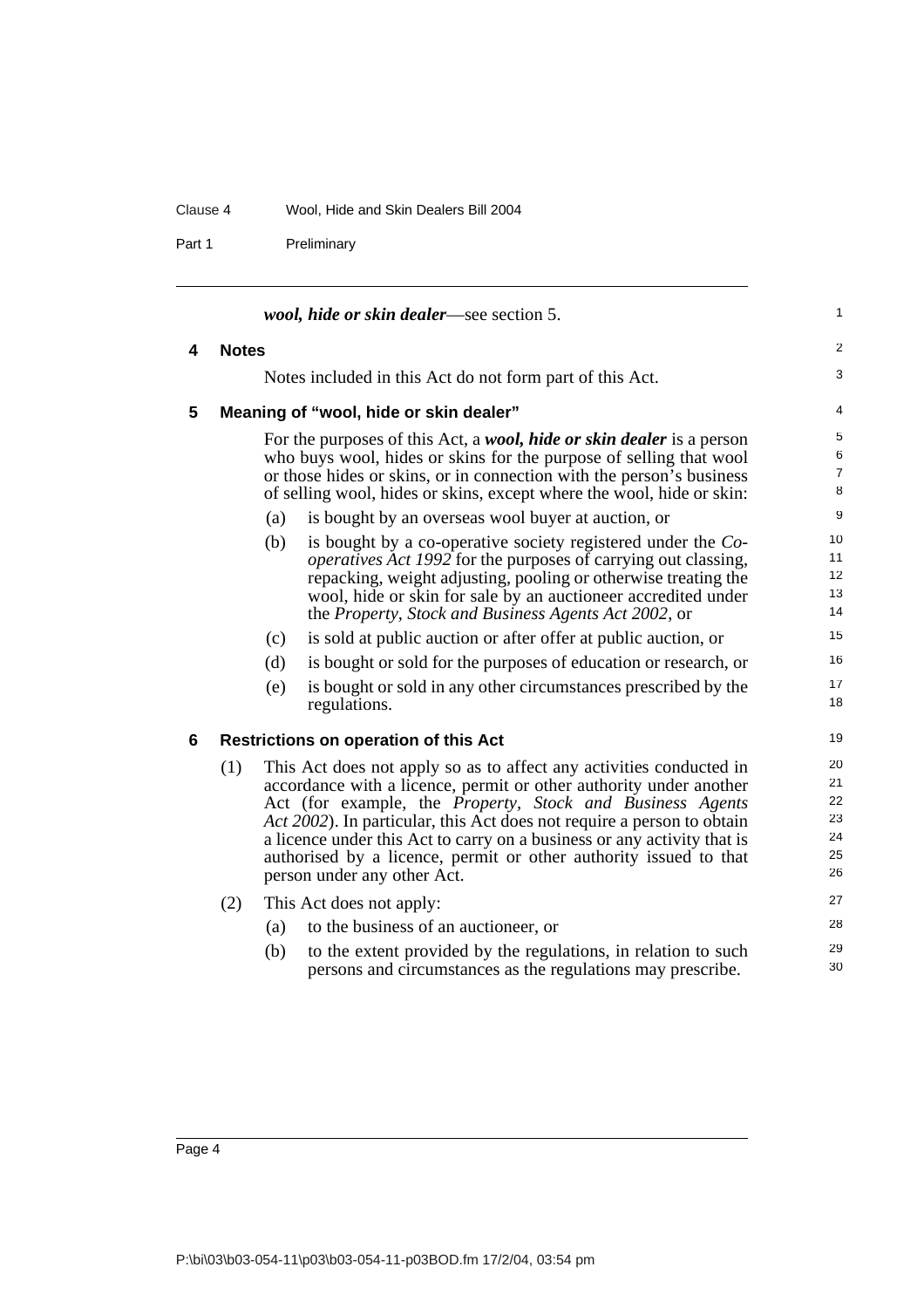| Wool, Hide and Skin Dealers Bill 2004    | Clause 7 |
|------------------------------------------|----------|
| Licensing of wool, hide and skin dealers | Part 2   |

| Part 2<br>Licensing of wool, hide and skin dealers     |                   |         |                                                                                                                                                                                                                                                     |                      |  |  |  |
|--------------------------------------------------------|-------------------|---------|-----------------------------------------------------------------------------------------------------------------------------------------------------------------------------------------------------------------------------------------------------|----------------------|--|--|--|
| <b>Division 1</b><br><b>Requirement to be licensed</b> |                   |         |                                                                                                                                                                                                                                                     |                      |  |  |  |
| Dealers must be licensed<br>7                          |                   |         |                                                                                                                                                                                                                                                     |                      |  |  |  |
|                                                        | (1)               |         | A person must not carry on the business of a wool, hide or skin<br>dealer except in accordance with a licence held by the person.                                                                                                                   | $\overline{4}$<br>5  |  |  |  |
|                                                        |                   |         | Maximum penalty: 100 penalty units or 12 months imprisonment<br>(or both).                                                                                                                                                                          | 6<br>$\overline{7}$  |  |  |  |
|                                                        | (2)               |         | Any contract for the purchase or sale of any wool, hide or skin is not<br>affected by a contravention of subsection (1).                                                                                                                            | 8<br>9               |  |  |  |
| 8                                                      |                   |         | Unlicensed person must not pretend to be licensed                                                                                                                                                                                                   | 10                   |  |  |  |
|                                                        |                   | person: | Any person who is not a licensee is guilty of an offence if the                                                                                                                                                                                     | 11<br>12             |  |  |  |
|                                                        |                   | (a)     | takes, uses or exhibits the name or title of, or in any way<br>pretends to be, a licensee, or                                                                                                                                                       | 13<br>14             |  |  |  |
|                                                        |                   | (b)     | takes, uses or exhibits any title or term that may be construed<br>to mean that the person is licensed to carry on the business of<br>a wool, hide or skin dealer.                                                                                  | 15<br>16<br>17       |  |  |  |
|                                                        |                   |         | Maximum penalty: 50 penalty units.                                                                                                                                                                                                                  | 18                   |  |  |  |
|                                                        | <b>Division 2</b> |         | Persons not entitled to be issued with a licence                                                                                                                                                                                                    | 19                   |  |  |  |
| 9                                                      |                   |         | Persons who are not entitled to be issued with a licence                                                                                                                                                                                            | 20                   |  |  |  |
|                                                        | (1)               |         | A natural person is <b><i>not entitled to be issued with a licence</i></b> if:                                                                                                                                                                      | 21                   |  |  |  |
|                                                        |                   | (a)     | the person has a conviction in New South Wales or elsewhere<br>for an offence involving dishonesty that was recorded in the<br>last 10 years, unless the Commissioner has determined under<br>subsection (3) that the offence should be ignored, or | 22<br>23<br>24<br>25 |  |  |  |
|                                                        |                   | (b)     | the person is an undischarged bankrupt, or                                                                                                                                                                                                          | 26                   |  |  |  |
|                                                        |                   | (c)     | the person is under 18 years of age, or                                                                                                                                                                                                             | 27                   |  |  |  |
|                                                        |                   | (d)     | the person is a mentally incapacitated person, or                                                                                                                                                                                                   | 28                   |  |  |  |
|                                                        |                   | (e)     | the person is an executive officer of a corporation that is not<br>entitled to be issued with a licence, or                                                                                                                                         | 29<br>30             |  |  |  |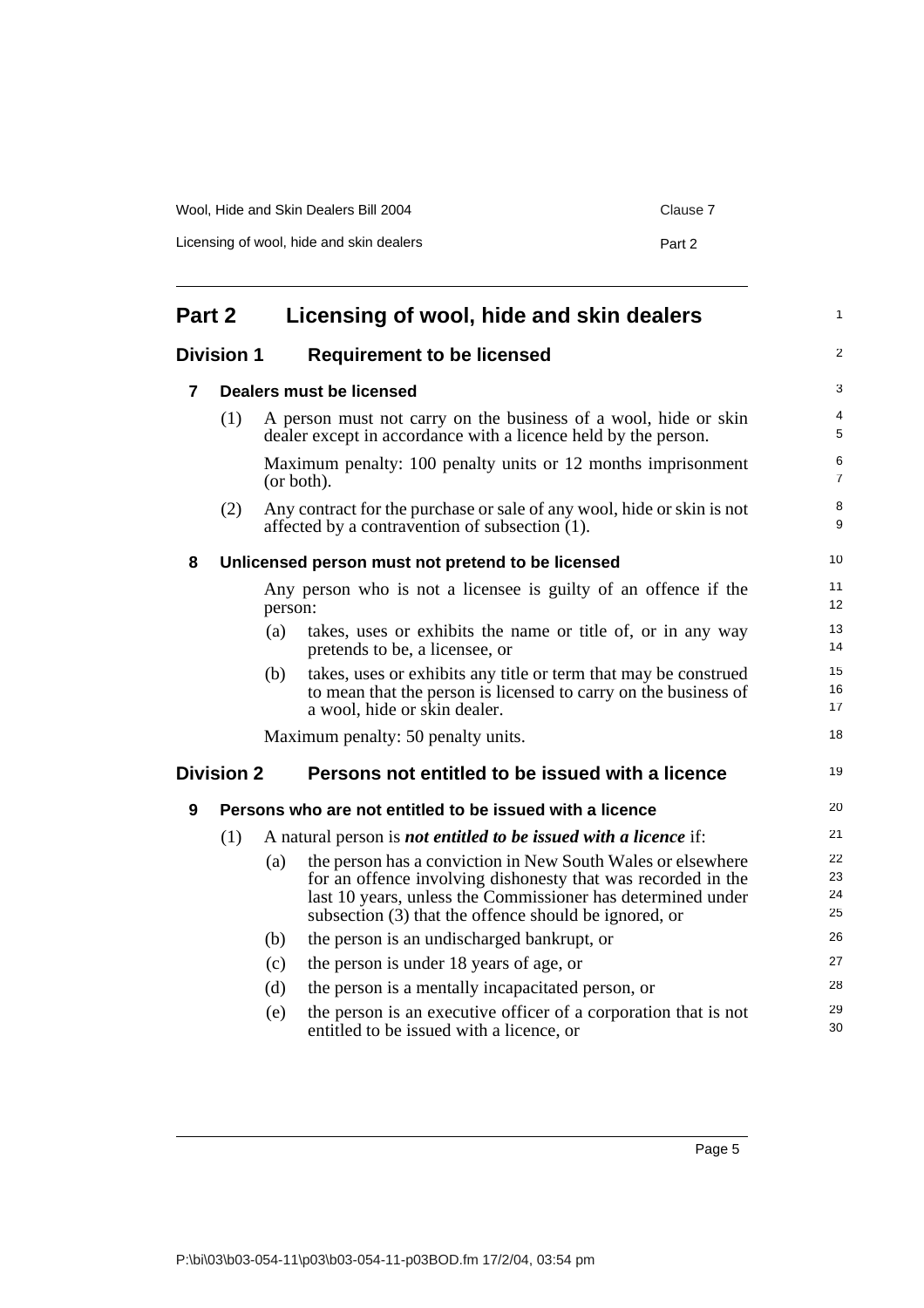#### Clause 9 Wool, Hide and Skin Dealers Bill 2004

Part 2 Licensing of wool, hide and skin dealers

(f) the person is precluded from being granted a licence by a determination made in relation to him or her under section 30, or

- (g) the person previously held a licence and breached one or more conditions of that licence, unless the Commissioner has determined under subsection (4) that the breach should be ignored, or
- (h) the person is not entitled to be issued with a licence, certificate of registration or other authority under a corresponding law or is the holder of such a licence, certificate of registration or other authority that is suspended, or
- (i) the person is in breach of any provision of this Act or the regulations that is prescribed by the regulations as a breach that means a natural person is not entitled to be issued with a licence.

#### (2) A corporation is *not entitled to be issued with a licence* if:

- (a) none of its employees or directors are licensed, or
- (b) it has a conviction in New South Wales or elsewhere for an offence involving dishonesty that was recorded in the last 10 years, unless the Commissioner has determined under subsection (3) that the offence should be ignored, or
- (c) it is the subject of a winding up order or for which a controller or administrator has been appointed otherwise than by the corporation, or
- (d) it is precluded from being granted a licence by a determination made in relation to the corporation under section 30, or
- (e) it previously held a licence and breached one or more conditions of the licence, unless the Commissioner has determined under subsection (4) that the breach should be ignored, or
- (f) it is not entitled to be issued with a licence, certificate of registration or other authority under a corresponding law or is the holder of such a licence, certificate of registration or other authority that is suspended, or
- (g) it is in breach of any provision of this Act or the regulations that is prescribed by the regulations as a breach that means a corporation is not entitled to be issued with a licence, or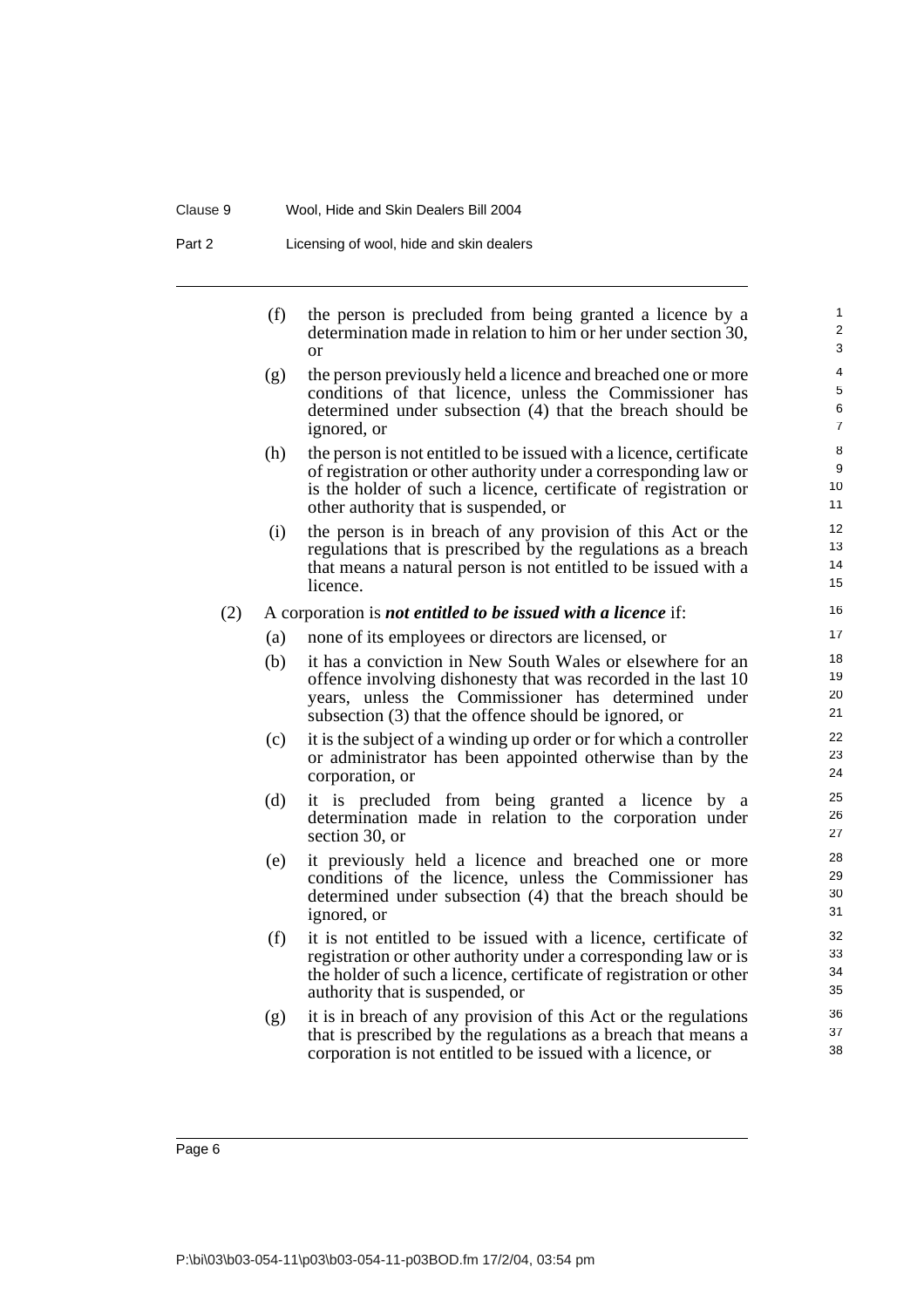| Wool. Hide and Skin Dealers Bill 2004    | Clause 10 |
|------------------------------------------|-----------|
| Licensing of wool, hide and skin dealers | Part 2    |

|     | (h)                         | a director or other executive officer of the corporation is not<br>entitled to be issued with a licence. | $\mathbf{1}$<br>2                                                                                                                                                                                                                                                                                                                                                                                                                                                                                                                                                                                                                                                                                                                                                                                                                                                                                                                                                                                                                                                            |  |
|-----|-----------------------------|----------------------------------------------------------------------------------------------------------|------------------------------------------------------------------------------------------------------------------------------------------------------------------------------------------------------------------------------------------------------------------------------------------------------------------------------------------------------------------------------------------------------------------------------------------------------------------------------------------------------------------------------------------------------------------------------------------------------------------------------------------------------------------------------------------------------------------------------------------------------------------------------------------------------------------------------------------------------------------------------------------------------------------------------------------------------------------------------------------------------------------------------------------------------------------------------|--|
|     |                             |                                                                                                          | 3                                                                                                                                                                                                                                                                                                                                                                                                                                                                                                                                                                                                                                                                                                                                                                                                                                                                                                                                                                                                                                                                            |  |
|     |                             |                                                                                                          | 4                                                                                                                                                                                                                                                                                                                                                                                                                                                                                                                                                                                                                                                                                                                                                                                                                                                                                                                                                                                                                                                                            |  |
|     |                             |                                                                                                          | 5                                                                                                                                                                                                                                                                                                                                                                                                                                                                                                                                                                                                                                                                                                                                                                                                                                                                                                                                                                                                                                                                            |  |
|     |                             |                                                                                                          | 6<br>$\overline{7}$                                                                                                                                                                                                                                                                                                                                                                                                                                                                                                                                                                                                                                                                                                                                                                                                                                                                                                                                                                                                                                                          |  |
|     | (a)                         | the triviality of the acts or omissions giving rise to the offence,                                      | 8                                                                                                                                                                                                                                                                                                                                                                                                                                                                                                                                                                                                                                                                                                                                                                                                                                                                                                                                                                                                                                                                            |  |
|     | (b)                         | the time that has passed since the offence was committed,                                                | 9                                                                                                                                                                                                                                                                                                                                                                                                                                                                                                                                                                                                                                                                                                                                                                                                                                                                                                                                                                                                                                                                            |  |
|     | (c)                         | the offence was committed by the offender as a minor,                                                    | 10                                                                                                                                                                                                                                                                                                                                                                                                                                                                                                                                                                                                                                                                                                                                                                                                                                                                                                                                                                                                                                                                           |  |
|     | (d)                         | the subsequent good behaviour of the offender,                                                           | 11                                                                                                                                                                                                                                                                                                                                                                                                                                                                                                                                                                                                                                                                                                                                                                                                                                                                                                                                                                                                                                                                           |  |
|     | (e)                         | any other ground prescribed by the regulations.                                                          | 12                                                                                                                                                                                                                                                                                                                                                                                                                                                                                                                                                                                                                                                                                                                                                                                                                                                                                                                                                                                                                                                                           |  |
|     |                             |                                                                                                          | 13                                                                                                                                                                                                                                                                                                                                                                                                                                                                                                                                                                                                                                                                                                                                                                                                                                                                                                                                                                                                                                                                           |  |
|     |                             |                                                                                                          | 14                                                                                                                                                                                                                                                                                                                                                                                                                                                                                                                                                                                                                                                                                                                                                                                                                                                                                                                                                                                                                                                                           |  |
|     |                             |                                                                                                          | 15<br>16                                                                                                                                                                                                                                                                                                                                                                                                                                                                                                                                                                                                                                                                                                                                                                                                                                                                                                                                                                                                                                                                     |  |
|     |                             |                                                                                                          | 17                                                                                                                                                                                                                                                                                                                                                                                                                                                                                                                                                                                                                                                                                                                                                                                                                                                                                                                                                                                                                                                                           |  |
|     | (a)                         | the triviality of the acts or omissions giving rise to the breach,                                       | 18                                                                                                                                                                                                                                                                                                                                                                                                                                                                                                                                                                                                                                                                                                                                                                                                                                                                                                                                                                                                                                                                           |  |
|     | (b)                         | the time that has passed since the breach occurred,                                                      | 19                                                                                                                                                                                                                                                                                                                                                                                                                                                                                                                                                                                                                                                                                                                                                                                                                                                                                                                                                                                                                                                                           |  |
|     | (c)                         | the subsequent good conduct of the former licensee,                                                      | 20                                                                                                                                                                                                                                                                                                                                                                                                                                                                                                                                                                                                                                                                                                                                                                                                                                                                                                                                                                                                                                                                           |  |
|     | (d)                         | any other ground prescribed by the regulations.                                                          | 21                                                                                                                                                                                                                                                                                                                                                                                                                                                                                                                                                                                                                                                                                                                                                                                                                                                                                                                                                                                                                                                                           |  |
| (5) |                             |                                                                                                          | 22                                                                                                                                                                                                                                                                                                                                                                                                                                                                                                                                                                                                                                                                                                                                                                                                                                                                                                                                                                                                                                                                           |  |
|     |                             |                                                                                                          | 23                                                                                                                                                                                                                                                                                                                                                                                                                                                                                                                                                                                                                                                                                                                                                                                                                                                                                                                                                                                                                                                                           |  |
|     |                             |                                                                                                          | 24<br>25                                                                                                                                                                                                                                                                                                                                                                                                                                                                                                                                                                                                                                                                                                                                                                                                                                                                                                                                                                                                                                                                     |  |
|     |                             | <b>Applying for a licence</b>                                                                            | 26                                                                                                                                                                                                                                                                                                                                                                                                                                                                                                                                                                                                                                                                                                                                                                                                                                                                                                                                                                                                                                                                           |  |
|     | <b>Licence applications</b> |                                                                                                          |                                                                                                                                                                                                                                                                                                                                                                                                                                                                                                                                                                                                                                                                                                                                                                                                                                                                                                                                                                                                                                                                              |  |
| (1) |                             |                                                                                                          | 28<br>29                                                                                                                                                                                                                                                                                                                                                                                                                                                                                                                                                                                                                                                                                                                                                                                                                                                                                                                                                                                                                                                                     |  |
| (2) |                             |                                                                                                          | 30<br>31                                                                                                                                                                                                                                                                                                                                                                                                                                                                                                                                                                                                                                                                                                                                                                                                                                                                                                                                                                                                                                                                     |  |
|     | (a)                         | the names of each of the directors of the applicant, and                                                 | 32                                                                                                                                                                                                                                                                                                                                                                                                                                                                                                                                                                                                                                                                                                                                                                                                                                                                                                                                                                                                                                                                           |  |
|     | (b)                         | the name of at least one licensee who is an employee or<br>director of the applicant.                    | 33<br>34                                                                                                                                                                                                                                                                                                                                                                                                                                                                                                                                                                                                                                                                                                                                                                                                                                                                                                                                                                                                                                                                     |  |
|     | (3)<br>(4)                  | <b>Division 3</b>                                                                                        | When subsection $(1)$ or $(2)$ provides that a determination may be<br>made under this subsection in relation to an offence committed by a<br>person, the Commissioner may determine that the offence should be<br>ignored for the purposes of this section on one or more of the<br>following grounds:<br>When subsection $(1)$ or $(2)$ provides that a determination may be<br>made under this subsection in relation to a breach of a licence held<br>by a person, the Commissioner may determine that the breach<br>should be ignored for the purposes of this section on one or more of<br>the following grounds:<br>In this section:<br><i>corresponding law</i> means a law of another Australian jurisdiction<br>that is declared by the Minister from time to time by order published<br>in the Gazette to be a law that corresponds to this Act.<br>An application for the issue of a licence is to be made to the<br>Commissioner in the form approved by the Commissioner.<br>If the applicant is a corporation, an application must also be<br>accompanied by: |  |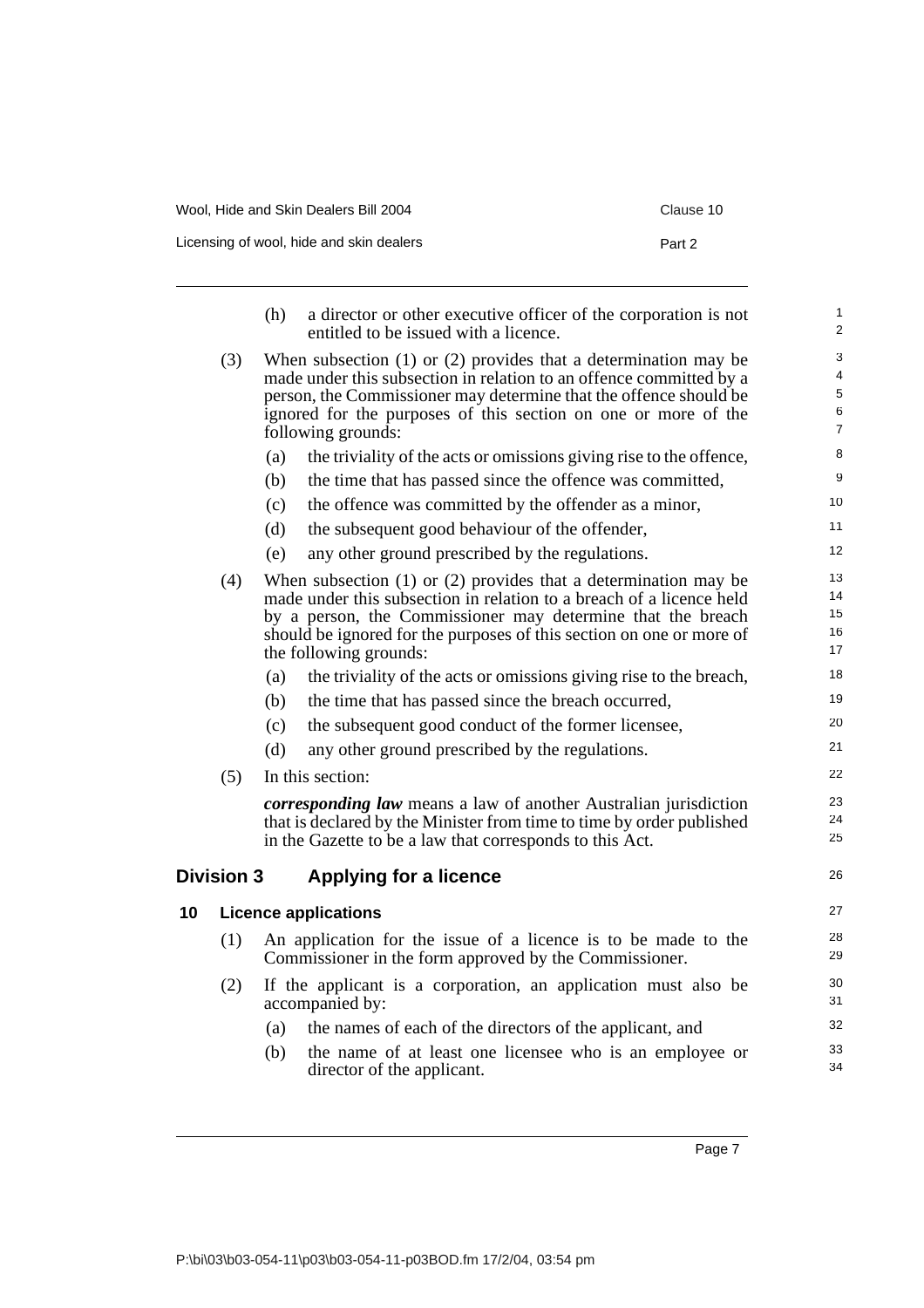#### Clause 11 Wool, Hide and Skin Dealers Bill 2004

| Part 2 | Licensing of wool, hide and skin dealers |
|--------|------------------------------------------|
|--------|------------------------------------------|

- (3) An application must be accompanied by:
	- (a) in the case of an applicant that is a natural person—at least two forms of evidence of the identity of the applicant, or

(b) in the case of an applicant that is a corporation—at least two forms of evidence of the identity of the licensee or each of the licensees who are named in the application and who are employees or directors of the corporation,

being forms of evidence of a kind required by clause 1 of Schedule 1.

- (4) An application must be lodged in the manner prescribed by the regulations.
- (5) It is a condition of a licence issued to a corporation that the Commissioner must be notified of any change in the directors of the corporation within 14 days of the change. If any of the directors nominated in the application as licensees cease to be a director that notice must also contain the name of another director, or of an employee, of the corporation who is a licensee.
- (6) It is a condition of a licence issued to a corporation that the Commissioner must be notified within 14 days if any of the employees nominated in the application for a licence ceases to be an employee of the corporation. That notice must also contain the name of another employee, or of a director, of the corporation who is a licensee.

#### **11 Business and storage premises**

- (1) An applicant for a licence must nominate in the application all premises that the applicant intends to make regular use of, whether as business premises or storage premises or both, for the purposes of carrying on the proposed licensed business.
- (2) A licensee who for any reason ceases to carry on business or to store wool, hides or skins at the premises nominated under this section, or who commences to carry on business or to store wool, hides or skins at other premises and intends to make regular use of those other premises, must notify the Commissioner in writing of that fact and of the address of the other premises within 14 days of doing so.

Maximum penalty (subsection (2)): 50 penalty units.

Page 8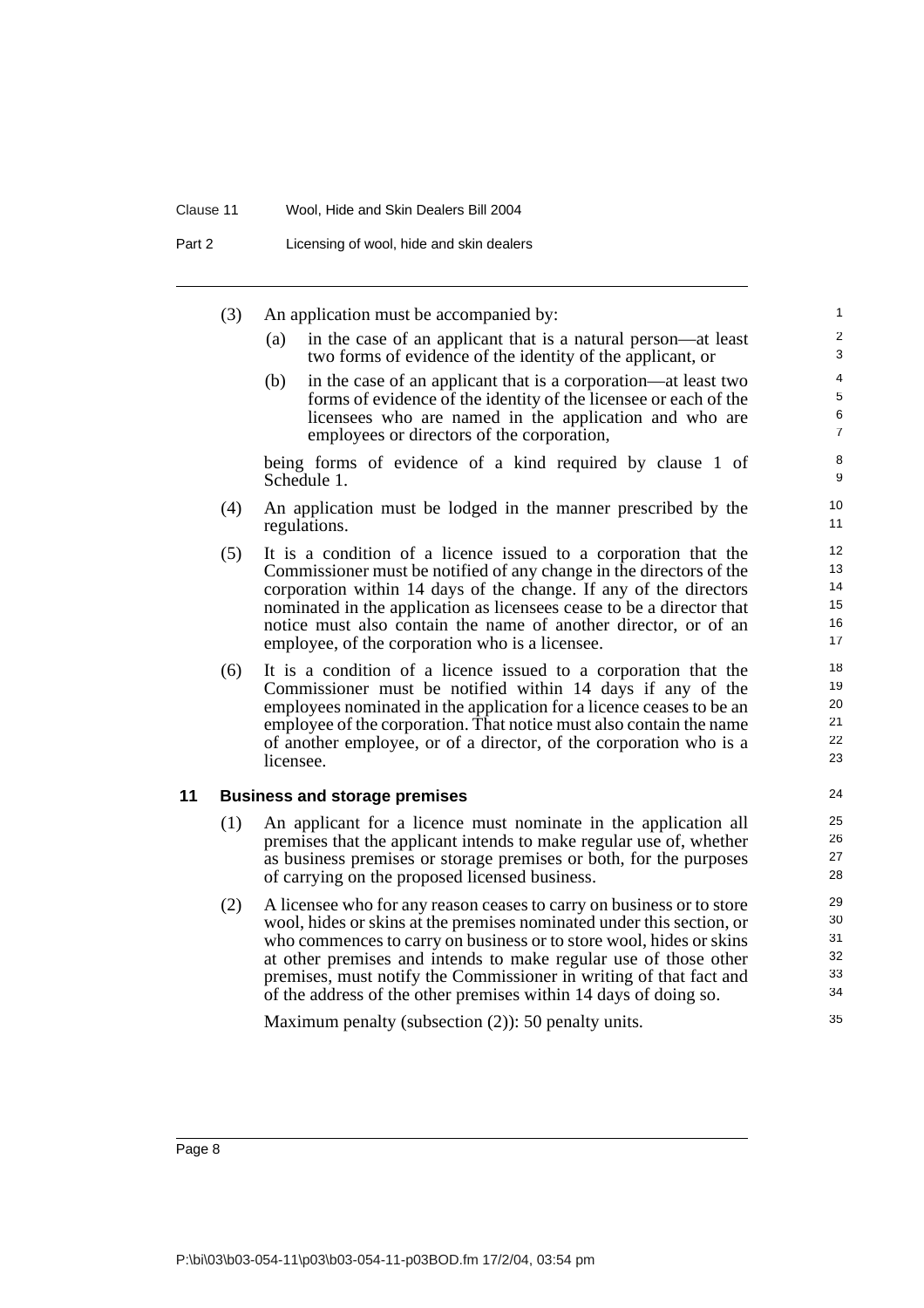| Wool, Hide and Skin Dealers Bill 2004    | Clause 12 |
|------------------------------------------|-----------|
| Licensing of wool, hide and skin dealers | Part 2    |

|    | (3)               | It is a condition of a licence that the licensee carries on the licensed<br>business only from, or stores wool, hides or skins only at, the<br>premises nominated in the application for the licence, or later<br>notified to the Commissioner under subsection (2).                                  | $\mathbf{1}$<br>$\overline{2}$<br>3<br>$\overline{4}$ |
|----|-------------------|-------------------------------------------------------------------------------------------------------------------------------------------------------------------------------------------------------------------------------------------------------------------------------------------------------|-------------------------------------------------------|
|    | (4)               | It is not a breach of such a condition for the licensee to carry on the<br>licensed business from, or store wool, hides or skins at, other<br>premises for a period of up to 14 days if the licensee notifies the<br>Commissioner of that fact within 14 days of commencing to use<br>those premises. | 5<br>$\,6$<br>$\overline{7}$<br>8<br>$\boldsymbol{9}$ |
|    | <b>Division 4</b> | Dealing with licence applications                                                                                                                                                                                                                                                                     | 10                                                    |
| 12 |                   | <b>Granting or refusing a licence</b>                                                                                                                                                                                                                                                                 | 11                                                    |
|    | (1)               | After considering an application, the Commissioner must grant a<br>licence to the applicant or refuse to grant a licence.                                                                                                                                                                             | 12<br>13                                              |
|    | (2)               | The Commissioner must grant a licence to the applicant unless the<br>Commissioner is of the opinion:                                                                                                                                                                                                  | 14<br>15                                              |
|    |                   | that the applicant is not entitled to be issued with a licence, or<br>(a)                                                                                                                                                                                                                             | 16                                                    |
|    |                   | that the applicant has not provided satisfactory evidence of<br>(b)<br>identity in accordance with section $10(3)$ .                                                                                                                                                                                  | 17<br>18                                              |
|    | (3)               | If an applicant for a licence or a director of the applicant has been<br>charged with an offence involving dishonesty, the Commissioner<br>may await the outcome of the proceedings on the charge before<br>determining the application.                                                              | 19<br>20<br>21<br>22                                  |
|    | (4)               | A licence is to be granted in a form determined by the<br>Commissioner and must specify the premises where the business is<br>to be carried out or wool, hides or skins are to be stored.                                                                                                             | 23<br>24<br>25                                        |
|    | (5)               | A licence may be issued jointly to 2 or more natural persons who<br>carry on a business in partnership. A reference in this Act to the<br>licensee is a reference to any one of those licensees.                                                                                                      | 26<br>27<br>28                                        |
| 13 |                   | <b>Term of licences</b>                                                                                                                                                                                                                                                                               | 29                                                    |
|    |                   | A licence remains in force for a period of 3 years after the date of its<br>grant, unless it is cancelled or suspended under this Act before that<br>time.                                                                                                                                            | 30<br>31<br>32                                        |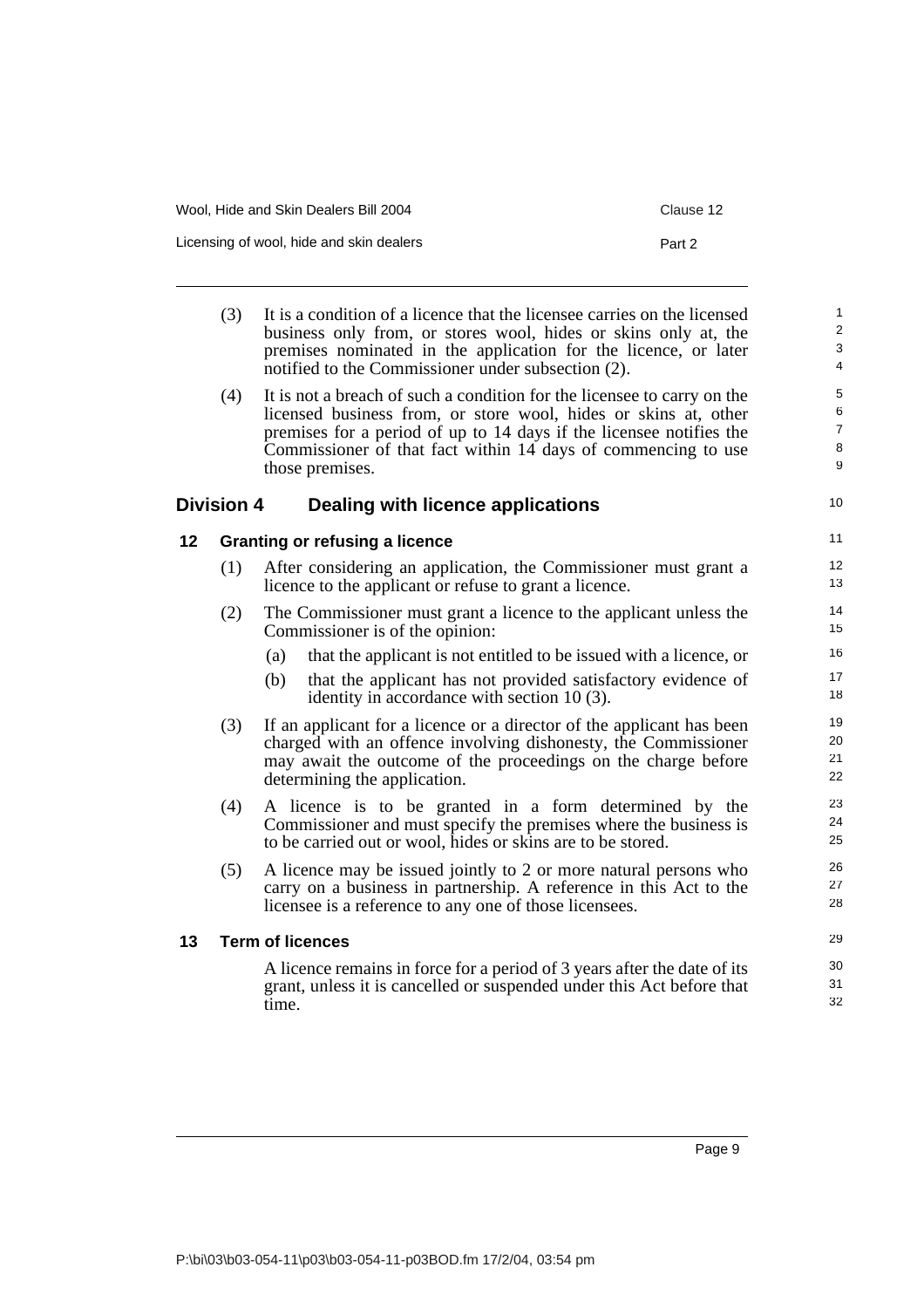#### Clause 14 Wool, Hide and Skin Dealers Bill 2004

Part 2 Licensing of wool, hide and skin dealers

| 14 |                   |     | <b>Conditions of licences</b>                                                                                                                                                         | 1                        |
|----|-------------------|-----|---------------------------------------------------------------------------------------------------------------------------------------------------------------------------------------|--------------------------|
|    | (1)               |     | A licence is subject to any conditions:                                                                                                                                               | 2                        |
|    |                   | (a) | imposed by this Act, or                                                                                                                                                               | 3                        |
|    |                   | (b) | imposed by the regulations, or                                                                                                                                                        | 4                        |
|    |                   | (c) | that the Commissioner sees fit, in the public interest, to attach<br>to it, by notice in writing, at the time when it is granted or at<br>a later time while the licence is in force. | 5<br>6<br>$\overline{7}$ |
|    | (2)               |     | The regulations may make provision for or with respect to the<br>attachment of conditions to the licence at the time when it is granted<br>or at some later time.                     | 8<br>9<br>10             |
|    | (3)               |     | The Commissioner may, by notice in writing served on a licensee,<br>vary or revoke any condition attached to a licence by the<br>Commissioner.                                        | 11<br>12<br>13           |
|    | <b>Division 5</b> |     | <b>Review of decisions</b>                                                                                                                                                            | 14                       |
| 15 |                   |     | <b>Review by Administrative Decisions Tribunal</b>                                                                                                                                    | 15                       |
|    |                   |     | A person may apply to the Administrative Decisions Tribunal for<br>review of a decision of the Commissioner:                                                                          | 16<br>17                 |
|    |                   | (a) | not to grant the person a licence, or                                                                                                                                                 | 18                       |
|    |                   | (b) | to grant the person a licence subject to any condition, or                                                                                                                            | 19                       |
|    |                   | (c) | to attach any condition to the person's licence after its grant,<br><sub>or</sub>                                                                                                     | 20<br>21                 |
|    |                   | (d) | to vary any condition attached to the person's licence after its<br>grant, or                                                                                                         | 22<br>23                 |
|    |                   | (e) | to cancel or suspend the person's licence, or                                                                                                                                         | 24                       |
|    |                   | (f) | that a licence is not to be granted to the person in future,<br>unless that licence has one or more specified conditions<br>attached to it, or                                        | 25<br>26<br>27           |
|    |                   | (g) | that a licence is not to be granted to a former licensee for a<br>specified period.                                                                                                   | 28<br>29                 |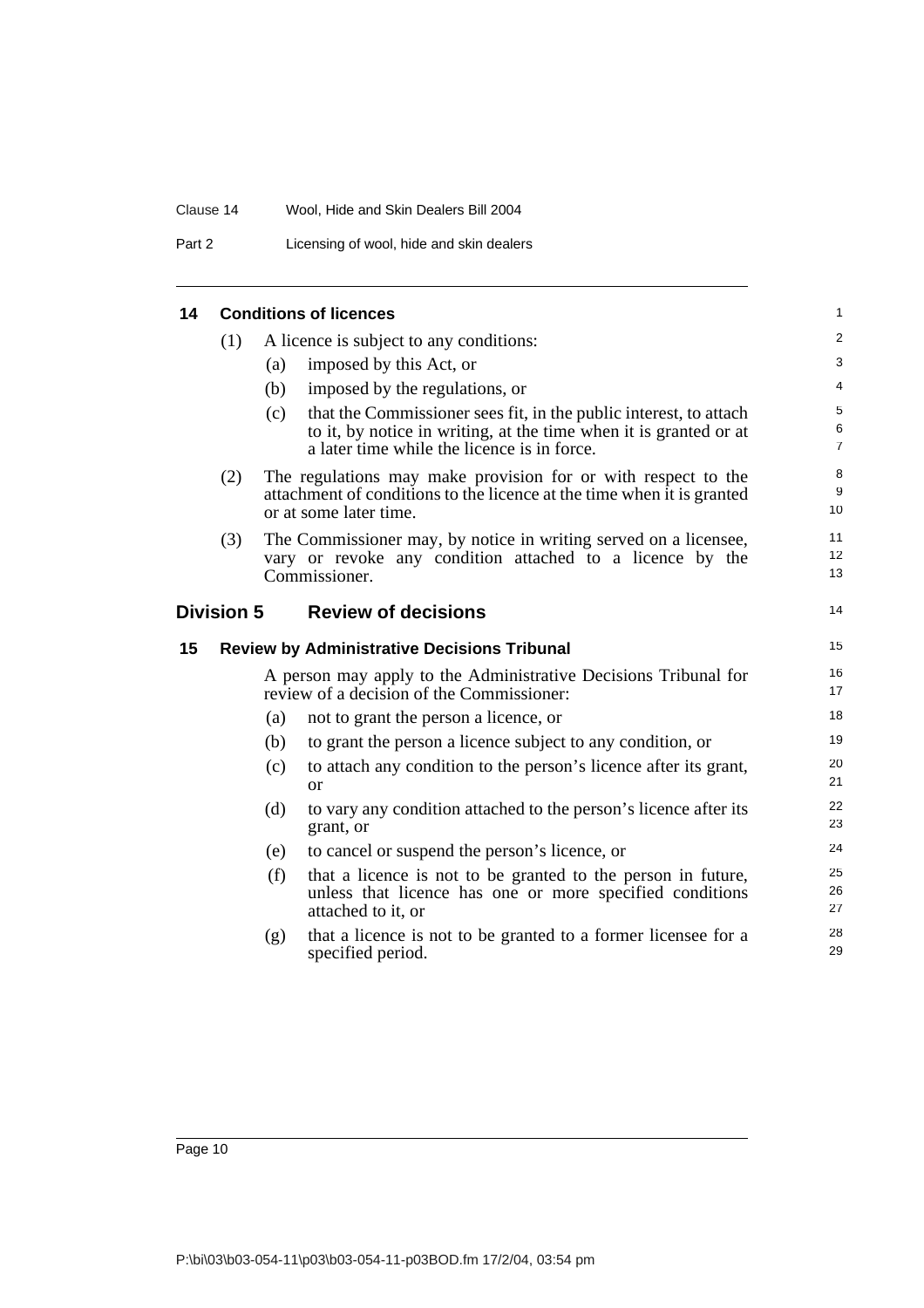| Wool, Hide and Skin Dealers Bill 2004    | Clause 16 |
|------------------------------------------|-----------|
| Licensing of wool, hide and skin dealers | Part 2    |

|    | <b>Division 6</b> | <b>Miscellaneous provisions</b>                                                                                                                                                                                                                                                                                                   | $\mathbf{1}$                                          |
|----|-------------------|-----------------------------------------------------------------------------------------------------------------------------------------------------------------------------------------------------------------------------------------------------------------------------------------------------------------------------------|-------------------------------------------------------|
| 16 |                   | <b>Register of licences</b>                                                                                                                                                                                                                                                                                                       | 2                                                     |
|    |                   | The Commissioner must cause a register of licences to be<br>maintained, in which are to be recorded the names, business<br>premises and storage premises and other particulars relating to<br>licensees that are considered relevant by the Commissioner and any<br>other particulars required to be recorded by the regulations. | 3<br>$\overline{4}$<br>5<br>$\,6\,$<br>$\overline{7}$ |
| 17 |                   | <b>Failure to display licence details</b>                                                                                                                                                                                                                                                                                         | 8                                                     |
|    |                   | A licensee must conspicuously display the following particulars on<br>all premises used for the carrying on of the licensed business of the<br>licensee:                                                                                                                                                                          | 9<br>10<br>11                                         |
|    | (a)               | in the case of a licensee that is a natural person—the initials<br>of the licensee and the licensee's surname,                                                                                                                                                                                                                    | 12<br>13                                              |
|    | (b)               | in the case of a licensee that is a corporation—the licensee's<br>name,                                                                                                                                                                                                                                                           | 14<br>15                                              |
|    | (c)               | the words "Licensed Dealer in Wool, Hides and Skins",                                                                                                                                                                                                                                                                             | 16                                                    |
|    | (d)               | any other particulars prescribed by the regulations.                                                                                                                                                                                                                                                                              | 17                                                    |
|    |                   | Maximum penalty: 10 penalty units.                                                                                                                                                                                                                                                                                                | 18                                                    |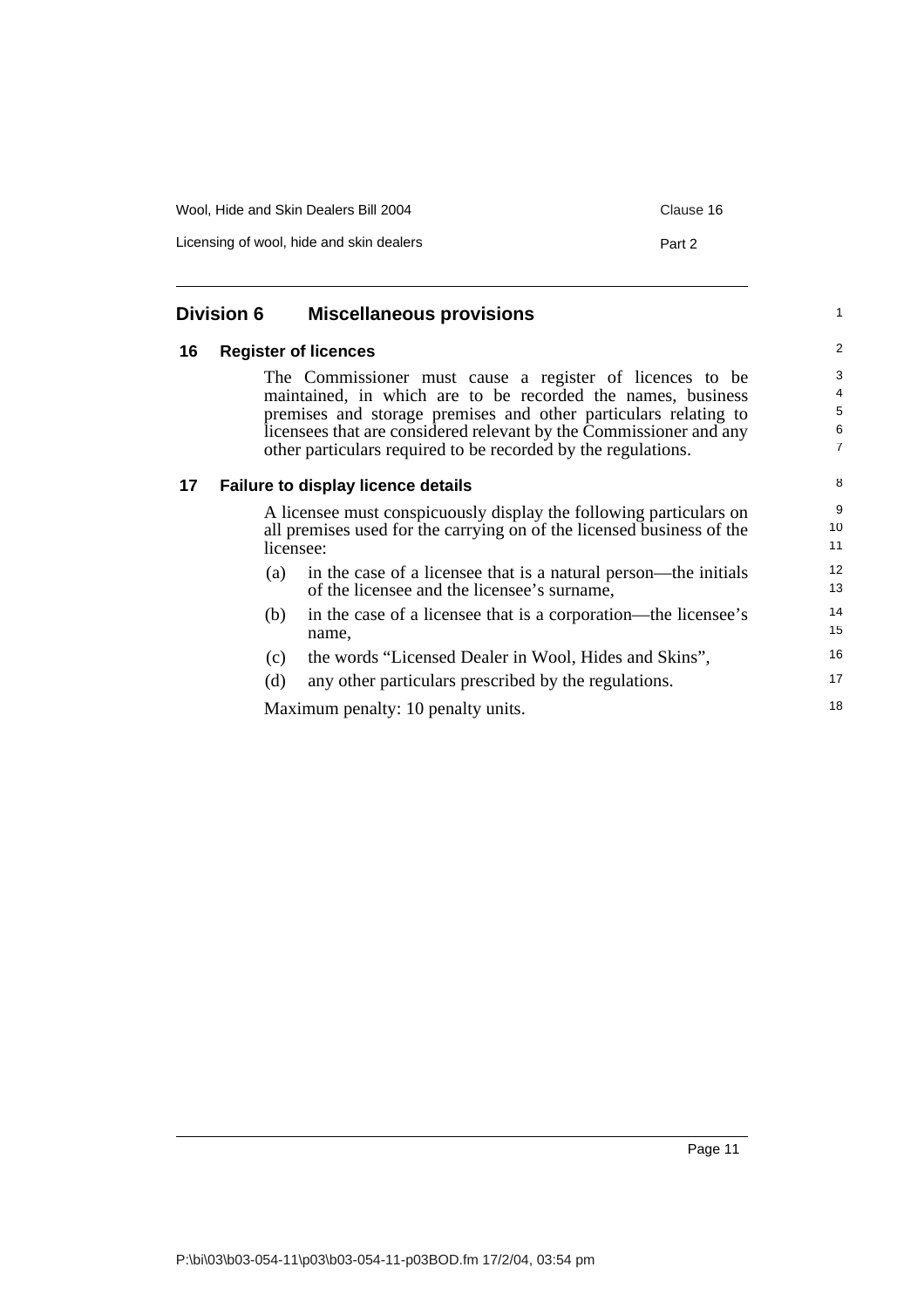Part 3 Obligations and duties of licensees

## **Part 3 Obligations and duties of licensees**

## **18 Application of this Part**

This Part imposes obligations and duties on a licensee in relation to the buying or selling of, or the custody of, wool, hides or skins even if the wool, hides or skins are not bought or sold in the course of the business of a wool, hide or skin dealer.

1

#### **19 Evidence of consent to sale and of identity of deliverer**

- (1) Before accepting any wool, hides or skins offered for sale, a licensee must obtain, or must ensure that an employee of the licensee obtains, the following evidence of consent to the sale by the person offering the wool, hides or skins for sale (whether or not the wool, hides or skins are being delivered by another person):
	- (a) if the person offering the wool, hides or skins for sale is a natural person—the signature of the person or a statement signed by the person consenting to the sale,
	- (b) if the person offering the wool, hides or skins for sale is a corporation—a statement signed by an executive officer of the corporation, or an employee authorised in writing by an executive officer of the corporation, consenting to the sale.

Maximum penalty: 50 penalty units.

- (2) Before accepting any delivery of wool, hides or skins, a licensee must inspect, or must ensure that an employee of the licensee inspects, documentary evidence of the identity of the person delivering the wool, hides or skins (whether or not that person is delivering the wool, hides or skins on behalf of another person), being a document that shows each of the following:
	- (a) a photograph of the person, (b) the date of birth of the person, (c) the residential address of the person. That document may be, but is not limited to, the forms of identification specified in clause 2 of Schedule 1. 27 28 29 30 31 32

Maximum penalty: 50 penalty units.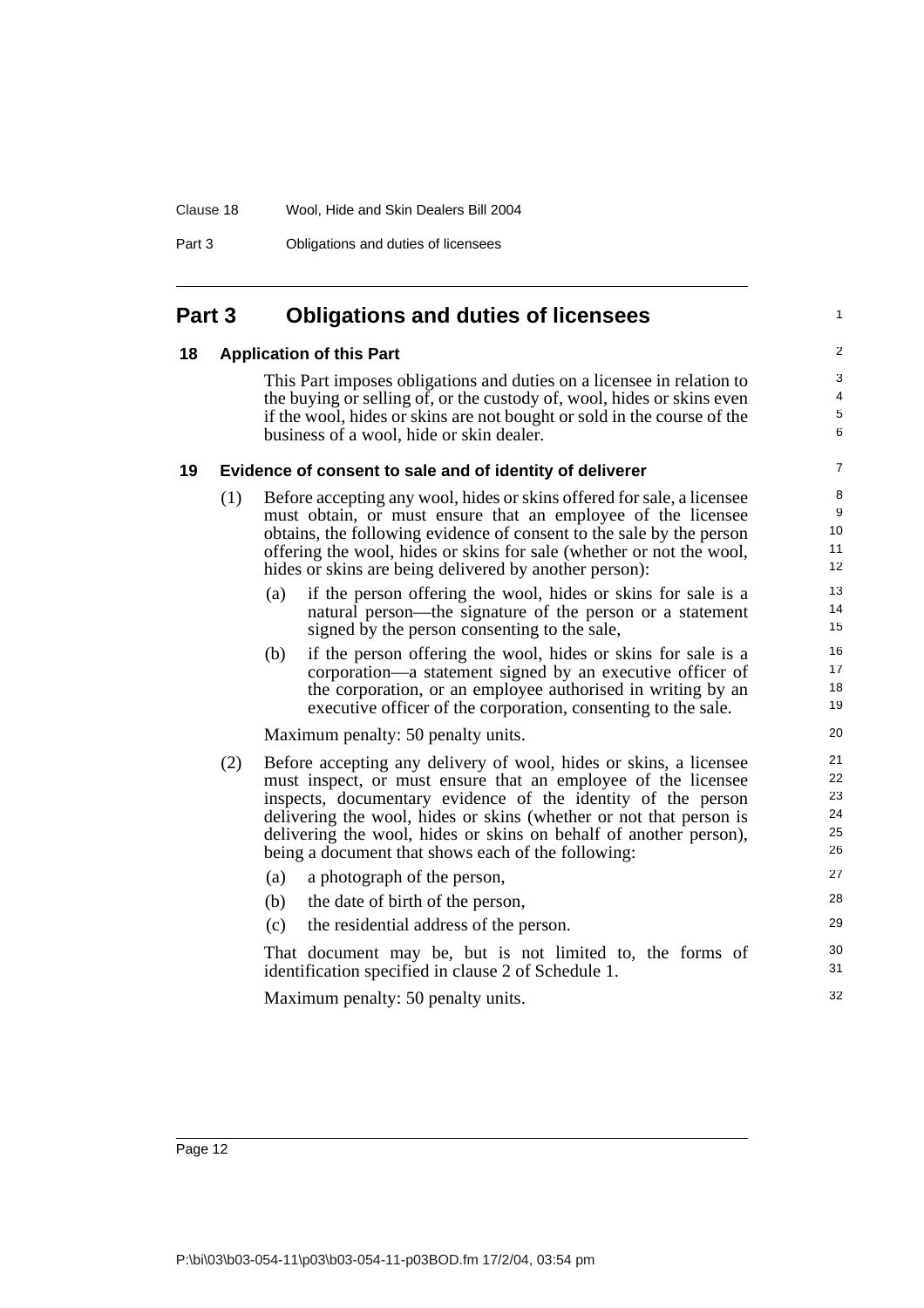| Wool. Hide and Skin Dealers Bill 2004 | Clause 20 |
|---------------------------------------|-----------|
| Obligations and duties of licensees   | Part 3    |

|    | (3) | A licensee must not accept any wool, hides or skins delivered to the<br>licensee if the licensee knows or has reasonable cause to suspect that<br>the documentary evidence of the identity of the person delivering<br>the wool, hides or skins is false in a material particular.                                                                                                                      | 1<br>$\overline{\mathbf{c}}$<br>3<br>4    |
|----|-----|---------------------------------------------------------------------------------------------------------------------------------------------------------------------------------------------------------------------------------------------------------------------------------------------------------------------------------------------------------------------------------------------------------|-------------------------------------------|
|    |     | Maximum penalty: 50 penalty units.                                                                                                                                                                                                                                                                                                                                                                      | 5                                         |
|    | (4) | A licensee, or employee of a licensee, who has previously been<br>satisfied as to the identity of a person who has delivered wool, hides<br>or skins by inspecting the evidence of identity required by<br>subsection (2) is not required by that subsection to again inspect that<br>evidence of identity on any subsequent occasion that the person<br>delivers wool, hides or skins to the licensee. | 6<br>$\overline{7}$<br>8<br>9<br>10<br>11 |
| 20 |     | Retention period for wool, hides and skins                                                                                                                                                                                                                                                                                                                                                              | 12                                        |
|    | (1) | The Commissioner, or a police officer authorised by the<br>Commissioner, may serve on a licensee a written order requiring the<br>licensee:                                                                                                                                                                                                                                                             | 13<br>14<br>15                            |
|    |     | to refrain, during a specified period not exceeding 5 days,<br>(a)<br>from disposing of any wool, hides or skins (including any<br>containers) that are specified in the order, and                                                                                                                                                                                                                     | 16<br>17<br>18                            |
|    |     | to retain during that period the wool, hides or skins and<br>(b)<br>containers to which the order relates without altering or<br>obliterating any brand, marking or writing on them.                                                                                                                                                                                                                    | 19<br>20<br>21                            |
|    | (2) | The Commissioner or any such authorised police officer may<br>revoke such an order.                                                                                                                                                                                                                                                                                                                     | 22<br>23                                  |
|    | (3) | A licensee must comply with any such order served on the licensee.                                                                                                                                                                                                                                                                                                                                      | 24                                        |
|    |     | Maximum penalty: 50 penalty units.                                                                                                                                                                                                                                                                                                                                                                      | 25                                        |
| 21 |     | Duty to refuse suspicious wool, hides or skins                                                                                                                                                                                                                                                                                                                                                          | 26                                        |
|    |     | A licensee must not accept any wool, hides or skins offered for sale<br>if the licensee has reasonable grounds to believe that the wool, hides<br>or skins concerned are not the property of the person by whom they<br>are offered or of any person for whom that person is authorised to<br>make the offer.                                                                                           | 27<br>28<br>29<br>30<br>31<br>32          |
|    |     | Maximum penalty: 50 penalty units.                                                                                                                                                                                                                                                                                                                                                                      |                                           |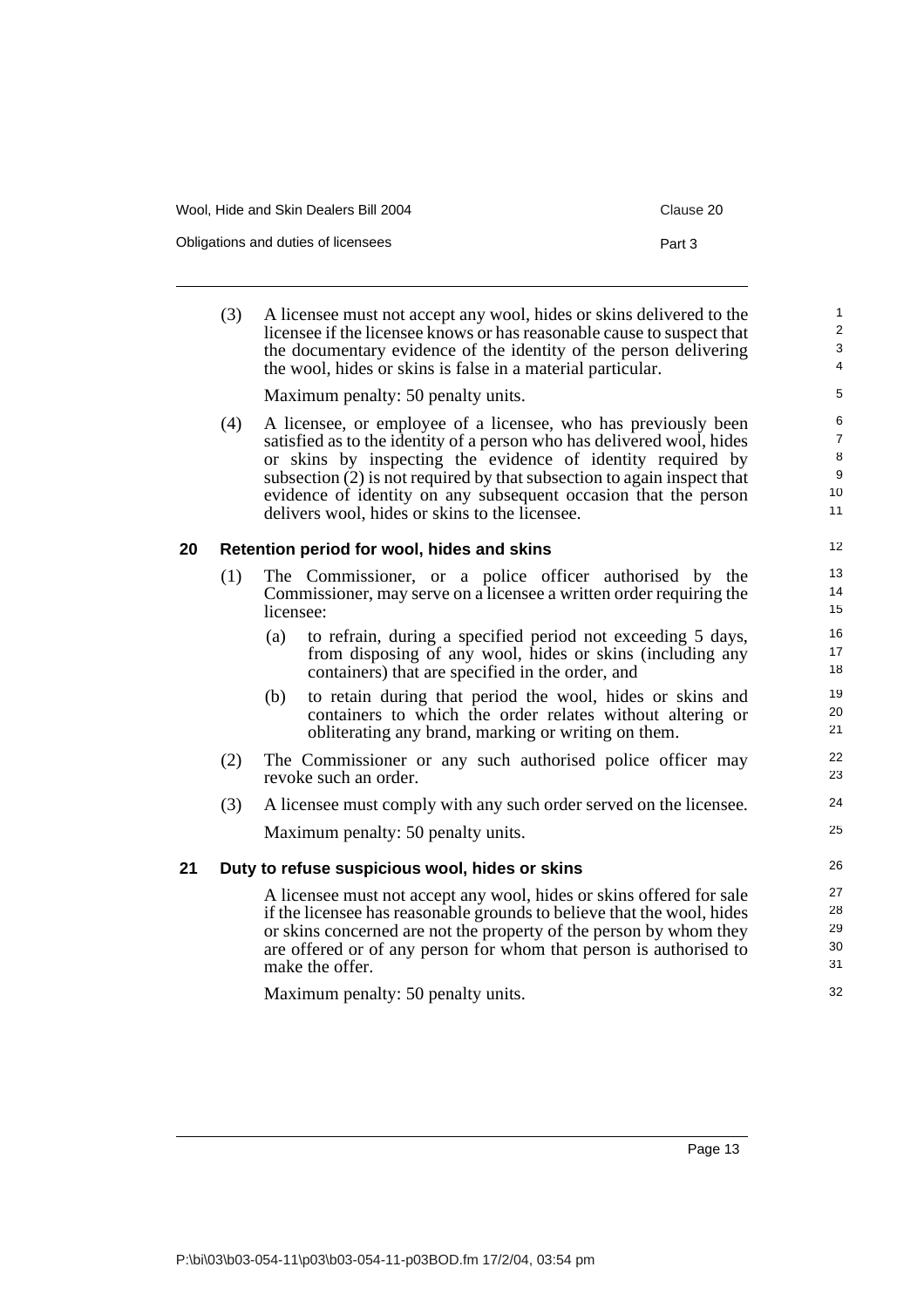#### Clause 22 Wool, Hide and Skin Dealers Bill 2004

Part 3 Obligations and duties of licensees

#### **22 Duty to report suspicious wool, hides or skins offered for sale**

If a licensee, or any employee of a licensee, suspects for any reason that any wool, hides or skins that are offered to the licensee or employee for sale may have been stolen or otherwise unlawfully obtained, the licensee or employee must without delay inform a police officer of the cause of that suspicion.

Maximum penalty: 50 penalty units.

#### **23 Duty to report suspicious wool, hides or skins in custody of licensee**

If a licensee, or any employee of a licensee, suspects for any reason that any wool, hides or skins in the custody of the licensee or employee in the course of the licensee's business may have been stolen or otherwise unlawfully obtained, the licensee or employee must without delay inform a police officer of the cause of that suspicion.

Maximum penalty: 50 penalty units.

#### **24 Duty to report disentitlement**

A licensee must advise the Commissioner if the licensee becomes a person who would not be entitled to be issued with a licence. That advice must be given immediately and must be in writing.

Maximum penalty: 50 penalty units.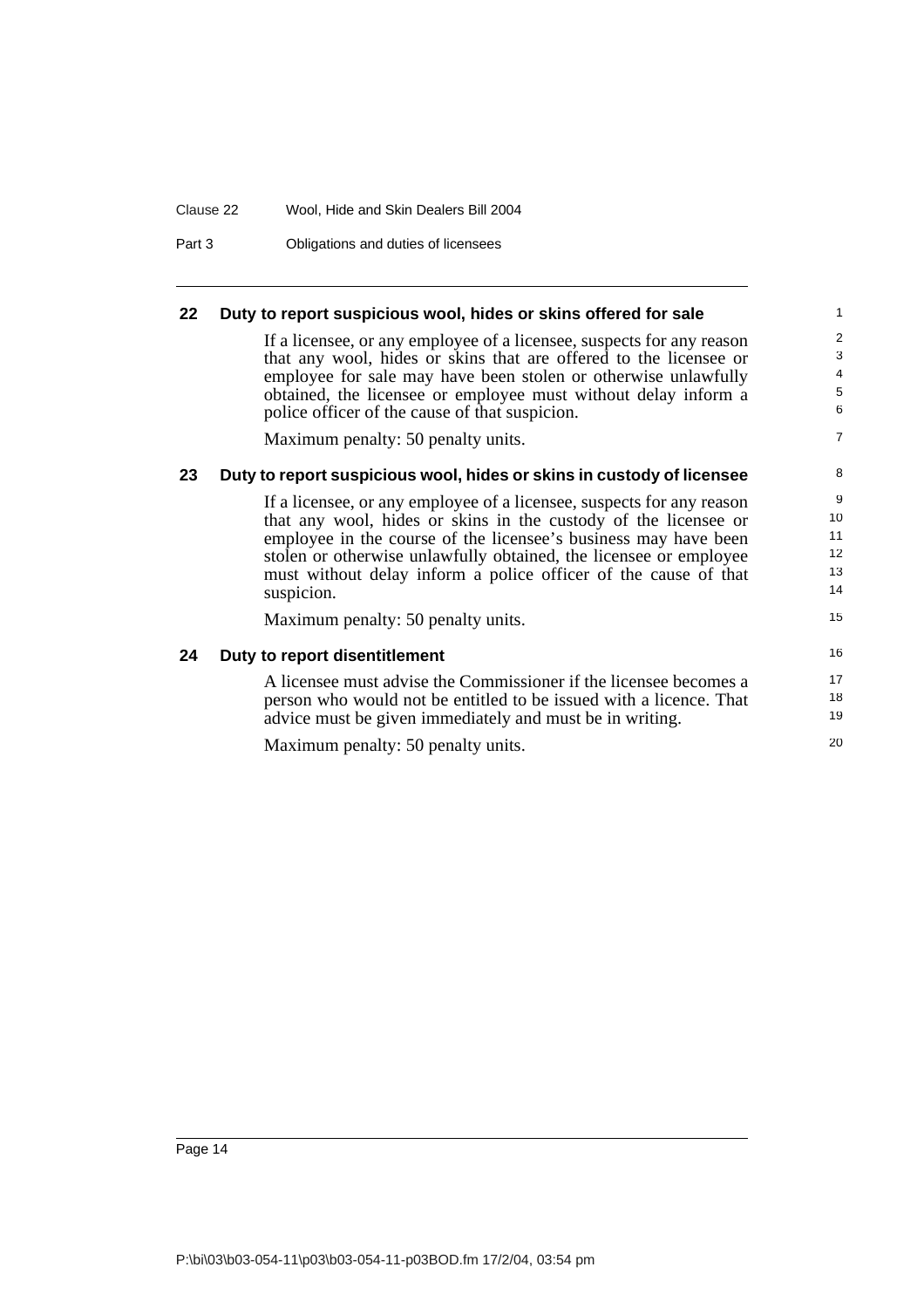Wool, Hide and Skin Dealers Bill 2004 Clause 25

Records **Part 4** 

| ×<br>× |  |
|--------|--|
|--------|--|

| Part 4 |     |     | <b>Records</b>                                                                                                                                                                                                                                                                                         | $\mathbf{1}$                     |
|--------|-----|-----|--------------------------------------------------------------------------------------------------------------------------------------------------------------------------------------------------------------------------------------------------------------------------------------------------------|----------------------------------|
| 25     |     |     | <b>Application of this Part</b>                                                                                                                                                                                                                                                                        | 2                                |
|        |     |     | This Part applies to the buying or selling of wool, hides or skins<br>even if the wool, hides or skins are not bought or sold in the course<br>of the business of a wool, hide or skin dealer.                                                                                                         | 3<br>4<br>5                      |
| 26     |     |     | <b>Transaction records</b>                                                                                                                                                                                                                                                                             | 6                                |
|        | (1) |     | A licensee must keep records of the following matters in relation to<br>any transaction for the buying of wool, hides or skins entered into<br>by the licensee:                                                                                                                                        | 7<br>8<br>9                      |
|        |     | (a) | the date of the transaction,                                                                                                                                                                                                                                                                           | 10                               |
|        |     | (b) | if the person who sold the wool, hides or skins is:                                                                                                                                                                                                                                                    | 11                               |
|        |     |     | (i)<br>a natural person—the name, residential address, date of<br>birth and signature of the natural person, or                                                                                                                                                                                        | 12<br>13                         |
|        |     |     | corporation-the name, business address<br>(ii)<br>and<br>a -<br>Australian Business Number of the corporation, and a<br>statement signed by an executive officer of the<br>corporation, or an employee authorised in writing by an<br>executive officer of the corporation, consenting to the<br>sale, | 14<br>15<br>16<br>17<br>18<br>19 |
|        |     | (c) | if the sale was conducted by a natural person acting as agent<br>for the seller, the name, residential address, date of birth and<br>signature of the agent,                                                                                                                                           | 20<br>21<br>22                   |
|        |     | (d) | details of the evidence of consent to sale that was obtained<br>when the wool, hides or skins were accepted,                                                                                                                                                                                           | 23<br>24                         |
|        |     | (e) | the name, date of birth and residential address of the person<br>who delivered the wool, hides or skins and details of the<br>evidence as to identity that was provided by the person<br>(whether on the occasion of that sale or an earlier sale when<br>such evidence was provided),                 | 25<br>26<br>27<br>28<br>29       |
|        |     | (f) | a fair and reasonable description of the wool, hides or skins<br>(including the quantity and quality of the wool, hides or<br>skins),                                                                                                                                                                  | 30<br>31<br>32                   |
|        |     | (g) | the price paid by the licensee for the wool, hides or skins<br>bought by the licensee,                                                                                                                                                                                                                 | 33<br>34                         |
|        |     | (h) | details of any subsequent sale or disposal of the wool, hides<br>or skins,                                                                                                                                                                                                                             | 35<br>36                         |
|        |     | (i) | any other matters prescribed by the regulations.                                                                                                                                                                                                                                                       | 37                               |
|        |     |     | Maximum penalty: 50 penalty units.                                                                                                                                                                                                                                                                     | 38                               |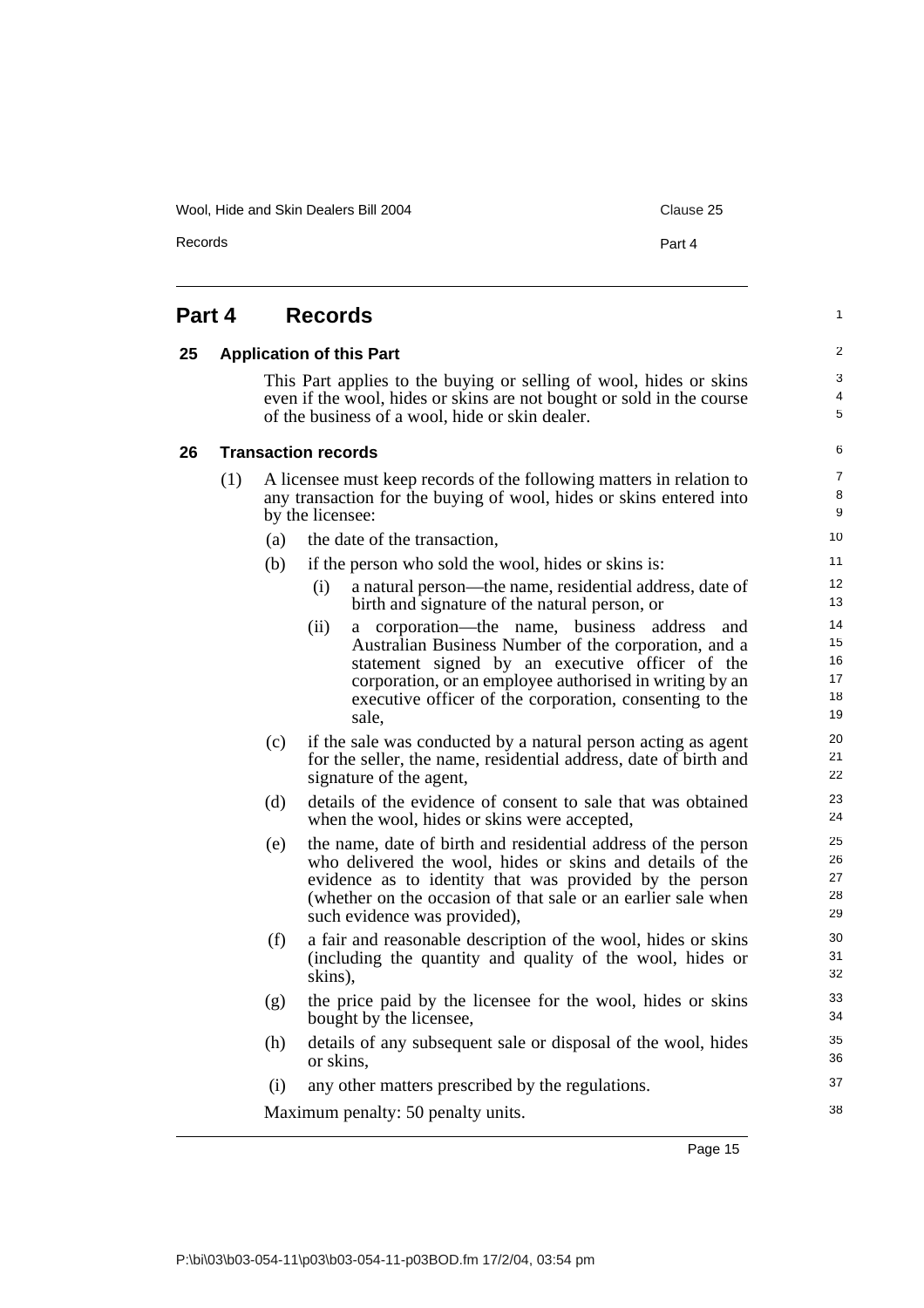#### Clause 27 Wool, Hide and Skin Dealers Bill 2004

Part 4 Records

|    | (2) |     | A licensee must keep records of the following matters in relation to<br>any transaction for the sale of wool, hides or skins entered into by<br>the licensee:                                                 | 1<br>$\overline{\mathbf{c}}$<br>3 |
|----|-----|-----|---------------------------------------------------------------------------------------------------------------------------------------------------------------------------------------------------------------|-----------------------------------|
|    |     | (a) | the date of the transaction,                                                                                                                                                                                  | 4                                 |
|    |     | (b) | if the person who bought the wool, hides or skins is:                                                                                                                                                         | 5                                 |
|    |     |     | a natural person—the name, residential address, date of<br>(i)<br>birth and signature of the natural person, or                                                                                               | 6<br>$\overline{7}$               |
|    |     |     | corporation-the name, business address and<br>(ii)<br>a<br>Australian Business Number of the corporation, and a<br>statement signed by an executive officer of the<br>corporation consenting to the purchase, | 8<br>9<br>10<br>11                |
|    |     | (c) | if the sale was conducted by a natural person acting as agent<br>for the person who bought the wool, hides or skins—the<br>name, residential address, date of birth and signature of the<br>agent,            | 12<br>13<br>14<br>15              |
|    |     | (d) | a fair and reasonable description of the wool, hides or skins<br>(including the quantity and quality of the wool, hides or<br>skins),                                                                         | 16<br>17<br>18                    |
|    |     | (e) | the price of the wool, hides or skins,                                                                                                                                                                        | 19                                |
|    |     | (f) | any other matters prescribed by the regulations.                                                                                                                                                              | 20                                |
|    |     |     | Maximum penalty: 50 penalty units.                                                                                                                                                                            | 21                                |
|    | (3) |     | A record required to be kept under this section must be made as soon<br>as practicable after the buying or selling of the wool, hides or skins.                                                               | 22<br>23                          |
|    | (4) |     | Records required to be kept under this section may be kept in written<br>form or electronic form.                                                                                                             | 24<br>25                          |
| 27 |     |     | Records must be kept for 5 years                                                                                                                                                                              | 26                                |
|    | (1) |     | A licensee required by section 26 to keep a record must retain the<br>record for a period of 5 years after it is made.                                                                                        | 27<br>28                          |
|    |     |     | Maximum penalty: 50 penalty units.                                                                                                                                                                            | 29                                |
|    | (2) |     | A person who was a licensee and who was, at the time of being a<br>licensee, required by section 26 to keep a record must retain the<br>record for a period of 5 years after it is made.                      | 30<br>31<br>32                    |
|    |     |     | Maximum penalty: 50 penalty units.                                                                                                                                                                            | 33                                |
|    |     |     |                                                                                                                                                                                                               |                                   |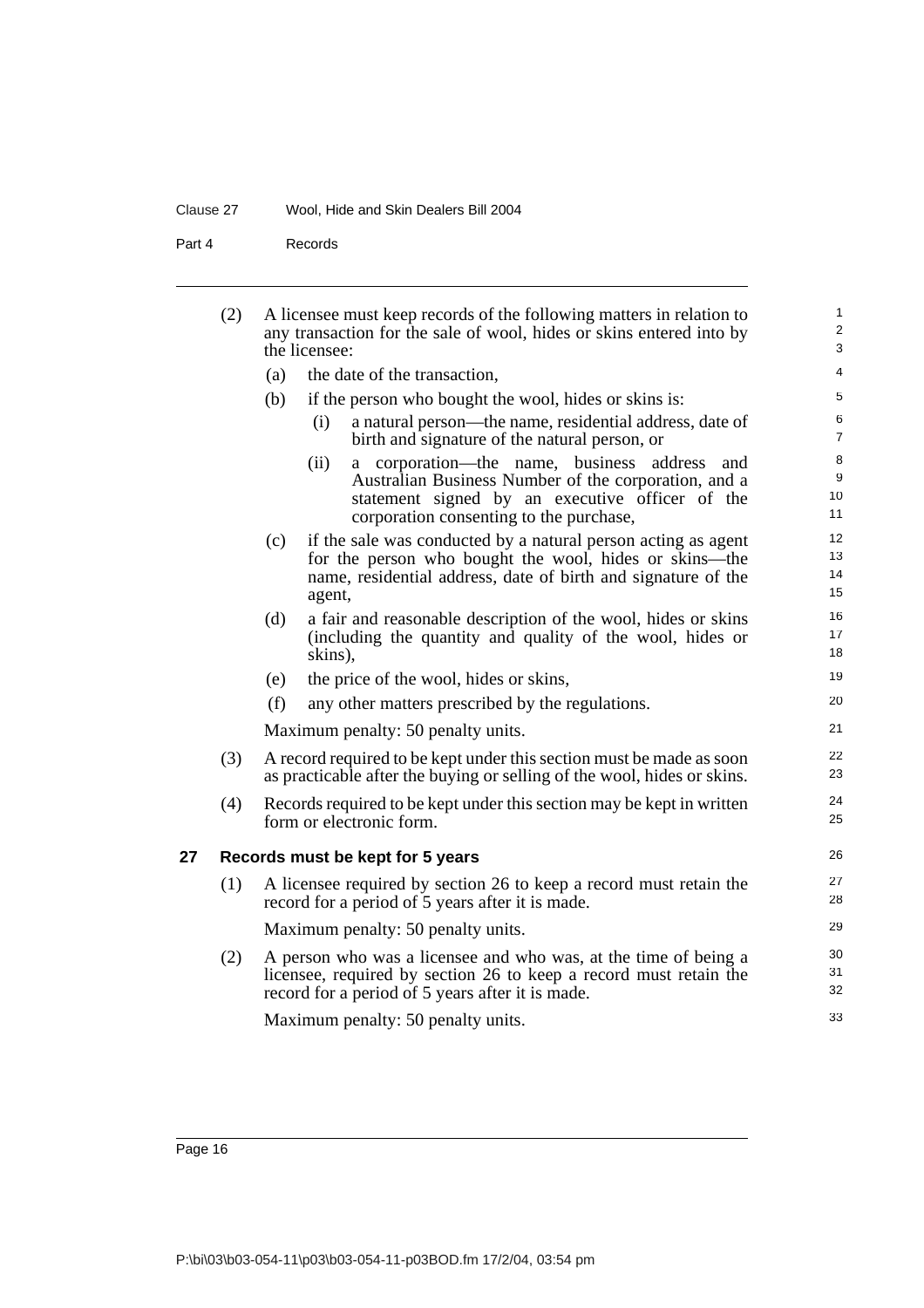| Wool, Hide and Skin Dealers Bill 2004 | Clause 28 |
|---------------------------------------|-----------|
| Action against licensees              | Part 5    |

| Part 5 |                                                                                                                                                                       | <b>Action against licensees</b>                                                                                                                                                                                                                                                       | 1                          |  |  |
|--------|-----------------------------------------------------------------------------------------------------------------------------------------------------------------------|---------------------------------------------------------------------------------------------------------------------------------------------------------------------------------------------------------------------------------------------------------------------------------------|----------------------------|--|--|
| 28     |                                                                                                                                                                       | Notices to show cause why licence should not be cancelled                                                                                                                                                                                                                             | $\overline{\mathbf{c}}$    |  |  |
|        |                                                                                                                                                                       | The Commissioner may serve a notice (known as a <i>show cause</i><br><i>notice</i> ) on any licensee:                                                                                                                                                                                 | 3<br>$\overline{4}$        |  |  |
|        |                                                                                                                                                                       | who has become not entitled to be issued with a licence, or<br>(a)                                                                                                                                                                                                                    | 5                          |  |  |
|        |                                                                                                                                                                       | (b)<br>who, in the opinion of the Commissioner, made false or<br>misleading statements in or in connection with an application<br>for the licence that the licensee obtained, or                                                                                                      | 6<br>7<br>8                |  |  |
|        |                                                                                                                                                                       | who, or one of whose directors or employees, has contravened<br>(c)<br>a provision of this Act, or the regulations, whether or not the<br>licensee, director or employee has been prosecuted for or<br>convicted of an offence in respect of the contravention, or                    | 9<br>10<br>11<br>12        |  |  |
|        | who the Commissioner considers, in light of evidence<br>(d)<br>acceptable to the Commissioner, is probably receiving or<br>dealing in stolen wool, hides or skins, or |                                                                                                                                                                                                                                                                                       | 13<br>14<br>15             |  |  |
|        | who has failed to comply with a condition of the licence,<br>(e)                                                                                                      |                                                                                                                                                                                                                                                                                       |                            |  |  |
|        |                                                                                                                                                                       | requiring the licensee to show cause, within a period of time (being)<br>not less than 14 days) specified by the notice, as to why the<br>licensee's licence should not be cancelled.                                                                                                 | 17<br>18<br>19             |  |  |
| 29     |                                                                                                                                                                       | Licensee may adduce evidence                                                                                                                                                                                                                                                          | 20                         |  |  |
|        |                                                                                                                                                                       | A licensee on whom a show cause notice is served may, within the<br>period of time specified by the notice, make a written submission<br>and adduce evidence in relation to the matters raised by the notice.                                                                         | 21<br>22<br>23             |  |  |
| 30     |                                                                                                                                                                       | <b>Action by Commissioner</b>                                                                                                                                                                                                                                                         | 24                         |  |  |
|        | (1)                                                                                                                                                                   | The Commissioner may undertake any inquiry and investigation in<br>relation to the matters to which a show cause notice relates, and any<br>submission made or evidence adduced by or on behalf of the<br>licensee in relation to those matters, that the Commissioner thinks<br>fit. | 25<br>26<br>27<br>28<br>29 |  |  |
|        | (2)                                                                                                                                                                   | If, after such inquiry and investigation, the Commissioner is<br>satisfied on the balance of probabilities that the ground of any show<br>cause notice has been substantiated against the licensee, the<br>Commissioner may do one or more of the following:                          | 30<br>31<br>32<br>33<br>34 |  |  |
|        |                                                                                                                                                                       | cancel the licence, or suspend it for any portion of the<br>(a)<br>remainder of its duration that the Commissioner thinks fit,                                                                                                                                                        | 35                         |  |  |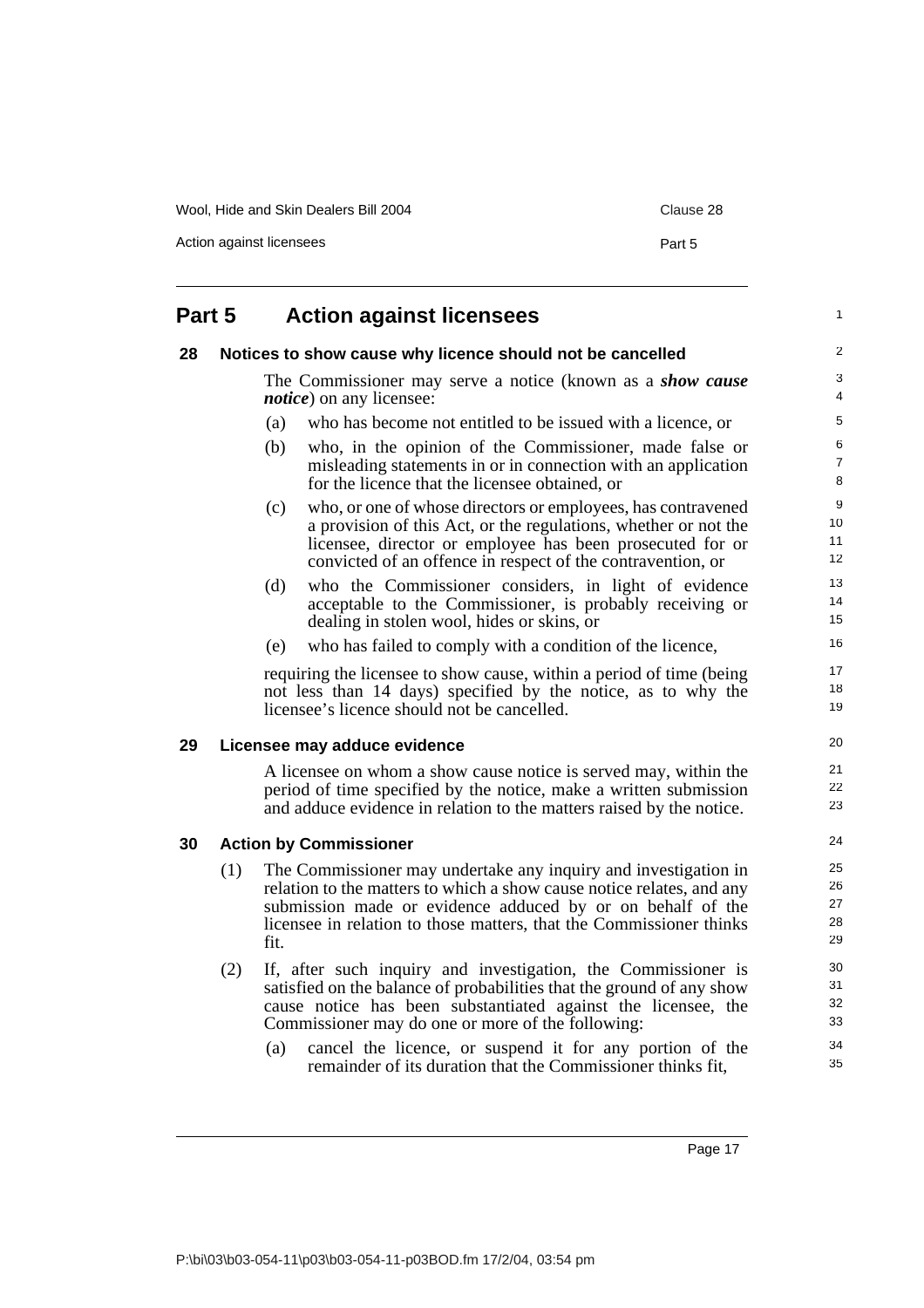#### Clause 31 Wool, Hide and Skin Dealers Bill 2004

Part 5 **Action against licensees** 

- (b) attach one or more conditions to it,
- (c) determine that a licence is not to be granted to the same licensee in future, unless one or more conditions are attached to it on grant.

(3) The Commissioner, on cancelling a licence, may specify a period during which the licensee cannot be granted a further licence, and such a specification precludes the grant of a licence to the former licensee during that period.

#### **31 Action against former licensees**

- (1) The provisions of section 30 apply to a former licensee in the same way as they apply to a licensee, but not in respect of matters that occurred or came into being after the person ceased to be a licensee.
- (2) However, a show cause notice may only be served under section 28 (as applied by this section) on a person who has held a licence within the period of 12 months ending with the date of service of the notice.
- (3) The provisions of section 30 apply to a former licensee on whom:
	- (a) a show cause notice has been served under section 28 when the person was a licensee, or
	- (b) a show cause notice has been served under section 28 (as applied by this section) after the person ceased to be a licensee,

in the same way as they apply to a licensee.

- (4) The Commissioner may undertake any inquiry and investigation in relation to the matters to which any such notice relates, and any submission made or evidence adduced by or on behalf of the former licensee in relation to those matters, that the Commissioner thinks fit.
- (5) If, after such inquiry and investigation, the Commissioner is satisfied on the balance of probabilities that the ground of any such notice has been substantiated against the former licensee, the Commissioner may make either or both of the following determinations:
	- (a) a determination that a licence is not to be granted to the former licensee for a specified period,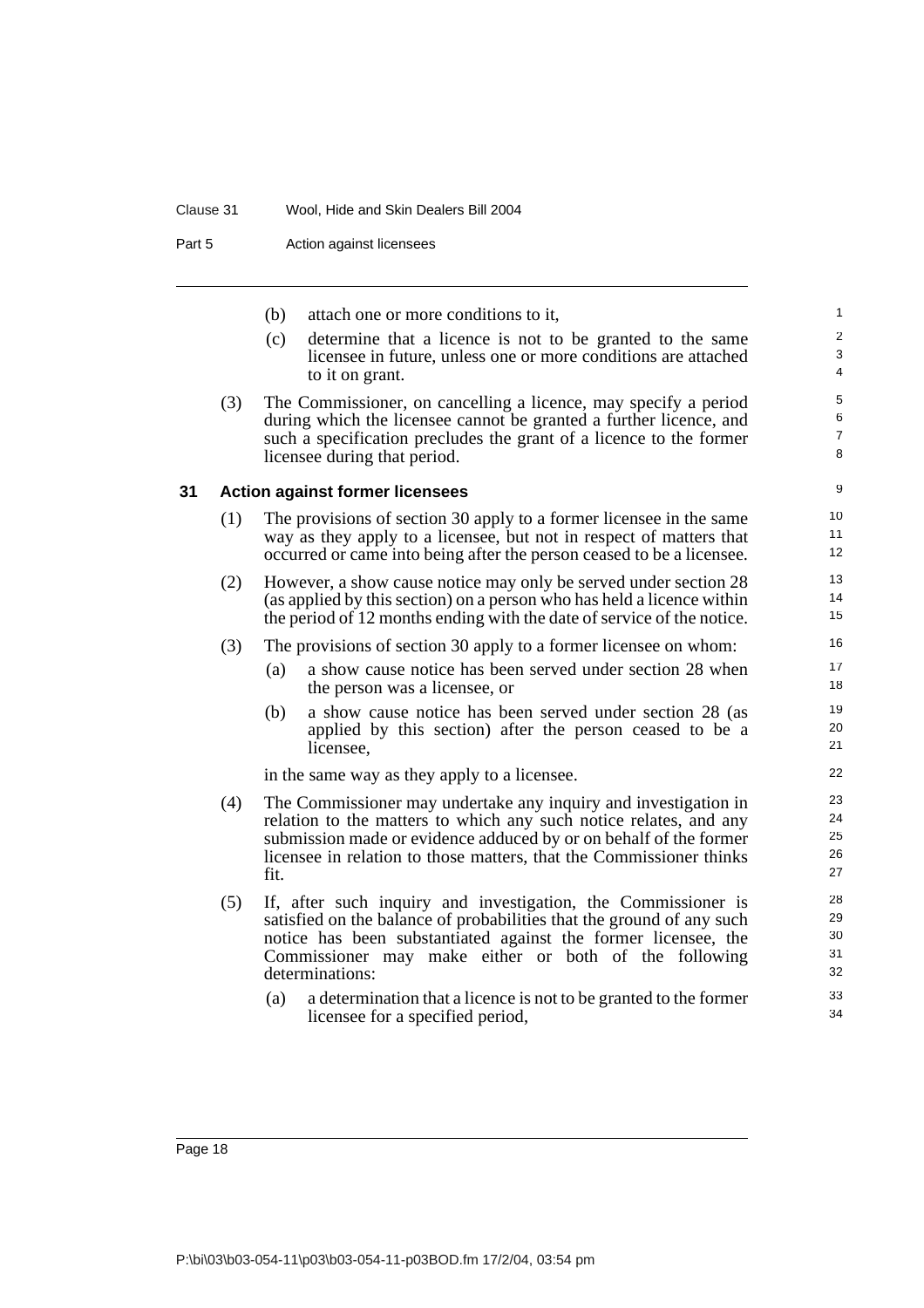| Wool, Hide and Skin Dealers Bill 2004 | Clause 32 |
|---------------------------------------|-----------|
| Action against licensees              | Part 5    |

|    |     | (b) | a determination that a licence is not to be granted to the former<br>licensee, or that a licence held by the former licensee is not to<br>be renewed, in future unless one or more specified conditions<br>are attached to it.                                                                                                                                                                                                                 | $\mathbf{1}$<br>$\boldsymbol{2}$<br>$\mathbf{3}$<br>$\overline{\mathbf{4}}$ |
|----|-----|-----|------------------------------------------------------------------------------------------------------------------------------------------------------------------------------------------------------------------------------------------------------------------------------------------------------------------------------------------------------------------------------------------------------------------------------------------------|-----------------------------------------------------------------------------|
|    | (6) |     | A determination under subsection $(5)$ (a) precludes the grant of a<br>licence to the former licensee for the specified period.                                                                                                                                                                                                                                                                                                                | $\mathbf 5$<br>6                                                            |
|    | (7) | If: |                                                                                                                                                                                                                                                                                                                                                                                                                                                | $\overline{7}$                                                              |
|    |     | (a) | a show cause notice has been served on a person who was a<br>licensee when the notice was served, and                                                                                                                                                                                                                                                                                                                                          | 8<br>$\boldsymbol{9}$                                                       |
|    |     | (b) | the person ceases to be licensed before the matters raised by<br>the notice are finalised.                                                                                                                                                                                                                                                                                                                                                     | 10<br>11                                                                    |
|    |     |     | the matters may continue to be dealt with under this Part, as if<br>anything done or omitted to be done under sections 28–30 in<br>relation to the person as a licensee had been done or omitted to be<br>done under this section in relation to the person as a former licensee.                                                                                                                                                              | 12<br>13<br>14<br>15                                                        |
| 32 |     |     | Decision to take no further action                                                                                                                                                                                                                                                                                                                                                                                                             | 16                                                                          |
|    |     |     | The Commissioner may, at any stage of a matter that is the subject<br>of consideration by the Commissioner under this Part, determine to<br>take no further action in respect of the matter, whether or not the<br>matter is the subject of a show cause notice (under section 28 or that<br>section as applied by section 31) and whether or not the<br>Commissioner determines that the ground of any such notice has<br>been substantiated. | 17<br>18<br>19<br>20<br>21<br>22<br>23                                      |
| 33 |     |     | <b>Surrender of licence</b>                                                                                                                                                                                                                                                                                                                                                                                                                    | 24                                                                          |
|    |     |     | When a licence is cancelled under this Part the licensee must                                                                                                                                                                                                                                                                                                                                                                                  | 25                                                                          |

When a licence is cancelled under this Part, the licensee must immediately surrender it to the Commissioner.

Maximum penalty: 10 penalty units.

**33** 

26 27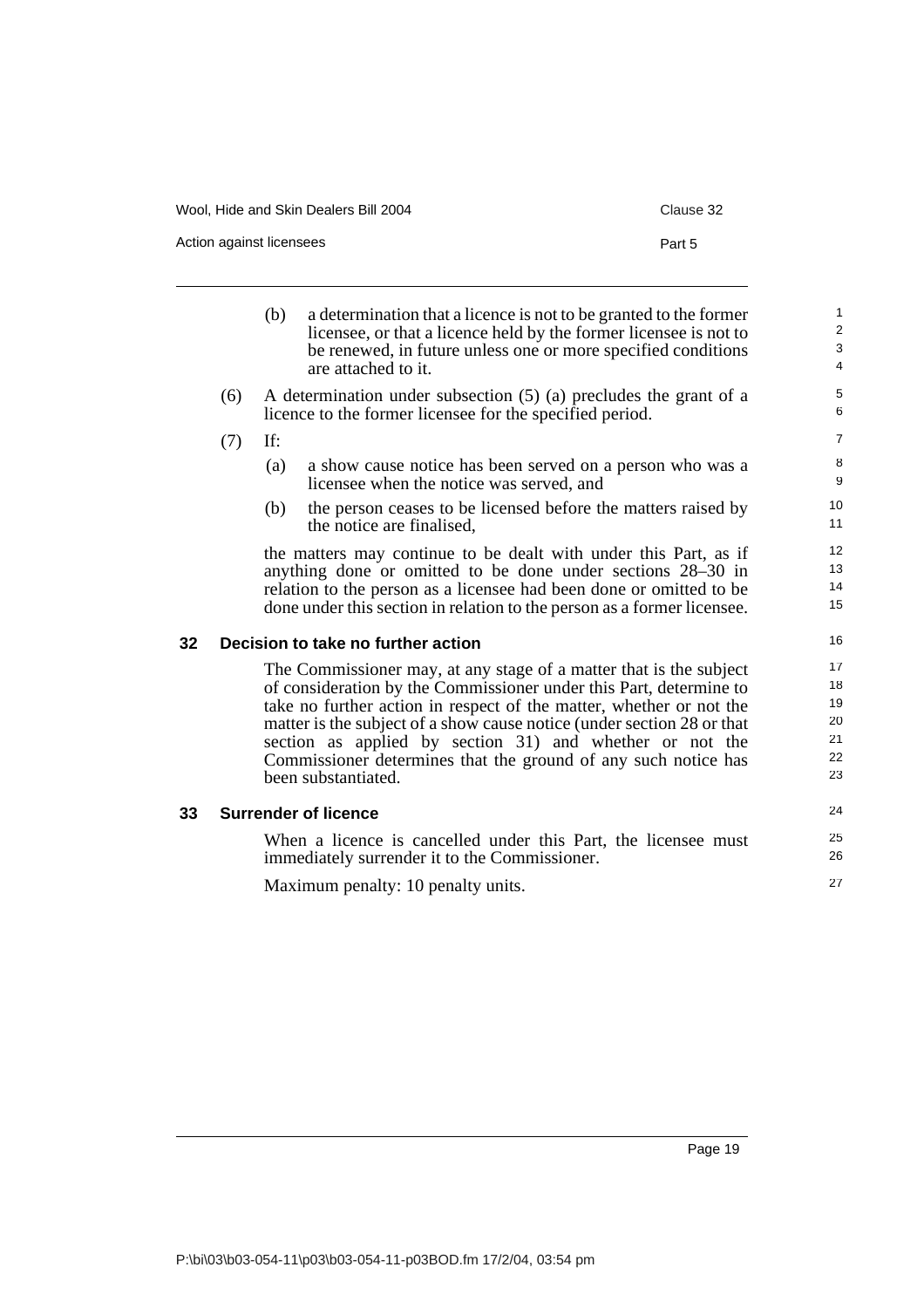Clause 34 Wool, Hide and Skin Dealers Bill 2004

Part 6 Police powers

| Part 6 |                        | <b>Police powers</b>                                                                                                                                                                                                                                                                                                                                                        | $\mathbf{1}$                     |
|--------|------------------------|-----------------------------------------------------------------------------------------------------------------------------------------------------------------------------------------------------------------------------------------------------------------------------------------------------------------------------------------------------------------------------|----------------------------------|
| 34     | <b>Search warrants</b> |                                                                                                                                                                                                                                                                                                                                                                             | 2                                |
|        | (1)                    | A police officer may apply to an authorised justice for the issue of a<br>search warrant for premises if the police officer believes on<br>reasonable grounds:                                                                                                                                                                                                              | 3<br>$\overline{4}$<br>5         |
|        |                        | that a provision of this Act or the regulations is being or has<br>(a)<br>been contravened on the premises, or                                                                                                                                                                                                                                                              |                                  |
|        |                        | that there is on the premises evidence of a contravention of a<br>(b)<br>provision of this Act or the regulations.                                                                                                                                                                                                                                                          | 8<br>9                           |
|        | (2)                    | An authorised justice to whom such an application is made may, if<br>satisfied that there are reasonable grounds for doing so, issue a<br>search warrant authorising a police officer named in the warrant:                                                                                                                                                                 | 10<br>11<br>12                   |
|        |                        | (a)<br>to enter and inspect the premises, and                                                                                                                                                                                                                                                                                                                               | 13                               |
|        |                        | to exercise on the premises any function of a police officer<br>(b)<br>under this Part.                                                                                                                                                                                                                                                                                     |                                  |
|        | (3)                    | Part 3 of the <i>Search Warrants Act 1985</i> applies to a search warrant<br>issued under this section.                                                                                                                                                                                                                                                                     |                                  |
|        | (4)                    | In this section, <i>authorised justice</i> has the same meaning as in the<br>Search Warrants Act 1985.                                                                                                                                                                                                                                                                      | 18<br>19                         |
| 35     |                        | Powers of entry and search                                                                                                                                                                                                                                                                                                                                                  | 20                               |
|        | (1)                    | A police officer may, at any reasonable time, enter any premises<br>where a licensed business is carried on and inspect wool, hides or<br>skins kept at the premises.                                                                                                                                                                                                       | 21<br>22<br>23                   |
|        | (2)                    | A police officer may, at any reasonable time, enter any premises<br>used by any person (whether or not that person is a licensee) for the<br>purpose of storing wool, hides or skins, or that the police officer has<br>reasonable cause to believe is being used for the purpose of storing<br>wool, hides or skins, and may inspect that wool or those hides or<br>skins. | 24<br>25<br>26<br>27<br>28<br>29 |
|        | (3)                    | A police officer may, at any reasonable time, enter any storage<br>premises used in connection with a licensed business and inspect<br>any wool, hides or skins there, and for that purpose may require a<br>person apparently in charge of the storage premises to open them.                                                                                              |                                  |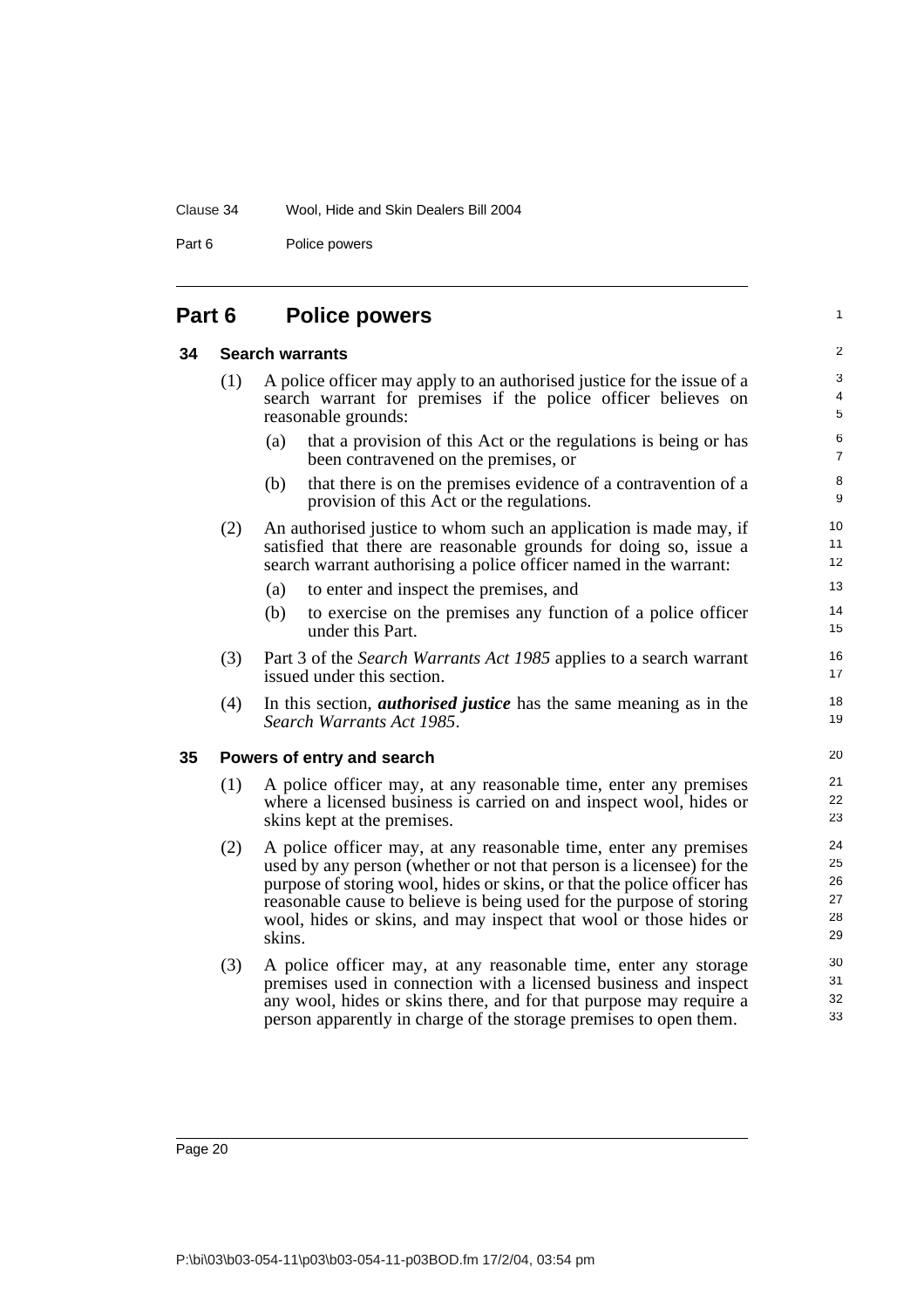| Wool, Hide and Skin Dealers Bill 2004 | Clause 36 |
|---------------------------------------|-----------|
| Police powers                         | Part 6    |

|    | (4) | A police officer may search, or stop and search, any vehicle used,<br>whether by a licensee or not, for the purpose of carrying wool, hides<br>or skins, or that the police officer has reasonable cause to believe is<br>being used for such a purpose, and may inspect any wool, hides or | $\mathbf{1}$<br>$\overline{2}$<br>3<br>$\overline{4}$ |
|----|-----|---------------------------------------------------------------------------------------------------------------------------------------------------------------------------------------------------------------------------------------------------------------------------------------------|-------------------------------------------------------|
|    |     | skins found in or on such a vehicle.                                                                                                                                                                                                                                                        | 5                                                     |
|    | (5) | In the exercise of the power conferred by this section, the police                                                                                                                                                                                                                          | 6                                                     |
|    |     | officer may enter the premises concerned in company with a person<br>claiming to be the true owner of any wool, hides or skins believed                                                                                                                                                     | $\overline{7}$<br>8                                   |
|    |     | to be kept on the premises, or with any technical expert, and may                                                                                                                                                                                                                           | 9                                                     |
|    |     | take photographs of, or video-tape, any wool, hides or skins found<br>there and tender them for inspection by the person accompanying                                                                                                                                                       | 10<br>11                                              |
|    |     | the officer.                                                                                                                                                                                                                                                                                | 12                                                    |
|    | (6) | In the exercise of the power conferred by this section, the police                                                                                                                                                                                                                          | 13                                                    |
|    |     | officer may remain on premises only for as long as is reasonably<br>necessary in the circumstances.                                                                                                                                                                                         | 14<br>15                                              |
|    | (7) | This section does not authorise a police officer to enter a part of<br>premises used for residential purposes except:                                                                                                                                                                       | 16<br>17                                              |
|    |     | with the consent of the occupier of the part, or<br>(a)                                                                                                                                                                                                                                     | 18                                                    |
|    |     | (b)<br>under the authority of a search warrant.                                                                                                                                                                                                                                             | 19                                                    |
|    | (8) | A person must not fail to comply with a requirement under this<br>section.                                                                                                                                                                                                                  | 20<br>21                                              |
|    |     | Maximum penalty: 50 penalty units.                                                                                                                                                                                                                                                          | 22                                                    |
| 36 |     | <b>Inspection of records</b>                                                                                                                                                                                                                                                                | 23                                                    |
|    | (1) | A police officer may, at any reasonable time, enter any premises at                                                                                                                                                                                                                         | 24                                                    |
|    |     | which any record required to be kept under this Act is kept, or at<br>which the police officer has reasonable cause to believe such a                                                                                                                                                       | 25<br>26                                              |
|    |     | record is being kept, and may inspect that record.                                                                                                                                                                                                                                          | 27                                                    |
|    | (2) | This section does not authorise a police officer to enter a part of<br>premises used for residential purposes except:                                                                                                                                                                       | 28<br>29                                              |
|    |     | with the consent of the occupier of the part, or<br>(a)                                                                                                                                                                                                                                     | 30                                                    |
|    |     | under the authority of a search warrant.<br>(b)                                                                                                                                                                                                                                             | 31                                                    |
| 37 |     | Production of records and other things                                                                                                                                                                                                                                                      | 32                                                    |
|    | (1) | A police officer who has lawfully entered any premises where the                                                                                                                                                                                                                            | 33                                                    |
|    |     | buying, selling or storage of wool, hides or skins is being carried on                                                                                                                                                                                                                      | 34                                                    |
|    |     | may require any person apparently in charge of the premises to do<br>immediately any of the following:                                                                                                                                                                                      | 35<br>36                                              |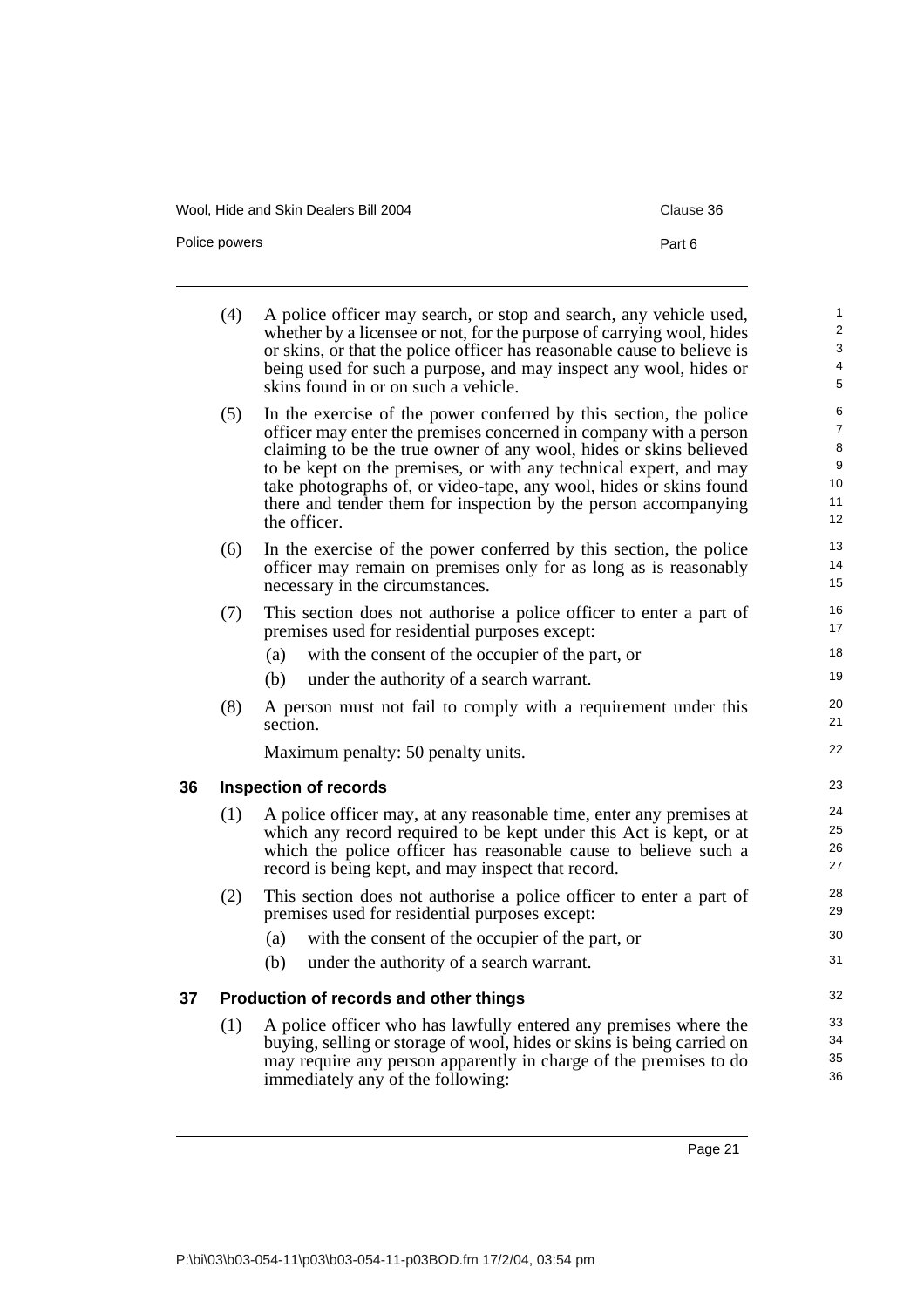#### Clause 38 Wool, Hide and Skin Dealers Bill 2004

Part 6 Police powers

|     | (a) | to produce for inspection any record required to be kept by the<br>person or by the licensee under this Act,                                                                                                                                         | $\mathbf{1}$<br>2                 |
|-----|-----|------------------------------------------------------------------------------------------------------------------------------------------------------------------------------------------------------------------------------------------------------|-----------------------------------|
|     | (b) | to identify and locate records kept by the person or the<br>licensee that correspond to particular wool, hides or skins<br>bought, sold or kept by the person or licensee,                                                                           | 3<br>$\overline{\mathbf{4}}$<br>5 |
|     | (c) | to identify and locate wool, hides or skins kept by the person<br>or the licensee that correspond to particular records kept by<br>the licensee.                                                                                                     | 6<br>$\overline{7}$<br>8          |
|     | (d) | to reveal the whereabouts of any wool, hides or skins or<br>records referred to in paragraph (b) or (c),                                                                                                                                             | $\boldsymbol{9}$<br>10            |
|     | (e) | in the case of premises used for a licensed business, to<br>produce the licence or a copy of the licence.                                                                                                                                            | 11<br>12                          |
| (2) |     | In the case of a record that is electronically stored, a provision of this<br>section conferring power on a police officer to compel production<br>of the record for inspection empowers the officer, for the purpose of<br>exercising that power:   | 13<br>14<br>15<br>16              |
|     | (a) | to view the record and to copy or take extracts from it by<br>electronic means, or                                                                                                                                                                   | 17<br>18                          |
|     | (b) | to require that it be reproduced in hard copy, or copied on to<br>computer diskette or reduced to some other portable form<br>suitable for removal and capable of reproducing the record for<br>viewing.                                             | 19<br>20<br>21<br>22              |
| (3) |     | A person must comply with a requirement made of the person under<br>this section.                                                                                                                                                                    | 23<br>24                          |
|     |     | Maximum penalty: 50 penalty units.                                                                                                                                                                                                                   | 25                                |
|     |     | Seizure of records                                                                                                                                                                                                                                   | 26                                |
| (1) |     | A police officer may take temporary possession of any record<br>produced to the police officer under this Act for the purpose of<br>making copies or notes of some or all of it.                                                                     | 27<br>28<br>29                    |
| (2) |     | When possession of a record is taken under this section, a receipt is<br>to be issued for it at the time it is taken and, as soon as practicable<br>after that, the record or a copy of it must be returned to the person<br>from whom it was taken. | 30<br>31<br>32<br>33              |

**38 Seizure of records**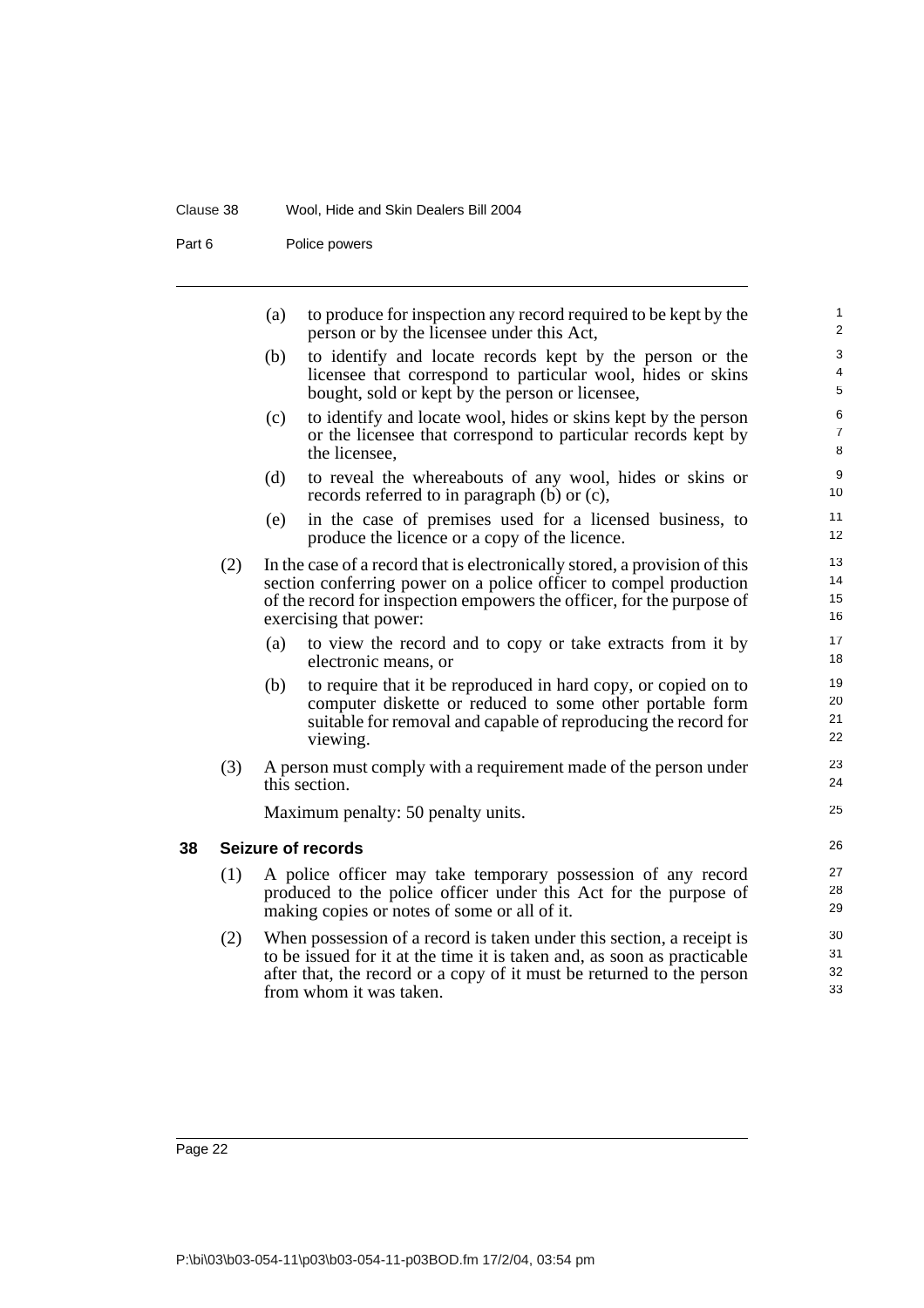|  |  | Wool, Hide and Skin Dealers Bill 2004 |
|--|--|---------------------------------------|

Miscellaneous

|    | <b>Miscellaneous</b><br>Part 7 |                                                                                                                                                                                                                                                                                                             | $\mathbf{1}$               |
|----|--------------------------------|-------------------------------------------------------------------------------------------------------------------------------------------------------------------------------------------------------------------------------------------------------------------------------------------------------------|----------------------------|
| 39 |                                | <b>Act binds the Crown</b>                                                                                                                                                                                                                                                                                  | $\overline{c}$             |
|    |                                | This Act binds the Crown in right of New South Wales and, in so far<br>as the legislative power of Parliament permits, the Crown in all its<br>other capacities.                                                                                                                                            | 3<br>4<br>5                |
| 40 |                                | Nature of proceedings for offences                                                                                                                                                                                                                                                                          | 6                          |
|    |                                | Proceedings for an offence under this Act or the regulations may be<br>dealt with summarily.                                                                                                                                                                                                                | 7<br>8                     |
| 41 |                                | <b>Offences by corporations</b>                                                                                                                                                                                                                                                                             | 9                          |
|    | (1)                            | If a corporation contravenes, whether by act or omission, any<br>provision of this Act or the regulations, each executive officer of the<br>corporation is taken to have contravened the same provision if the<br>person knowingly authorised or permitted the act or omission<br>constituting the offence. | 10<br>11<br>12<br>13<br>14 |
|    | (2)                            | A person may be proceeded against and convicted under a provision<br>pursuant to subsection (1) whether or not the corporation has been<br>proceeded against or convicted under that provision.                                                                                                             | 15<br>16<br>17             |
|    | (3)                            | Nothing in subsection (1) prejudices or affects any liability imposed<br>by a provision of this Act or the regulations on any corporation by<br>which an offence against the provision is actually committed.                                                                                               | 18<br>19<br>20             |
| 42 |                                | <b>Service of documents</b>                                                                                                                                                                                                                                                                                 | 21                         |
|    | (1)                            | A document that is authorised or required by this Act or the<br>regulations to be served on any person may be served by:<br>in the case of a natural person:<br>(a)                                                                                                                                         | 22<br>23<br>24             |
|    |                                | (i)<br>delivering it to the person personally, or                                                                                                                                                                                                                                                           | 25                         |
|    |                                | sending it by post to the address specified by the person<br>(ii)<br>for the giving or service of documents or, if no such<br>address is specified, the residential or business address<br>of the person last known to the person giving or serving<br>the document, or                                     | 26<br>27<br>28<br>29<br>30 |
|    |                                | sending it by facsimile transmission to the facsimile<br>(iii)<br>number of the person, or                                                                                                                                                                                                                  | 31<br>32                   |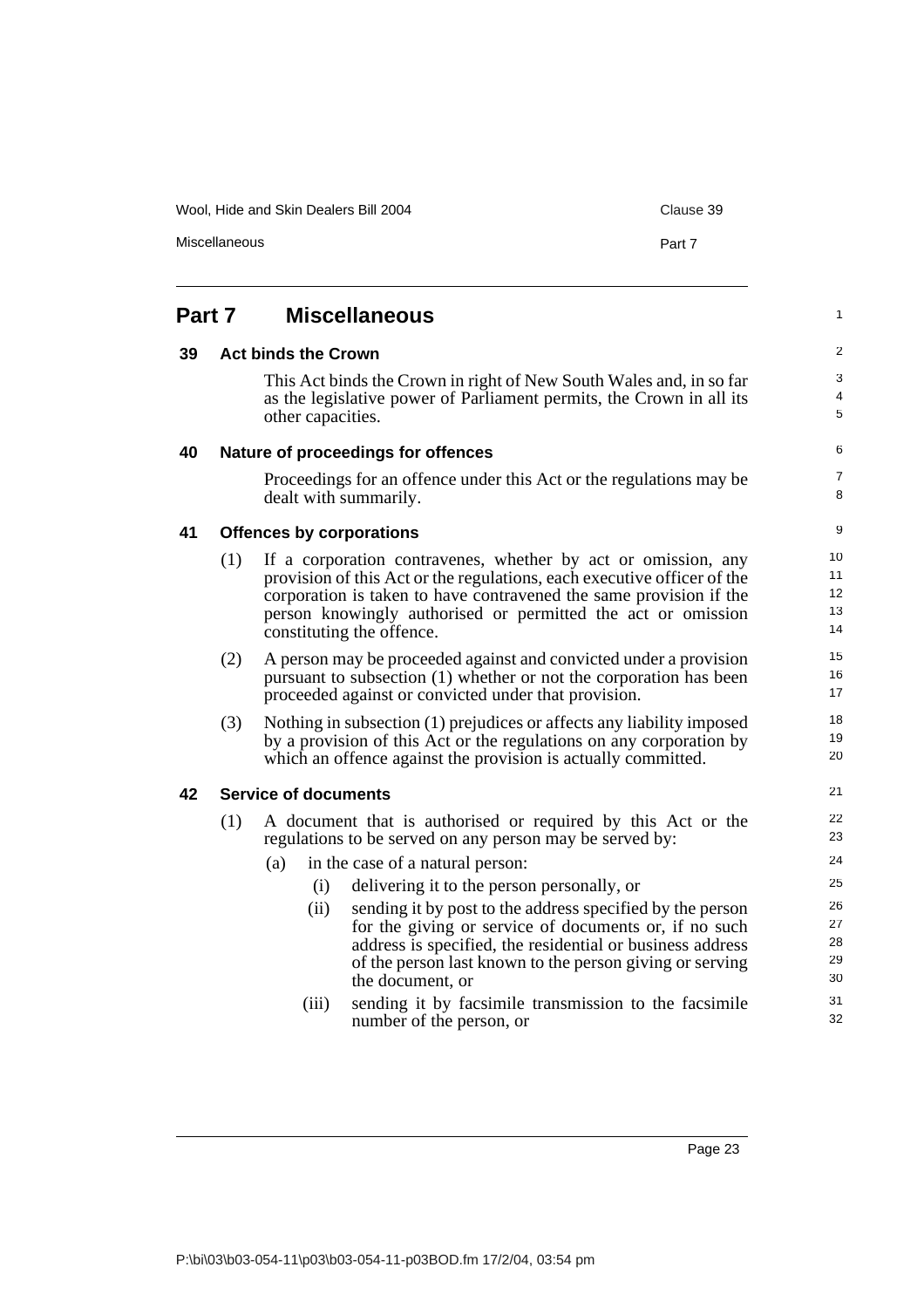#### Clause 43 Wool, Hide and Skin Dealers Bill 2004

Part 7 Miscellaneous

|    |     | (b)                | in the case of a corporation:                                                                                                                                                                                                                                               | $\mathbf{1}$                  |
|----|-----|--------------------|-----------------------------------------------------------------------------------------------------------------------------------------------------------------------------------------------------------------------------------------------------------------------------|-------------------------------|
|    |     |                    | leaving it with a person apparently of or above the age<br>(i)                                                                                                                                                                                                              | $\overline{\mathbf{c}}$       |
|    |     |                    | of 16 years at, or by sending it by post to, the head                                                                                                                                                                                                                       | 3<br>$\overline{\mathcal{L}}$ |
|    |     |                    | office, a registered office or a principal office of the<br>body corporate or to an address specified by the body                                                                                                                                                           | 5                             |
|    |     |                    | corporate for the giving or service of documents, or                                                                                                                                                                                                                        | $\overline{6}$                |
|    |     |                    | (ii)<br>sending it by facsimile transmission to the facsimile<br>number of the corporation.                                                                                                                                                                                 | $\overline{7}$<br>8           |
|    | (2) |                    | Nothing in this section affects the operation of any provision of a<br>law or of the rules of a court authorising a document to be served on<br>a person in any other manner.                                                                                               | 9<br>10<br>11                 |
| 43 |     | <b>Regulations</b> |                                                                                                                                                                                                                                                                             | 12                            |
|    | (1) |                    | The Governor may make regulations, not inconsistent with this Act,<br>for or with respect to any matter that by this Act is required or<br>permitted to be prescribed or that is necessary or convenient to be<br>prescribed for carrying out or giving effect to this Act. | 13<br>14<br>15<br>16          |
|    | (2) |                    | In particular, regulations may be made for or with respect to the<br>following:                                                                                                                                                                                             | 17<br>18                      |
|    |     | (a)                | the documents or information that must accompany an<br>application for the issue of a licence,                                                                                                                                                                              | 19<br>20                      |
|    |     | (b)                | the replacement of licences that are lost, stolen or destroyed,                                                                                                                                                                                                             | 21                            |
|    |     | (c)                | the recognition of licences issued in other Australian<br>jurisdictions,                                                                                                                                                                                                    | 22<br>23                      |
|    |     | (d)                | the carrying on of a licensed business by legal personal<br>representatives or trustees of the licensee,                                                                                                                                                                    | 24<br>25                      |
|    |     | (e)                | the electronic transmission by a licensee to the Commissioner<br>of information required by or under this Act to be furnished to<br>the Commissioner,                                                                                                                       | 26<br>27<br>28                |
|    |     | (f)                | requirements as to what is a fair and reasonable description of<br>specified wool, hides or skins or kinds of wool, hides or skins<br>for the purposes of section 26 (1) (f) or (2) (d).                                                                                    | 29<br>30<br>31                |
|    | (3) |                    | The regulations may create offences punishable by a penalty not<br>exceeding 20 penalty units.                                                                                                                                                                              | 32<br>33                      |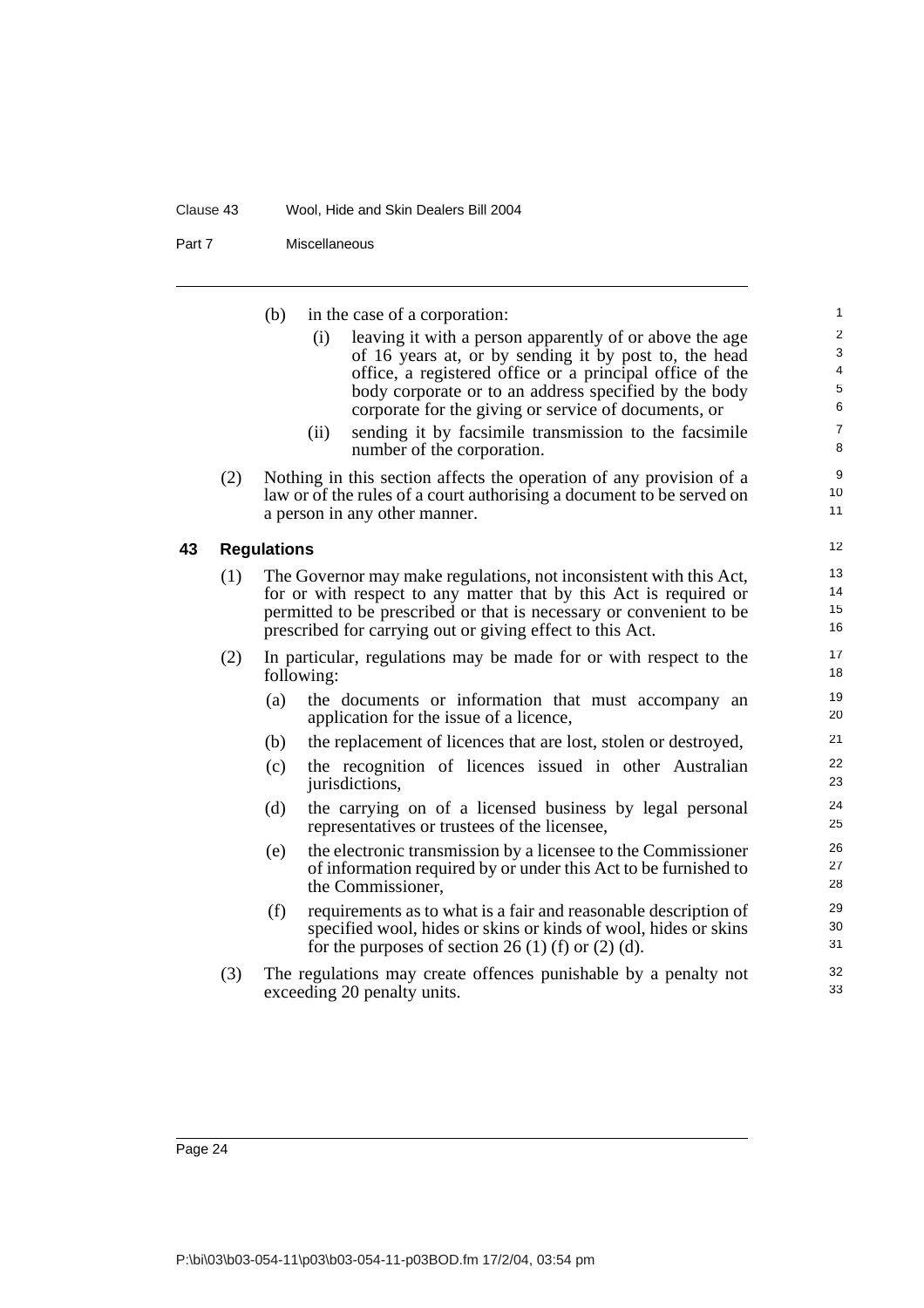Wool, Hide and Skin Dealers Bill 2004 Clause 44

Miscellaneous **Part 7** 

| 44 | <b>Repeals</b> |                      |                                                                     | $\mathbf{1}$   |
|----|----------------|----------------------|---------------------------------------------------------------------|----------------|
|    |                |                      | The following Acts are repealed:                                    | 2              |
|    |                | (a)                  | the Wool, Hide and Skin Dealers Act 1935,                           | 3              |
|    |                | (b)                  | the Wool, Hide and Skin Dealers (Amendment) Act 1992.               | $\overline{4}$ |
| 45 |                |                      | <b>Amendment of Acts</b>                                            | 5              |
|    |                |                      | Schedule 2 has effect.                                              | 6              |
| 46 |                |                      | <b>Savings and transitional provisions</b>                          | $\overline{7}$ |
|    |                |                      | Schedule 3 has effect.                                              | 8              |
| 47 |                | <b>Review of Act</b> |                                                                     | 9              |
|    | (1)            |                      | The Minister is to review this Act to determine whether the policy  | 10             |
|    |                |                      | objectives of the Act remain valid and whether the terms of the Act | 11             |
|    |                |                      | remain appropriate for securing those objectives.                   | 12             |
|    | (2)            |                      | The review is to be undertaken as soon as possible after the period | 13             |
|    |                |                      | of 5 years from the date of assent to this Act.                     | 14             |
|    | (3)            |                      | A report on the outcome of the review is to be tabled in each House | 15             |
|    |                |                      | of Parliament within 12 months after the end of the period of 5     | 16             |
|    |                | years.               |                                                                     | 17             |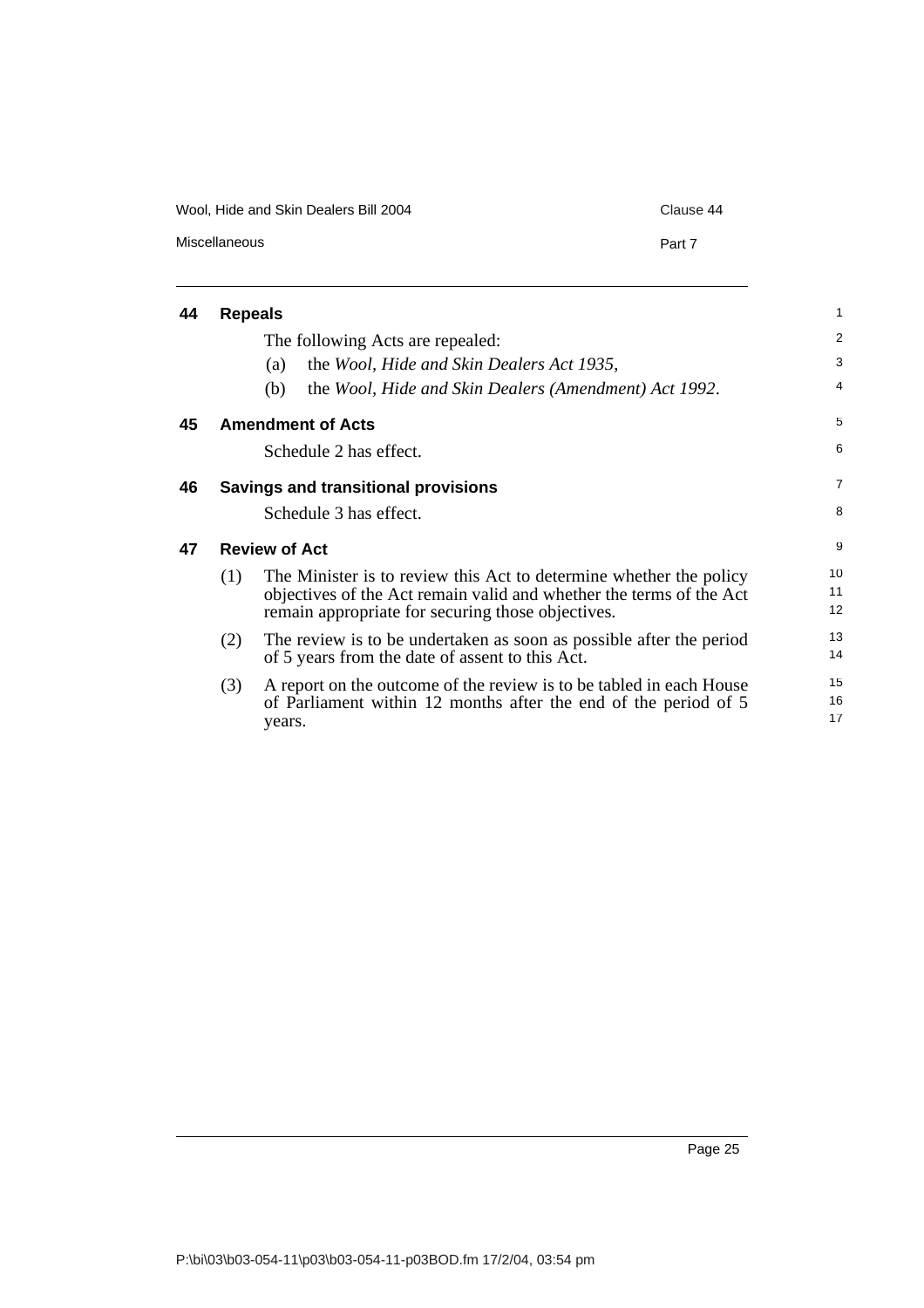Schedule 1 Evidence of identity

## **Schedule 1 Evidence of identity**

|                |     | <b>chedule 1 Evidence of identity</b>                                                                                              | $\mathbf{1}$   |
|----------------|-----|------------------------------------------------------------------------------------------------------------------------------------|----------------|
|                |     | (Sections 10 and 19)                                                                                                               | $\overline{2}$ |
| 1              |     | Forms of evidence of identity to accompany licence application                                                                     | 3              |
|                |     | The forms of evidence of the identity of a person required by section                                                              | 4              |
|                |     | 10 are the original, or a photocopy, of any of the following<br>documents in the name of the person:                               | 5<br>6         |
|                | (a) | a current driver licence,                                                                                                          | $\overline{7}$ |
|                | (b) | a birth certificate,                                                                                                               | 8              |
|                | (c) | a current passport,                                                                                                                | 9              |
|                | (d) | an entitlement card that, on the face of it, appears to be issued                                                                  | 10             |
|                |     | by the Government or a statutory authority of New South<br>Wales or the Commonwealth or another State or Territory,                | 11<br>12       |
|                | (e) | the most recent income tax return lodged by, and the most                                                                          | 13             |
|                |     | recent income tax assessment issued in relation to, the person,                                                                    | 14             |
|                | (f) | a marriage certificate,                                                                                                            | 15             |
|                | (g) | a certificate evidencing the person's educational, professional<br>or trade qualifications,                                        | 16<br>17       |
|                | (h) | evidence of electoral enrolment, issued under the provisions<br>of any Commonwealth, State or Territory Act,                       | 18<br>19       |
|                | (i) | a certificate of naturalisation or citizenship,                                                                                    | 20             |
|                | (i) | a certificate of identification or discharge papers issued by<br>any branch of the armed services of the Commonwealth,             | 21<br>22       |
|                | (k) | any other document prescribed by the regulations.                                                                                  | 23             |
| $\overline{2}$ |     | Forms of evidence of identity of deliverer                                                                                         | 24             |
|                |     | It is sufficient evidence of the identity of a person required by                                                                  | 25             |
|                |     | section 19 if the person can produce the original, or a photocopy, of<br>one of the following documents in the name of the person: | 26<br>27       |
|                | (a) | a current driver licence,                                                                                                          | 28             |
|                | (b) | a current passport,                                                                                                                | 29             |
|                | (c) | any other document prescribed by the regulations.                                                                                  | 30             |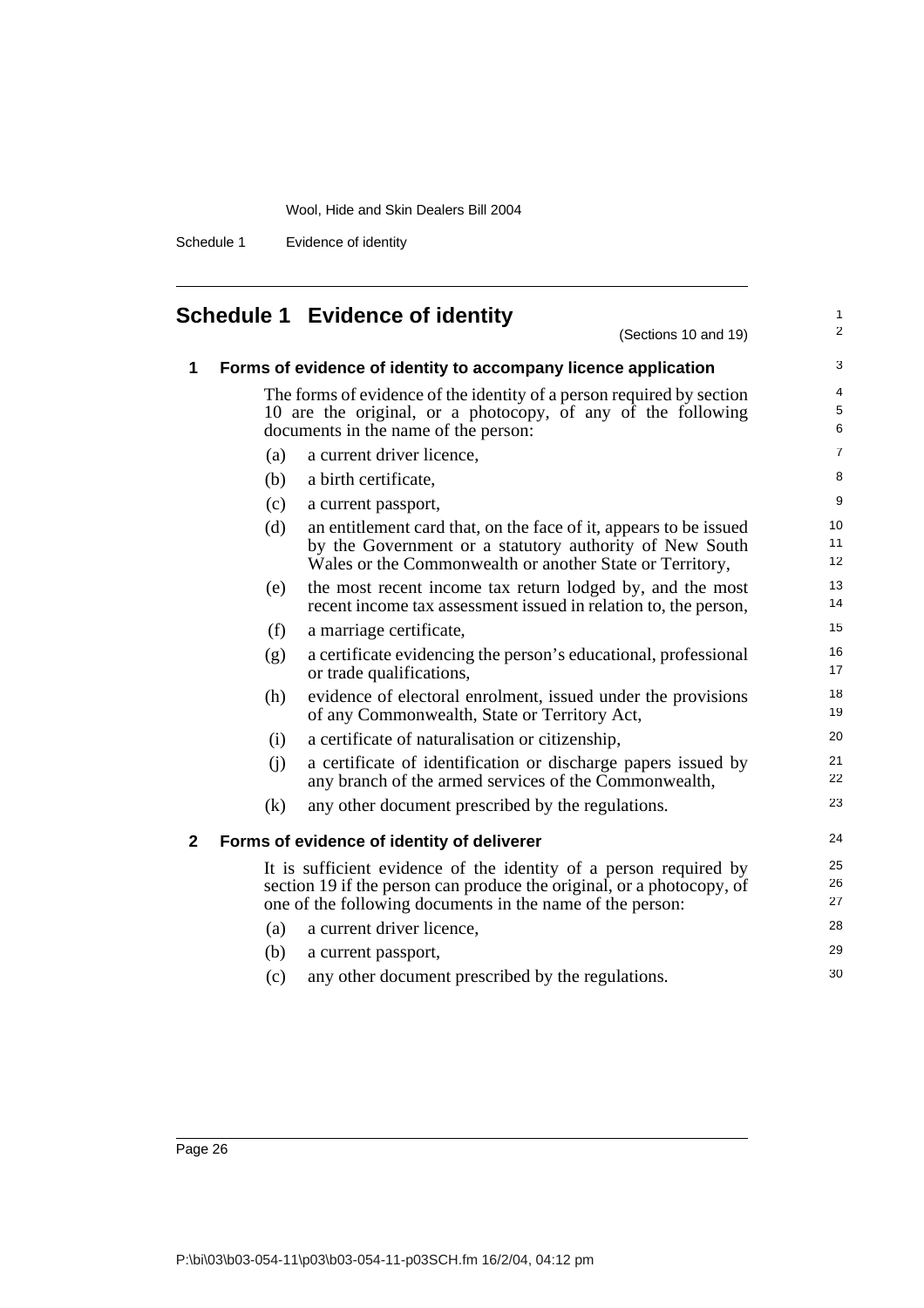Amendment of Acts Schedule 2

 $\hat{\mathcal{F}}$ 

l,

 $\ddot{\phantom{1}}$ 

 $\ddot{\phantom{1}}$ 

|       |               | <b>Schedule 2 Amendment of Acts</b><br>(Section 45)                                                                                            | $\mathbf{1}$<br>2       |
|-------|---------------|------------------------------------------------------------------------------------------------------------------------------------------------|-------------------------|
| 2.1   | <b>No 103</b> | Law Enforcement (Powers and Responsibilities) Act 2002                                                                                         | 3<br>4                  |
| $[1]$ |               | <b>Schedule 2 Search warrants under other Acts</b>                                                                                             | 5                       |
|       |               | Insert in alphabetical order:                                                                                                                  | 6                       |
|       |               | Wool, Hide and Skin Dealers Act 2004, section 34                                                                                               | $\overline{7}$          |
| [2]   |               | Schedule 4 Amendment of other Acts and instrument                                                                                              | 8                       |
|       |               | Insert after Schedule 4.97:                                                                                                                    | 9                       |
|       |               | 4.97A Wool, Hide and Skin Dealers Act 2004                                                                                                     | 10 <sup>1</sup>         |
|       | [1]           | <b>Section 34 Search warrants</b>                                                                                                              | 11                      |
|       |               | Omit "authorised justice" wherever occurring in section 34 (1)<br>and $(2)$ .                                                                  | $12 \overline{ }$<br>13 |
|       |               | Insert instead "authorised officer".                                                                                                           | 14                      |
|       | [2]           | <b>Section 34 (3)</b>                                                                                                                          | 15                      |
|       |               | Omit "Part 3 of the Search Warrants Act 1985".                                                                                                 | 16                      |
|       |               | Insert instead "Division 4 of Part 5 of the <i>Law Enforcement (Powers</i> )<br>and Responsibilities) Act 2002".                               | 17<br>18                |
|       | [3]           | <b>Section 34 (4)</b>                                                                                                                          | 19                      |
|       |               | Omit the subsection. Insert instead:                                                                                                           | 20                      |
|       |               | In this section, <i>authorised officer</i> has the same<br>(4)<br>meaning as in the Law Enforcement (Powers and<br>Responsibilities) Act 2002. | 21<br>22<br>23          |
| 2.2   |               | Search Warrants Act 1985 No 37                                                                                                                 | 24                      |
|       |               | <b>Section 10 Definitions</b>                                                                                                                  | 25                      |
|       |               | Insert in alphabetical order of Acts in the definition of <b>search warrant</b> :                                                              | 26                      |
|       |               | section 34 of the Wool, Hide and Skin Dealers Act 2004,                                                                                        | 27                      |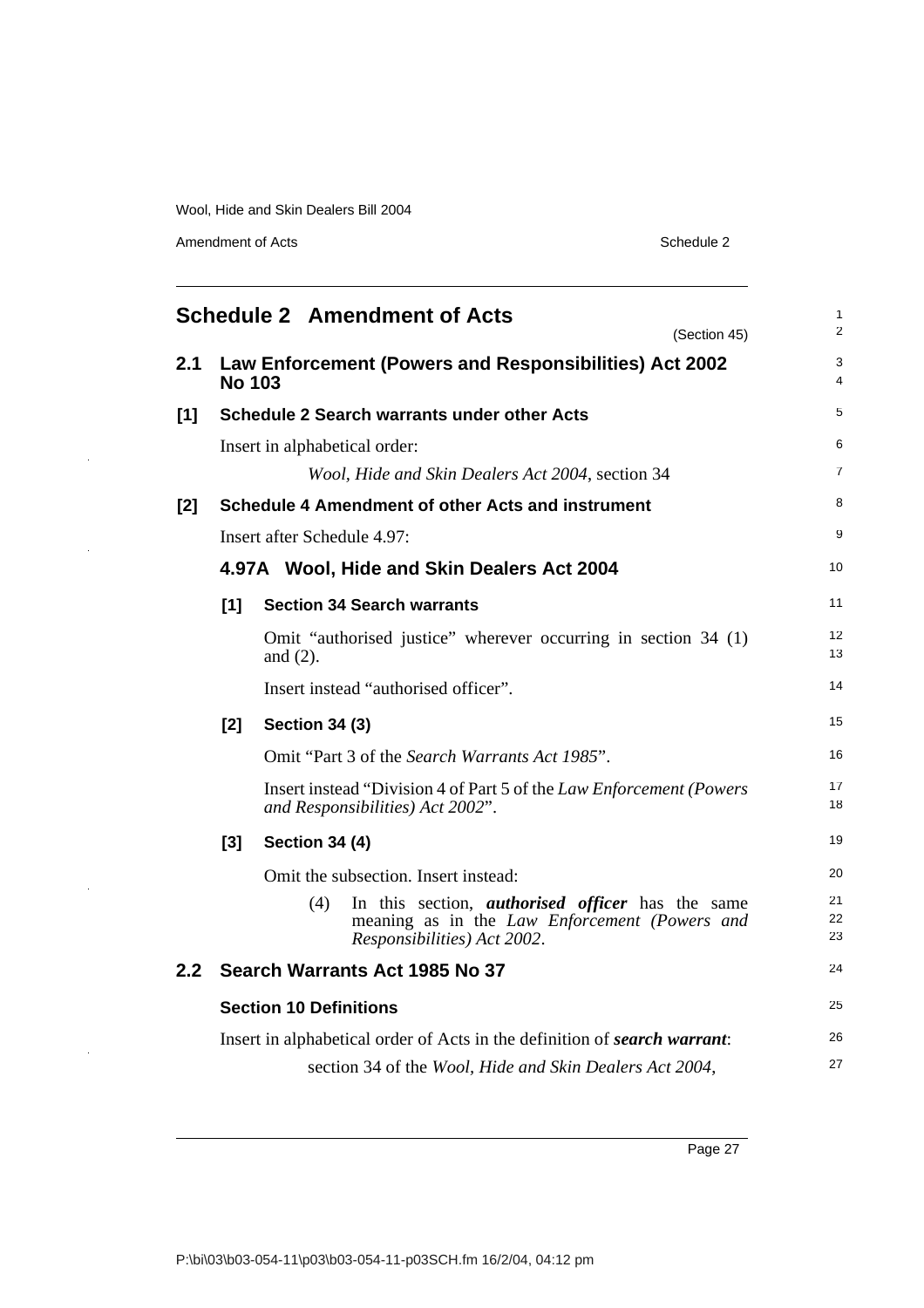| Schedule 3 | Savings and transitional provisions |  |
|------------|-------------------------------------|--|

## **Schedule 3 Savings and transitional provisions**

(Section 46)

1 2

|              |        | <b>Part 1 Preliminary</b>                                                                                                                                                                                                                                                                                  | 3                          |
|--------------|--------|------------------------------------------------------------------------------------------------------------------------------------------------------------------------------------------------------------------------------------------------------------------------------------------------------------|----------------------------|
| 1            |        | <b>Regulations</b>                                                                                                                                                                                                                                                                                         | 4                          |
|              | (1)    | The regulations may contain provisions of a savings or transitional<br>nature consequent on the enactment of the following Acts:                                                                                                                                                                           | 5<br>6                     |
|              |        | this Act                                                                                                                                                                                                                                                                                                   | $\overline{7}$             |
|              | (2)    | Any such provision may, if the regulations so provide, take effect<br>from the date of assent to the Act concerned or a later date.                                                                                                                                                                        | 8<br>9                     |
|              | (3)    | To the extent to which any such provision takes effect from a date<br>that is earlier than the date of its publication in the Gazette, the<br>provision does not operate so as:                                                                                                                            | 10<br>11<br>12             |
|              |        | to affect, in a manner prejudicial to any person (other than the<br>(a)<br>State or an authority of the State), the rights of that person<br>existing before the date of its publication, or                                                                                                               | 13<br>14<br>15             |
|              |        | to impose liabilities on any person (other than the State or an<br>(b)<br>authority of the State) in respect of anything done or omitted<br>to be done before the date of its publication.                                                                                                                 | 16<br>17<br>18             |
|              | Part 2 | Provisions consequent on enactment of this<br>Act                                                                                                                                                                                                                                                          | 19<br>20                   |
| $\mathbf{2}$ |        | <b>Saving of existing licences</b>                                                                                                                                                                                                                                                                         |                            |
|              | (1)    | A licence issued under the repealed Act that was in force<br>immediately before the commencement of section 7 of this Act is<br>taken to have been issued under this Act for a period of 60 days after<br>that date of commencement unless the licence is sooner suspended<br>or cancelled as a result of: | 22<br>23<br>24<br>25<br>26 |
|              |        | proceedings pending under the repealed Act at the<br>(a)<br>commencement of this clause, or                                                                                                                                                                                                                | 27<br>28                   |
|              |        | action under this Act.<br>(b)                                                                                                                                                                                                                                                                              | 29                         |
|              | (2)    | Such a licence is subject to any limitations and conditions that were<br>imposed on it under the repealed Act and any further conditions that<br>the Commissioner may attach under section 14 of this Act.                                                                                                 | 30<br>31<br>32             |